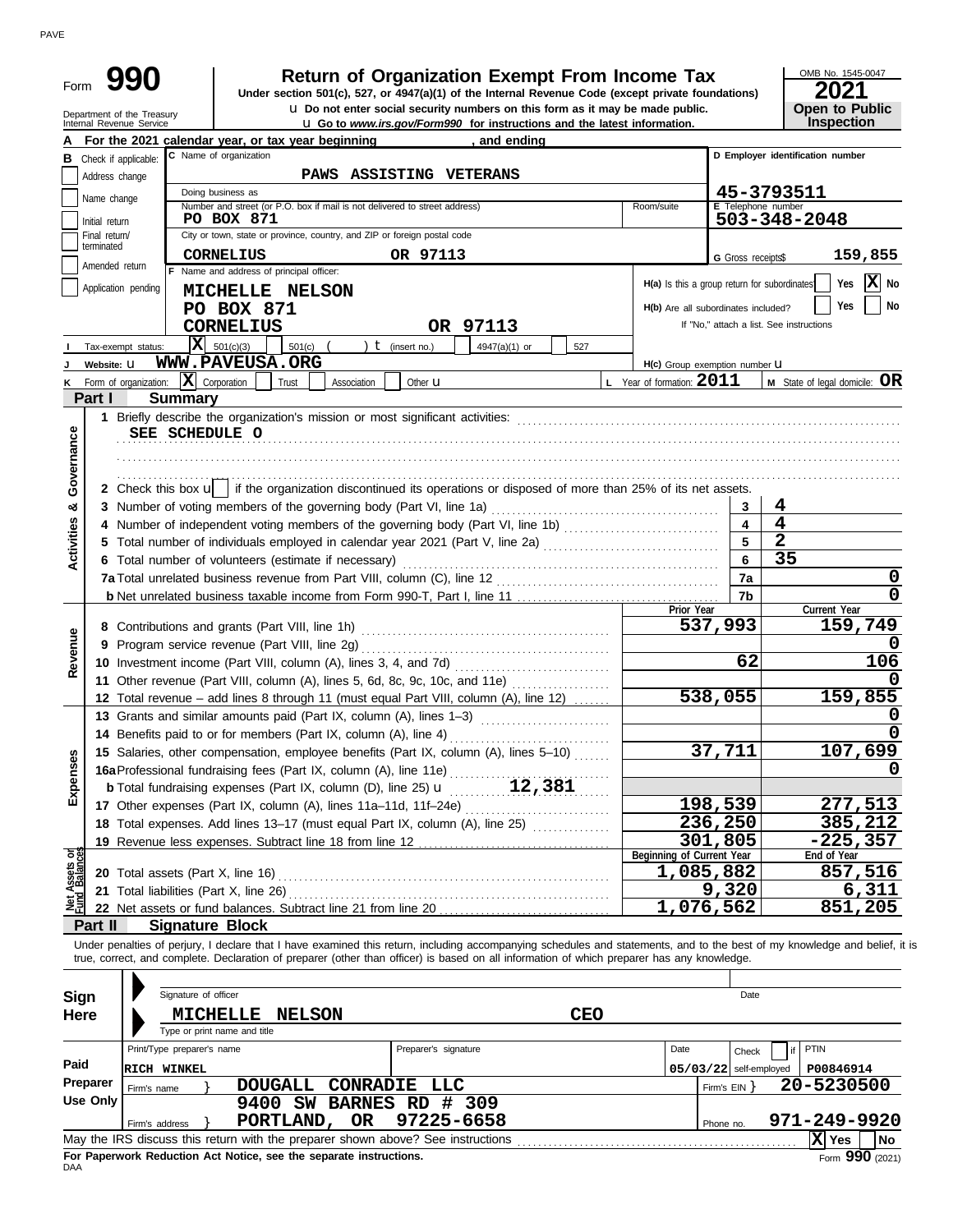| Part III         | Form 990 (2021) PAWS ASSISTING VETERANS              |                                                                                                    | 45-3793511                                                                                                                                                                                                                                                   | Page 2                                                  |
|------------------|------------------------------------------------------|----------------------------------------------------------------------------------------------------|--------------------------------------------------------------------------------------------------------------------------------------------------------------------------------------------------------------------------------------------------------------|---------------------------------------------------------|
|                  |                                                      | <b>Statement of Program Service Accomplishments</b>                                                |                                                                                                                                                                                                                                                              | $\boxed{\mathbf{X}}$                                    |
| SEE SCHEDULE O   | 1 Briefly describe the organization's mission:       |                                                                                                    |                                                                                                                                                                                                                                                              |                                                         |
|                  |                                                      |                                                                                                    |                                                                                                                                                                                                                                                              |                                                         |
|                  |                                                      |                                                                                                    |                                                                                                                                                                                                                                                              |                                                         |
|                  |                                                      |                                                                                                    | 2 Did the organization undertake any significant program services during the year which were not listed on the                                                                                                                                               |                                                         |
|                  |                                                      |                                                                                                    |                                                                                                                                                                                                                                                              | Yes $\overline{X}$ No                                   |
|                  | If "Yes," describe these new services on Schedule O. | Did the organization cease conducting, or make significant changes in how it conducts, any program |                                                                                                                                                                                                                                                              |                                                         |
|                  |                                                      |                                                                                                    | services? <b>contract and the contract of the contract of the contract of the contract of the contract of the contract of the contract of the contract of the contract of the contract of the contract of the contract of the co</b>                         | $\overline{\phantom{a}}$ Yes $\overline{\mathrm{X}}$ No |
|                  | If "Yes," describe these changes on Schedule O.      |                                                                                                    |                                                                                                                                                                                                                                                              |                                                         |
|                  |                                                      | the total expenses, and revenue, if any, for each program service reported.                        | Describe the organization's program service accomplishments for each of its three largest program services, as measured by<br>expenses. Section 501(c)(3) and 501(c)(4) organizations are required to report the amount of grants and allocations to others, |                                                         |
|                  |                                                      |                                                                                                    |                                                                                                                                                                                                                                                              |                                                         |
|                  |                                                      |                                                                                                    | PAVE USA IS A 501(C)(3) NONPROFIT ORGANIZATION DEDICATED TO TRAINING<br>SERVICE DOGS FOR VETERANS WITH MENTAL AND/OR PHYSICAL DISABILITIES AND TO<br>ADVANCE PUBLIC KNOWLEDGE OF SERVICE DOGS AND THE ESSENTIAL ROLES THEY PLAY.                             |                                                         |
|                  |                                                      |                                                                                                    |                                                                                                                                                                                                                                                              |                                                         |
|                  |                                                      |                                                                                                    |                                                                                                                                                                                                                                                              |                                                         |
|                  |                                                      |                                                                                                    |                                                                                                                                                                                                                                                              |                                                         |
|                  |                                                      |                                                                                                    |                                                                                                                                                                                                                                                              |                                                         |
|                  |                                                      |                                                                                                    |                                                                                                                                                                                                                                                              |                                                         |
|                  |                                                      |                                                                                                    |                                                                                                                                                                                                                                                              |                                                         |
|                  |                                                      |                                                                                                    |                                                                                                                                                                                                                                                              |                                                         |
|                  |                                                      |                                                                                                    |                                                                                                                                                                                                                                                              |                                                         |
|                  |                                                      |                                                                                                    |                                                                                                                                                                                                                                                              |                                                         |
|                  |                                                      | N/A                                                                                                |                                                                                                                                                                                                                                                              |                                                         |
|                  |                                                      |                                                                                                    |                                                                                                                                                                                                                                                              |                                                         |
|                  |                                                      |                                                                                                    |                                                                                                                                                                                                                                                              |                                                         |
|                  |                                                      |                                                                                                    |                                                                                                                                                                                                                                                              |                                                         |
|                  |                                                      |                                                                                                    |                                                                                                                                                                                                                                                              |                                                         |
|                  |                                                      |                                                                                                    |                                                                                                                                                                                                                                                              |                                                         |
|                  |                                                      |                                                                                                    |                                                                                                                                                                                                                                                              |                                                         |
|                  |                                                      |                                                                                                    |                                                                                                                                                                                                                                                              |                                                         |
|                  |                                                      |                                                                                                    |                                                                                                                                                                                                                                                              |                                                         |
|                  |                                                      |                                                                                                    |                                                                                                                                                                                                                                                              |                                                         |
|                  | $(1, 1, 1, 1, 1)$ (Expenses \$                       | including grants of\$                                                                              | ) (Revenue \$                                                                                                                                                                                                                                                |                                                         |
|                  |                                                      |                                                                                                    |                                                                                                                                                                                                                                                              |                                                         |
|                  |                                                      |                                                                                                    |                                                                                                                                                                                                                                                              |                                                         |
|                  |                                                      |                                                                                                    |                                                                                                                                                                                                                                                              |                                                         |
|                  |                                                      |                                                                                                    |                                                                                                                                                                                                                                                              |                                                         |
|                  |                                                      |                                                                                                    |                                                                                                                                                                                                                                                              |                                                         |
|                  |                                                      |                                                                                                    |                                                                                                                                                                                                                                                              |                                                         |
|                  |                                                      |                                                                                                    |                                                                                                                                                                                                                                                              |                                                         |
| 4c (Code:<br>N/A |                                                      |                                                                                                    |                                                                                                                                                                                                                                                              |                                                         |
|                  |                                                      |                                                                                                    |                                                                                                                                                                                                                                                              |                                                         |
|                  |                                                      |                                                                                                    |                                                                                                                                                                                                                                                              |                                                         |
| (Expenses \$     | 4d Other program services (Describe on Schedule O.)  | including grants of\$                                                                              | (Revenue \$                                                                                                                                                                                                                                                  |                                                         |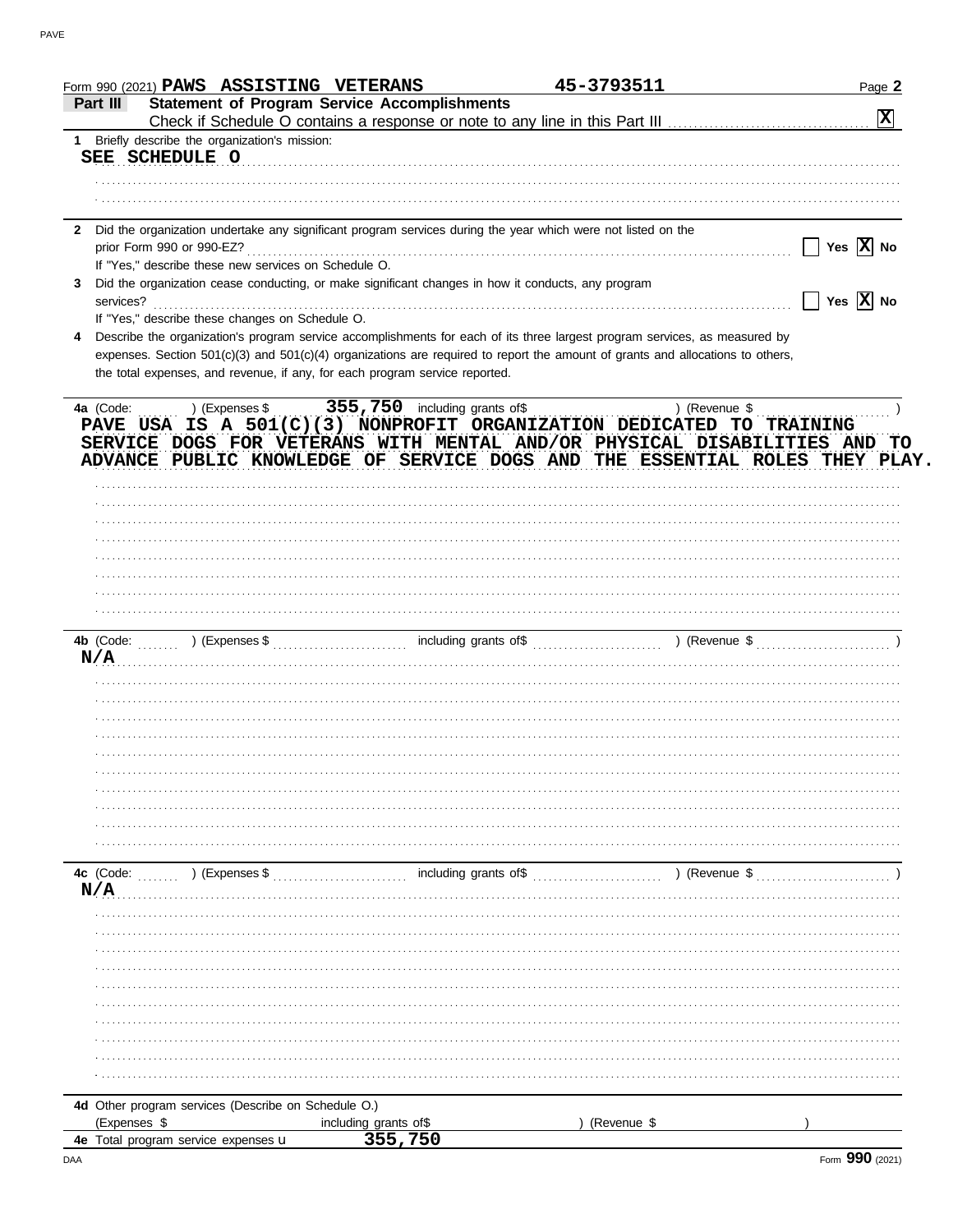**Part IV Checklist of Required Schedules** Form 990 (2021) Page **3 PAWS ASSISTING VETERANS 45-3793511**

|     |                                                                                                                                                                                                                                |                        | Yes         | No               |
|-----|--------------------------------------------------------------------------------------------------------------------------------------------------------------------------------------------------------------------------------|------------------------|-------------|------------------|
| 1   | Is the organization described in section $501(c)(3)$ or $4947(a)(1)$ (other than a private foundation)? If "Yes,"                                                                                                              |                        |             |                  |
|     | complete Schedule A expression and the set of the schedule A expression and the set of the set of the set of the set of the set of the set of the set of the set of the set of the set of the set of the set of the set of the | 1                      | $\mathbf X$ |                  |
| 2   |                                                                                                                                                                                                                                | $\mathbf{2}$           | $\mathbf X$ |                  |
| 3   | Did the organization engage in direct or indirect political campaign activities on behalf of or in opposition to                                                                                                               |                        |             |                  |
|     | candidates for public office? If "Yes," complete Schedule C, Part I                                                                                                                                                            | 3                      |             | X                |
| 4   | Section 501(c)(3) organizations. Did the organization engage in lobbying activities, or have a section 501(h)                                                                                                                  |                        |             |                  |
|     |                                                                                                                                                                                                                                | 4                      |             | X                |
| 5   | Is the organization a section $501(c)(4)$ , $501(c)(5)$ , or $501(c)(6)$ organization that receives membership dues,                                                                                                           |                        |             |                  |
|     | assessments, or similar amounts as defined in Rev. Proc. 98-19? If "Yes," complete Schedule C, Part III                                                                                                                        | 5                      |             | X                |
| 6   | Did the organization maintain any donor advised funds or any similar funds or accounts for which donors                                                                                                                        |                        |             |                  |
|     | have the right to provide advice on the distribution or investment of amounts in such funds or accounts? If                                                                                                                    |                        |             |                  |
|     | "Yes," complete Schedule D, Part I                                                                                                                                                                                             | 6                      |             | X                |
| 7   | Did the organization receive or hold a conservation easement, including easements to preserve open space,                                                                                                                      |                        |             |                  |
|     | the environment, historic land areas, or historic structures? If "Yes," complete Schedule D, Part II                                                                                                                           | $\overline{7}$         |             | X                |
| 8   | Did the organization maintain collections of works of art, historical treasures, or other similar assets? If "Yes,"                                                                                                            |                        |             |                  |
|     | complete Schedule D, Part III                                                                                                                                                                                                  | 8                      |             | X                |
| 9   | Did the organization report an amount in Part X, line 21, for escrow or custodial account liability, serve as a                                                                                                                |                        |             |                  |
|     | custodian for amounts not listed in Part X; or provide credit counseling, debt management, credit repair, or                                                                                                                   |                        |             |                  |
|     |                                                                                                                                                                                                                                | 9                      |             | X                |
| 10  | Did the organization, directly or through a related organization, hold assets in donor-restricted endowments                                                                                                                   |                        |             |                  |
|     | or in quasi endowments? If "Yes," complete Schedule D, Part V<br>If the organization's answer to any of the following questions is "Yes," then complete Schedule D, Parts VI,                                                  | 10                     |             | X                |
| 11  | VII, VIII, IX, or X, as applicable.                                                                                                                                                                                            |                        |             |                  |
|     | a Did the organization report an amount for land, buildings, and equipment in Part X, line 10? If "Yes,"                                                                                                                       |                        |             |                  |
|     | complete Schedule D, Part VI                                                                                                                                                                                                   | 11a                    |             | X                |
|     | <b>b</b> Did the organization report an amount for investments—other securities in Part X, line 12, that is 5% or more                                                                                                         |                        |             |                  |
|     |                                                                                                                                                                                                                                | 11b                    |             | X                |
| c   | Did the organization report an amount for investments—program related in Part X, line 13, that is 5% or more                                                                                                                   |                        |             |                  |
|     |                                                                                                                                                                                                                                | 11c                    |             | X                |
| d   | Did the organization report an amount for other assets in Part X, line 15, that is 5% or more of its total assets                                                                                                              |                        |             |                  |
|     |                                                                                                                                                                                                                                | 11d                    |             | $\mathbf x$      |
| е   | Did the organization report an amount for other liabilities in Part X, line 25? If "Yes," complete Schedule D, Part X                                                                                                          | 11e                    |             | $\mathbf x$      |
| f   | Did the organization's separate or consolidated financial statements for the tax year include a footnote that addresses                                                                                                        |                        |             |                  |
|     | the organization's liability for uncertain tax positions under FIN 48 (ASC 740)? If "Yes," complete Schedule D, Part X                                                                                                         | 11f                    |             | X                |
|     | 12a Did the organization obtain separate, independent audited financial statements for the tax year? If "Yes," complete                                                                                                        |                        |             |                  |
|     |                                                                                                                                                                                                                                | 12a                    | X           |                  |
|     | Was the organization included in consolidated, independent audited financial statements for the tax year? If                                                                                                                   |                        |             |                  |
|     | "Yes," and if the organization answered "No" to line 12a, then completing Schedule D, Parts XI and XII is optional                                                                                                             | 12 <sub>b</sub>        |             | X                |
| 13  |                                                                                                                                                                                                                                | 13                     |             | X                |
| 14a |                                                                                                                                                                                                                                | 14a                    |             | $\mathbf x$      |
| b   | Did the organization have aggregate revenues or expenses of more than \$10,000 from grantmaking,                                                                                                                               |                        |             |                  |
|     | fundraising, business, investment, and program service activities outside the United States, or aggregate                                                                                                                      |                        |             |                  |
|     |                                                                                                                                                                                                                                | 14b                    |             | X                |
| 15  | Did the organization report on Part IX, column (A), line 3, more than \$5,000 of grants or other assistance to or                                                                                                              |                        |             |                  |
|     | for any foreign organization? If "Yes," complete Schedule F, Parts II and IV                                                                                                                                                   | 15                     |             | X                |
| 16  | Did the organization report on Part IX, column (A), line 3, more than \$5,000 of aggregate grants or other                                                                                                                     |                        |             |                  |
|     |                                                                                                                                                                                                                                | 16                     |             | X                |
| 17  | Did the organization report a total of more than \$15,000 of expenses for professional fundraising services on                                                                                                                 |                        |             |                  |
|     |                                                                                                                                                                                                                                | 17                     |             | X                |
| 18  | Did the organization report more than \$15,000 total of fundraising event gross income and contributions on                                                                                                                    |                        |             |                  |
|     | Part VIII, lines 1c and 8a? If "Yes," complete Schedule G, Part II                                                                                                                                                             | 18                     |             | $\mathbf x$      |
| 19  | Did the organization report more than \$15,000 of gross income from gaming activities on Part VIII, line 9a?                                                                                                                   |                        |             |                  |
|     | Did the organization operate one or more hospital facilities? If "Yes," complete Schedule H                                                                                                                                    | 19                     |             | X<br>$\mathbf X$ |
| 20a |                                                                                                                                                                                                                                | 20a<br>20 <sub>b</sub> |             |                  |
| b   |                                                                                                                                                                                                                                |                        |             |                  |
| 21  | Did the organization report more than \$5,000 of grants or other assistance to any domestic organization or                                                                                                                    | 21                     |             | X                |
|     |                                                                                                                                                                                                                                |                        |             |                  |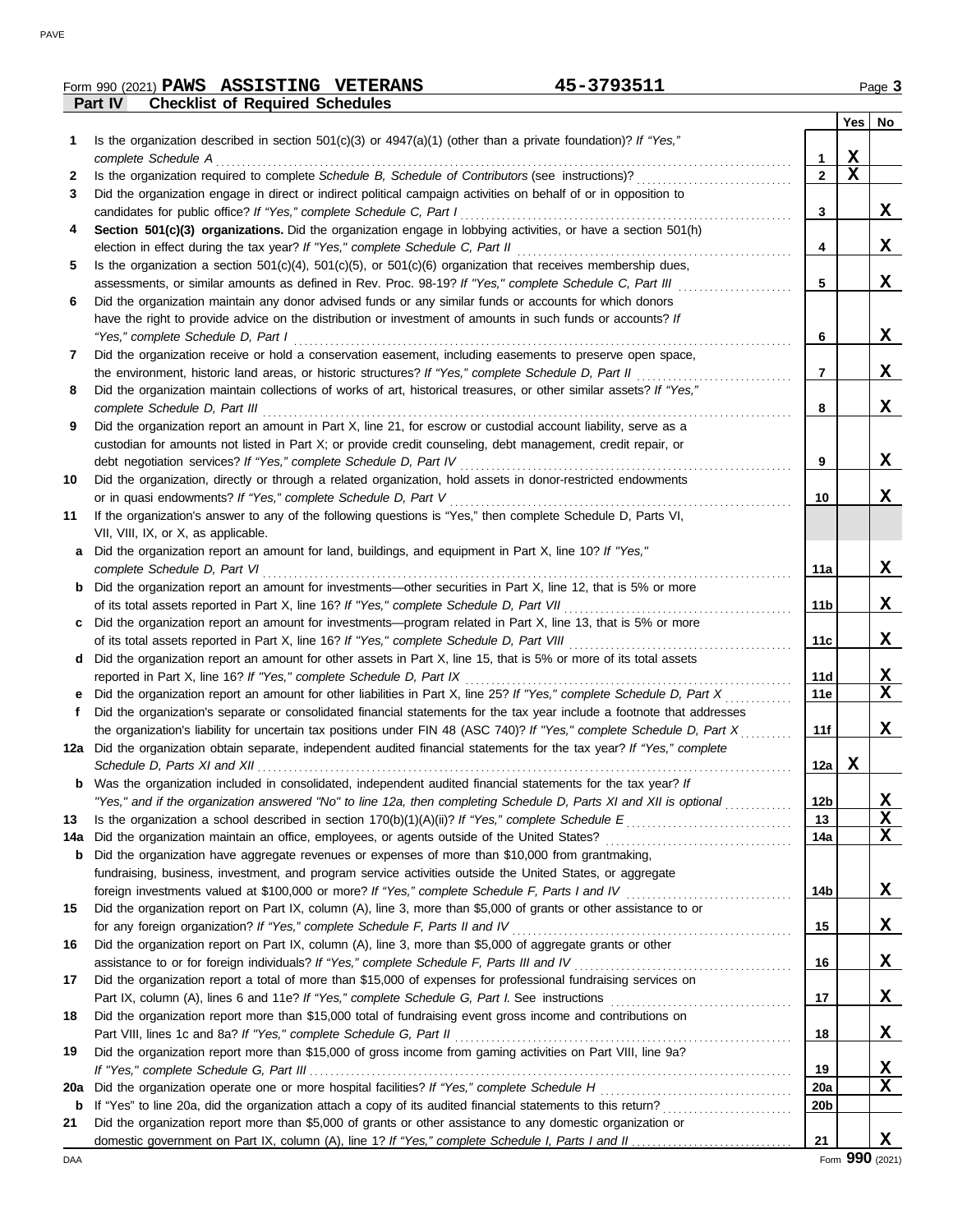| Form 990 (2021) $PANS$ $ASSISTING$ $VERTERANS$                                                                   | 45-3793511 |        |       | Page 4 |
|------------------------------------------------------------------------------------------------------------------|------------|--------|-------|--------|
| <b>Checklist of Required Schedules (continued)</b><br><b>Part IV</b>                                             |            |        |       |        |
|                                                                                                                  |            |        | Yes I | No     |
| 22 Did the organization report more than \$5,000 of grants or other assistance to or for domestic individuals on |            |        |       |        |
| Dout IV solvess (A) line 00 If (Ves " complete Cahodule I Doute Lond III                                         |            | $\sim$ |       |        |

|     | <b>Checklist of Required Schedules (continued)</b><br><b>Part IV</b>                                                                                                                                                                                                                                                                         |            |             |                         |
|-----|----------------------------------------------------------------------------------------------------------------------------------------------------------------------------------------------------------------------------------------------------------------------------------------------------------------------------------------------|------------|-------------|-------------------------|
|     |                                                                                                                                                                                                                                                                                                                                              |            | Yes         | No                      |
| 22  | Did the organization report more than \$5,000 of grants or other assistance to or for domestic individuals on                                                                                                                                                                                                                                |            |             |                         |
| 23  | Part IX, column (A), line 2? If "Yes," complete Schedule I, Parts I and III<br>Did the organization answer "Yes" to Part VII, Section A, line 3, 4, or 5 about compensation of the                                                                                                                                                           | 22         |             | X                       |
|     | organization's current and former officers, directors, trustees, key employees, and highest compensated                                                                                                                                                                                                                                      |            |             |                         |
|     | employees? If "Yes," complete Schedule J                                                                                                                                                                                                                                                                                                     | 23         |             | X                       |
| 24a | Did the organization have a tax-exempt bond issue with an outstanding principal amount of more than                                                                                                                                                                                                                                          |            |             |                         |
|     | \$100,000 as of the last day of the year, that was issued after December 31, 2002? If "Yes," answer lines 24b                                                                                                                                                                                                                                |            |             |                         |
|     | through 24d and complete Schedule K. If "No," go to line 25a                                                                                                                                                                                                                                                                                 | 24a        |             | X                       |
| b   |                                                                                                                                                                                                                                                                                                                                              | 24b        |             |                         |
| c   | Did the organization maintain an escrow account other than a refunding escrow at any time during the year                                                                                                                                                                                                                                    |            |             |                         |
|     | to defease any tax-exempt bonds?                                                                                                                                                                                                                                                                                                             | 24c        |             |                         |
| d   | Did the organization act as an "on behalf of" issuer for bonds outstanding at any time during the year?                                                                                                                                                                                                                                      | 24d        |             |                         |
|     | 25a Section 501(c)(3), 501(c)(4), and 501(c)(29) organizations. Did the organization engage in an excess benefit                                                                                                                                                                                                                             |            |             |                         |
|     | transaction with a disqualified person during the year? If "Yes," complete Schedule L, Part I                                                                                                                                                                                                                                                | 25a        |             | X                       |
| b   | Is the organization aware that it engaged in an excess benefit transaction with a disqualified person in a prior                                                                                                                                                                                                                             |            |             |                         |
|     | year, and that the transaction has not been reported on any of the organization's prior Forms 990 or 990-EZ?                                                                                                                                                                                                                                 |            |             |                         |
|     | If "Yes," complete Schedule L, Part I                                                                                                                                                                                                                                                                                                        | 25b        |             | X                       |
| 26  | Did the organization report any amount on Part X, line 5 or 22, for receivables from or payables to any current                                                                                                                                                                                                                              |            |             |                         |
|     | or former officer, director, trustee, key employee, creator or founder, substantial contributor, or 35%                                                                                                                                                                                                                                      |            |             |                         |
|     | controlled entity or family member of any of these persons? If "Yes," complete Schedule L, Part II                                                                                                                                                                                                                                           | 26         |             | X                       |
| 27  | Did the organization provide a grant or other assistance to any current or former officer, director, trustee, key                                                                                                                                                                                                                            |            |             |                         |
|     | employee, creator or founder, substantial contributor or employee thereof, a grant selection committee                                                                                                                                                                                                                                       |            |             |                         |
|     | member, or to a 35% controlled entity (including an employee thereof) or family member of any of these                                                                                                                                                                                                                                       |            |             |                         |
|     | persons? If "Yes," complete Schedule L, Part III                                                                                                                                                                                                                                                                                             | 27         |             | x                       |
| 28  | Was the organization a party to a business transaction with one of the following parties (see the Schedule L,                                                                                                                                                                                                                                |            |             |                         |
|     | Part IV, instructions for applicable filing thresholds, conditions, and exceptions):                                                                                                                                                                                                                                                         |            |             |                         |
| a   | A current or former officer, director, trustee, key employee, creator or founder, or substantial contributor? If                                                                                                                                                                                                                             |            |             |                         |
|     | "Yes," complete Schedule L, Part IV                                                                                                                                                                                                                                                                                                          | 28a        |             | X                       |
| b   |                                                                                                                                                                                                                                                                                                                                              | 28b        |             | X                       |
| c   | A 35% controlled entity of one or more individuals and/or organizations described in line 28a or 28b? If                                                                                                                                                                                                                                     |            |             |                         |
|     | "Yes," complete Schedule L, Part IV                                                                                                                                                                                                                                                                                                          | 28c        |             | X<br>X                  |
| 29  |                                                                                                                                                                                                                                                                                                                                              | 29         |             |                         |
| 30  | Did the organization receive contributions of art, historical treasures, or other similar assets, or qualified<br>conservation contributions? If "Yes," complete Schedule M                                                                                                                                                                  |            |             |                         |
| 31  | Did the organization liquidate, terminate, or dissolve and cease operations? If "Yes," complete Schedule N, Part I                                                                                                                                                                                                                           | 30<br>31   |             | <u>x</u><br>$\mathbf X$ |
| 32  | Did the organization sell, exchange, dispose of, or transfer more than 25% of its net assets? If "Yes,"                                                                                                                                                                                                                                      |            |             |                         |
|     |                                                                                                                                                                                                                                                                                                                                              | 32         |             | <u>x</u>                |
| 33  | complete Schedule N, Part II et al. (2008) and the set of the schedule N and T and T and T and T and T and T and T and T and T and T and T and T and T and T and T and T and T and T and T and T and T and T and T and T and T<br>Did the organization own 100% of an entity disregarded as separate from the organization under Regulations |            |             |                         |
|     | sections 301.7701-2 and 301.7701-3? If "Yes," complete Schedule R, Part I                                                                                                                                                                                                                                                                    | 33         |             | X                       |
| 34  | Was the organization related to any tax-exempt or taxable entity? If "Yes," complete Schedule R, Part II, III,                                                                                                                                                                                                                               |            |             |                         |
|     | or IV, and Part V, line 1                                                                                                                                                                                                                                                                                                                    | 34         |             | <u>x</u>                |
| 35a |                                                                                                                                                                                                                                                                                                                                              | <b>35a</b> |             | X                       |
| b   | If "Yes" to line 35a, did the organization receive any payment from or engage in any transaction with a                                                                                                                                                                                                                                      |            |             |                         |
|     | controlled entity within the meaning of section 512(b)(13)? If "Yes," complete Schedule R, Part V, line 2                                                                                                                                                                                                                                    | 35b        |             |                         |
| 36  | Section 501(c)(3) organizations. Did the organization make any transfers to an exempt non-charitable                                                                                                                                                                                                                                         |            |             |                         |
|     | related organization? If "Yes," complete Schedule R, Part V, line 2                                                                                                                                                                                                                                                                          | 36         |             | X                       |
| 37  | Did the organization conduct more than 5% of its activities through an entity that is not a related organization                                                                                                                                                                                                                             |            |             |                         |
|     | and that is treated as a partnership for federal income tax purposes? If "Yes," complete Schedule R, Part VI                                                                                                                                                                                                                                 | 37         |             | X                       |
| 38  | Did the organization complete Schedule O and provide explanations on Schedule O for Part VI, lines 11b and                                                                                                                                                                                                                                   |            |             |                         |
|     | 19? Note: All Form 990 filers are required to complete Schedule O.                                                                                                                                                                                                                                                                           | 38         | $\mathbf x$ |                         |
|     | Statements Regarding Other IRS Filings and Tax Compliance<br>Part V                                                                                                                                                                                                                                                                          |            |             |                         |
|     |                                                                                                                                                                                                                                                                                                                                              |            |             |                         |
|     |                                                                                                                                                                                                                                                                                                                                              |            | Yes         | No                      |
| 1a  | $\overline{\mathbf{5}}$<br>Enter the number reported in box 3 of Form 1096. Enter -0- if not applicable<br>1a                                                                                                                                                                                                                                |            |             |                         |
| b   | $\overline{\mathbf{0}}$<br>1 <sub>b</sub><br>Enter the number of Forms W-2G included on line 1a. Enter -0- if not applicable                                                                                                                                                                                                                 |            |             |                         |
| c   | Did the organization comply with backup withholding rules for reportable payments to vendors and                                                                                                                                                                                                                                             |            |             |                         |
|     |                                                                                                                                                                                                                                                                                                                                              | 1c         | X           |                         |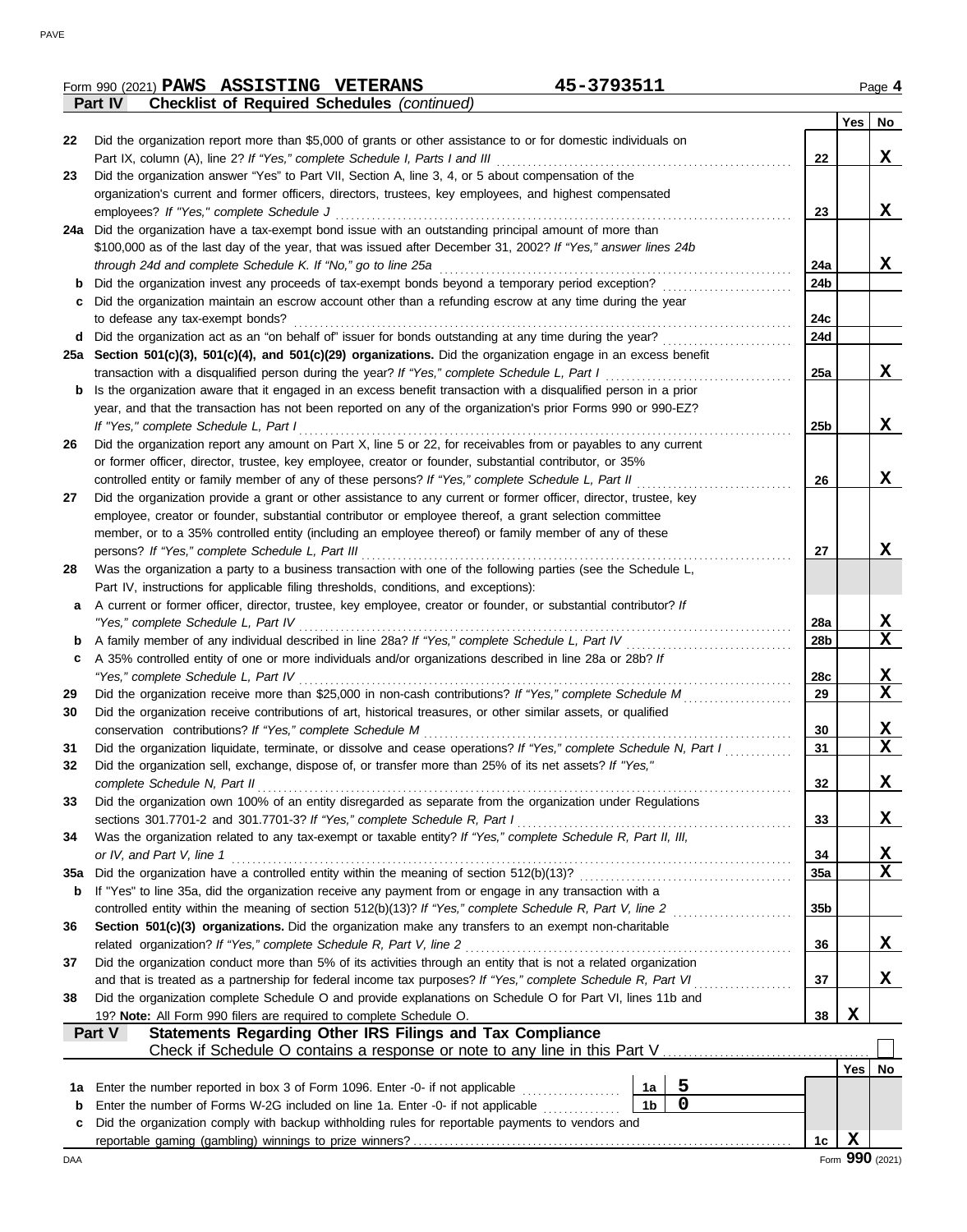|         | Form 990 (2021) PAWS ASSISTING VETERANS                                                                                            | 45-3793511 |                 |   |                |             | Page 5          |
|---------|------------------------------------------------------------------------------------------------------------------------------------|------------|-----------------|---|----------------|-------------|-----------------|
|         | Statements Regarding Other IRS Filings and Tax Compliance (continued)<br>Part V                                                    |            |                 |   |                |             | Yes No          |
|         | 2a Enter the number of employees reported on Form W-3, Transmittal of Wage and Tax                                                 |            |                 |   |                |             |                 |
|         | Statements, filed for the calendar year ending with or within the year covered by this return                                      |            | 2a              | 2 |                |             |                 |
| b       | If at least one is reported on line 2a, did the organization file all required federal employment tax returns?                     |            |                 |   | 2b             | $\mathbf X$ |                 |
|         | Note: If the sum of lines 1a and 2a is greater than 250, you may be required to e-file. See instructions.                          |            |                 |   |                |             |                 |
| За      | Did the organization have unrelated business gross income of \$1,000 or more during the year?                                      |            |                 |   | 3a             |             | X               |
| b       | If "Yes," has it filed a Form 990-T for this year? If "No" to line 3b, provide an explanation on Schedule O                        |            |                 |   | 3b             |             |                 |
| 4a      | At any time during the calendar year, did the organization have an interest in, or a signature or other authority over,            |            |                 |   |                |             |                 |
|         | a financial account in a foreign country (such as a bank account, securities account, or other financial account)?                 |            |                 |   | 4a             |             | X               |
| b       | If "Yes," enter the name of the foreign country <b>u</b>                                                                           |            |                 |   |                |             |                 |
|         | See instructions for filing requirements for FinCEN Form 114, Report of Foreign Bank and Financial Accounts (FBAR).                |            |                 |   |                |             |                 |
| 5а      | Was the organization a party to a prohibited tax shelter transaction at any time during the tax year?                              |            |                 |   | 5a             |             | X               |
| b       | Did any taxable party notify the organization that it was or is a party to a prohibited tax shelter transaction?                   |            |                 |   | 5 <sub>b</sub> |             | X               |
| с       | If "Yes" to line 5a or 5b, did the organization file Form 8886-T?                                                                  |            |                 |   | 5c             |             |                 |
| 6а      | Does the organization have annual gross receipts that are normally greater than \$100,000, and did the                             |            |                 |   |                |             |                 |
|         | organization solicit any contributions that were not tax deductible as charitable contributions?                                   |            |                 |   | 6a             |             | X               |
| b       | If "Yes," did the organization include with every solicitation an express statement that such contributions or                     |            |                 |   |                |             |                 |
|         | gifts were not tax deductible?                                                                                                     |            |                 |   | 6b             |             |                 |
| 7       | Organizations that may receive deductible contributions under section 170(c).                                                      |            |                 |   |                |             |                 |
| a       | Did the organization receive a payment in excess of \$75 made partly as a contribution and partly for goods                        |            |                 |   |                |             |                 |
|         | and services provided to the payor?                                                                                                |            |                 |   | 7a             |             |                 |
| b       |                                                                                                                                    |            |                 |   | 7b             |             |                 |
| с       | Did the organization sell, exchange, or otherwise dispose of tangible personal property for which it was                           |            |                 |   |                |             |                 |
|         | required to file Form 8282?                                                                                                        |            |                 |   | 7c             |             |                 |
| d       | If "Yes," indicate the number of Forms 8282 filed during the year                                                                  |            | 7d              |   |                |             |                 |
| е       |                                                                                                                                    |            |                 |   | 7e             |             |                 |
| t       | Did the organization, during the year, pay premiums, directly or indirectly, on a personal benefit contract?                       |            |                 |   | 7f             |             |                 |
|         | If the organization received a contribution of qualified intellectual property, did the organization file Form 8899 as required?   |            |                 |   | 7g             |             |                 |
| g<br>h  | If the organization received a contribution of cars, boats, airplanes, or other vehicles, did the organization file a Form 1098-C? |            |                 |   | 7h             |             |                 |
| 8       | Sponsoring organizations maintaining donor advised funds. Did a donor advised fund maintained by the                               |            |                 |   |                |             |                 |
|         |                                                                                                                                    |            |                 |   | 8              |             |                 |
| 9       | Sponsoring organizations maintaining donor advised funds.                                                                          |            |                 |   |                |             |                 |
|         | Did the sponsoring organization make any taxable distributions under section 4966?                                                 |            |                 |   | 9a             |             |                 |
| a       |                                                                                                                                    |            |                 |   | 9b             |             |                 |
| b<br>10 | Section 501(c)(7) organizations. Enter:                                                                                            |            |                 |   |                |             |                 |
|         |                                                                                                                                    |            | 10a             |   |                |             |                 |
| а       | Gross receipts, included on Form 990, Part VIII, line 12, for public use of club facilities                                        |            | 10b             |   |                |             |                 |
| 11      | Section 501(c)(12) organizations. Enter:                                                                                           |            |                 |   |                |             |                 |
| a       | Gross income from members or shareholders                                                                                          |            | 11a             |   |                |             |                 |
| b       | Gross income from other sources. (Do not net amounts due or paid to other sources                                                  |            |                 |   |                |             |                 |
|         |                                                                                                                                    |            | 11 <sub>b</sub> |   |                |             |                 |
| 12a     | Section 4947(a)(1) non-exempt charitable trusts. Is the organization filing Form 990 in lieu of Form 1041?                         |            |                 |   | 12a            |             |                 |
| b       | If "Yes," enter the amount of tax-exempt interest received or accrued during the year                                              |            | 12b             |   |                |             |                 |
| 13      | Section 501(c)(29) qualified nonprofit health insurance issuers.                                                                   |            |                 |   |                |             |                 |
| а       | Is the organization licensed to issue qualified health plans in more than one state?                                               |            |                 |   | 13a            |             |                 |
|         | Note: See the instructions for additional information the organization must report on Schedule O.                                  |            |                 |   |                |             |                 |
| b       | Enter the amount of reserves the organization is required to maintain by the states in which                                       |            |                 |   |                |             |                 |
|         |                                                                                                                                    |            | 13 <sub>b</sub> |   |                |             |                 |
| c       | Enter the amount of reserves on hand                                                                                               |            | 13 <sub>c</sub> |   |                |             |                 |
| 14a     | Did the organization receive any payments for indoor tanning services during the tax year?                                         |            |                 |   | 14a            |             | X               |
| b       | If "Yes," has it filed a Form 720 to report these payments? If "No," provide an explanation on Schedule O                          |            |                 |   | 14b            |             |                 |
| 15      | Is the organization subject to the section 4960 tax on payment(s) of more than \$1,000,000 in remuneration or                      |            |                 |   |                |             |                 |
|         | excess parachute payment(s) during the year?                                                                                       |            |                 |   | 15             |             | X               |
|         | If "Yes," see instructions and file Form 4720, Schedule N.                                                                         |            |                 |   |                |             |                 |
| 16      | Is the organization an educational institution subject to the section 4968 excise tax on net investment income?                    |            |                 |   | 16             |             | X               |
|         | If "Yes," complete Form 4720, Schedule O.                                                                                          |            |                 |   |                |             |                 |
| 17      | Section 501(c)(21) organizations. Did the trust, any disqualified person, or mine operator engage in                               |            |                 |   |                |             |                 |
|         |                                                                                                                                    |            |                 |   | 17             |             |                 |
|         | If "Yes," complete Form 6069.                                                                                                      |            |                 |   |                |             |                 |
| DAA     |                                                                                                                                    |            |                 |   |                |             | Form 990 (2021) |
|         |                                                                                                                                    |            |                 |   |                |             |                 |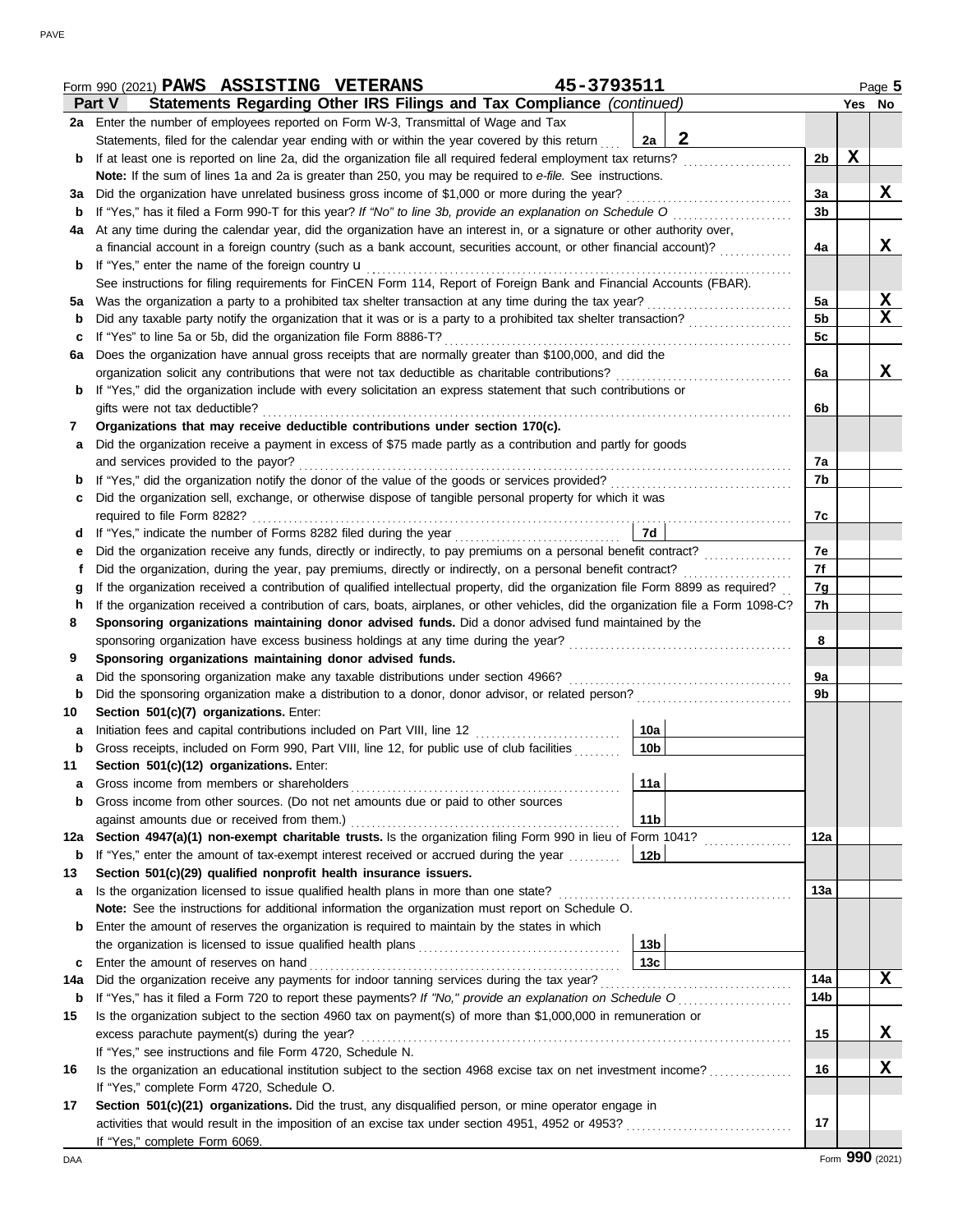PAVE

Form 990 (2021) Page **6 PAWS ASSISTING VETERANS 45-3793511**

| <b>Part VI</b> | Governance, Management, and Disclosure For each "Yes" response to lines 2 through 7b below, and for a "No"                |
|----------------|---------------------------------------------------------------------------------------------------------------------------|
|                | response to line 8a, 8b, or 10b below, describe the circumstances, processes, or changes on Schedule O. See instructions. |
|                |                                                                                                                           |
|                |                                                                                                                           |

|     |                                                                                                                                     |                 | Yes         | No                      |
|-----|-------------------------------------------------------------------------------------------------------------------------------------|-----------------|-------------|-------------------------|
| 1а  | 4<br>Enter the number of voting members of the governing body at the end of the tax year<br>1a                                      |                 |             |                         |
|     | If there are material differences in voting rights among members of the governing body, or                                          |                 |             |                         |
|     | if the governing body delegated broad authority to an executive committee or similar                                                |                 |             |                         |
|     | committee, explain on Schedule O.                                                                                                   |                 |             |                         |
| b   | Enter the number of voting members included on line 1a, above, who are independent<br>1b<br>4                                       |                 |             |                         |
| 2   | Did any officer, director, trustee, or key employee have a family relationship or a business relationship with                      |                 |             |                         |
|     | any other officer, director, trustee, or key employee?                                                                              | 2               | X           |                         |
| 3   | Did the organization delegate control over management duties customarily performed by or under the direct                           |                 |             |                         |
|     | supervision of officers, directors, trustees, or key employees to a management company or other person?                             | 3               |             | X                       |
| 4   | Did the organization make any significant changes to its governing documents since the prior Form 990 was filed?                    | 4               |             | $\overline{\mathbf{x}}$ |
| 5   | Did the organization become aware during the year of a significant diversion of the organization's assets?                          | 5               |             | $\overline{\mathbf{X}}$ |
| 6   | Did the organization have members or stockholders?                                                                                  | 6               |             | $\overline{\mathbf{x}}$ |
| 7a  | Did the organization have members, stockholders, or other persons who had the power to elect or appoint                             |                 |             |                         |
|     | one or more members of the governing body?                                                                                          | 7a              |             | X                       |
| b   | Are any governance decisions of the organization reserved to (or subject to approval by) members,                                   |                 |             |                         |
|     | stockholders, or persons other than the governing body?                                                                             | 7b              |             | X                       |
| 8   | Did the organization contemporaneously document the meetings held or written actions undertaken during the year by the following:   |                 |             |                         |
|     | The governing body?                                                                                                                 | 8a              | X           |                         |
| а   | Each committee with authority to act on behalf of the governing body?                                                               | 8b              | $\mathbf x$ |                         |
| b   | Is there any officer, director, trustee, or key employee listed in Part VII, Section A, who cannot be reached at                    |                 |             |                         |
| 9   |                                                                                                                                     |                 |             |                         |
|     | Section B. Policies (This Section B requests information about policies not required by the Internal Revenue Code.                  | 9               |             | X                       |
|     |                                                                                                                                     |                 |             |                         |
|     |                                                                                                                                     |                 | Yes         | No                      |
| 10a | Did the organization have local chapters, branches, or affiliates?                                                                  | 10a             |             | X                       |
| b   | If "Yes," did the organization have written policies and procedures governing the activities of such chapters,                      |                 |             |                         |
|     | affiliates, and branches to ensure their operations are consistent with the organization's exempt purposes?                         | 10 <sub>b</sub> |             |                         |
| 11a | Has the organization provided a complete copy of this Form 990 to all members of its governing body before filing the form?         | 11a             | X           |                         |
| b   | Describe on Schedule O the process, if any, used by the organization to review this Form 990.                                       |                 |             |                         |
| 12a | Did the organization have a written conflict of interest policy? If "No," go to line 13                                             | 12a             | $\mathbf x$ |                         |
| b   | Were officers, directors, or trustees, and key employees required to disclose annually interests that could give rise to conflicts? | 12 <sub>b</sub> | $\mathbf x$ |                         |
| c   | Did the organization regularly and consistently monitor and enforce compliance with the policy? If "Yes,"                           |                 |             |                         |
|     | describe on Schedule O how this was done                                                                                            | 12c             | X           |                         |
| 13  | Did the organization have a written whistleblower policy?                                                                           | 13              | $\mathbf x$ |                         |
| 14  | Did the organization have a written document retention and destruction policy?                                                      | 14              | X           |                         |
| 15  | Did the process for determining compensation of the following persons include a review and approval by                              |                 |             |                         |
|     | independent persons, comparability data, and contemporaneous substantiation of the deliberation and decision?                       |                 |             |                         |
| a   |                                                                                                                                     | 15a             | $\mathbf x$ |                         |
| b   | Other officers or key employees of the organization                                                                                 | 15 <sub>b</sub> |             | X                       |
|     | If "Yes" to line 15a or 15b, describe the process on Schedule O. See instructions.                                                  |                 |             |                         |
| 16а | Did the organization invest in, contribute assets to, or participate in a joint venture or similar arrangement                      |                 |             |                         |
|     | with a taxable entity during the year?                                                                                              | 16a             |             | X                       |
| b   | If "Yes," did the organization follow a written policy or procedure requiring the organization to evaluate its                      |                 |             |                         |
|     | participation in joint venture arrangements under applicable federal tax law, and take steps to safeguard the                       |                 |             |                         |
|     |                                                                                                                                     | 16 <sub>b</sub> |             |                         |
|     | <b>Section C. Disclosure</b>                                                                                                        |                 |             |                         |
| 17  | List the states with which a copy of this Form 990 is required to be filed $\mathbf{u}$ OR                                          |                 |             |                         |
| 18  | Section 6104 requires an organization to make its Forms 1023 (1024 or 1024-A, if applicable), 990, and 990-T (section 501(c)        |                 |             |                         |
|     | (3)s only) available for public inspection. Indicate how you made these available. Check all that apply.                            |                 |             |                         |
|     | Own website $\vert$   Another's website $\vert X \vert$ Upon request<br>Other (explain on Schedule O)<br>XI<br>$\perp$              |                 |             |                         |
| 19  | Describe on Schedule O whether (and if so, how) the organization made its governing documents, conflict of interest policy, and     |                 |             |                         |
|     | financial statements available to the public during the tax year.                                                                   |                 |             |                         |

| mandal diatomonio available to the pablic damig the tax year.                                                       |
|---------------------------------------------------------------------------------------------------------------------|
| 20 State the name, address, and telephone number of the person who possesses the organization's books and records u |

| NICOLE NOWLIN | PO BOX 871 |         |
|---------------|------------|---------|
| CORNELIUS     |            | OR 9711 |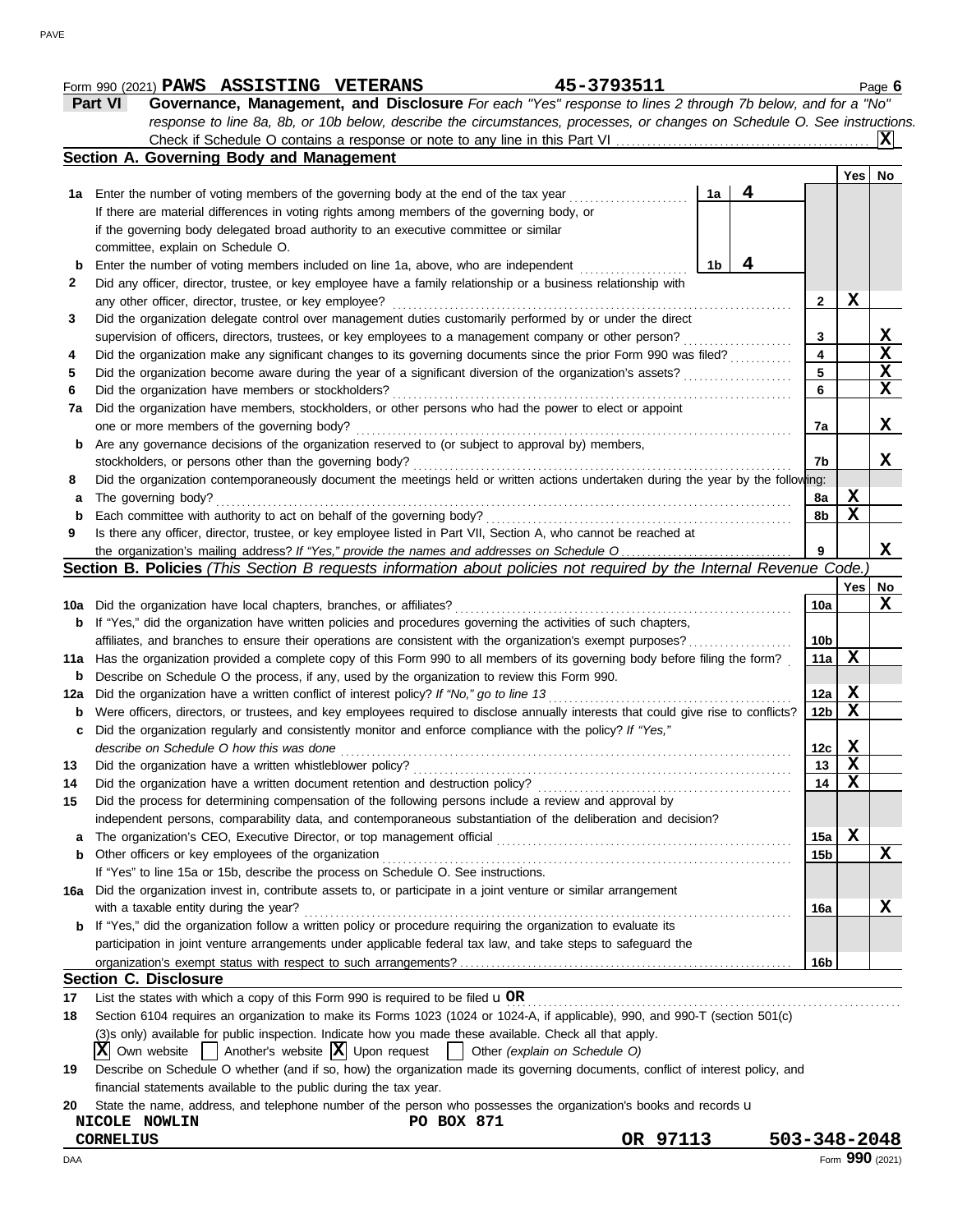### **Independent Contractors** Check if Schedule O contains a response or note to any line in this Part VII **Officers, Directors, Trustees, Key Employees, and Highest Compensated Employees Section A. 1a** Complete this table for all persons required to be listed. Report compensation for the calendar year ending with or within the organization's tax year. ■ List all of the organization's **current** officers, directors, trustees (whether individuals or organizations), regardless of amount of the organization Enter -0- in columns (D), (E), and (E) if no compensation was paid compensation. Enter -0- in columns (D), (E), and (F) if no compensation was paid. ● List all of the organization's **current** key employees, if any. See instructions for definition of "key employee." ■ List the organization's five **current** highest compensated employees (other than an officer, director, trustee, or key employee)<br> **•** received reportable compensation (box 5 of Form W-2, Form 1000-MISC, and/or box 1 of who received reportable compensation (box 5 of Form W-2, Form 1099-MISC, and/or box 1 of Form 1099-NEC) of more than \$100,000 from the organization and any related organizations. ■ List all of the organization's **former** officers, key employees, and highest compensated employees who received more than<br>00,000 of reportable compensation from the organization and any related organizations \$100,000 of reportable compensation from the organization and any related organizations. ■ List all of the organization's **former directors or trustees** that received, in the capacity as a former director or trustee of the<br>enization, more than \$10,000 of reportable compensation from the organization and any r organization, more than \$10,000 of reportable compensation from the organization and any related organizations. See the instructions for the order in which to list the persons above. Check this box if neither the organization nor any related organization compensated any current officer, director, or trustee. **(C)** Position **(A) (B) (D) (E) (F)** (do not check more than one Name and title Average Reportable Reportable Estimated amount box, unless person is both an hours compensation<br>from the compensation of other officer and a director/trustee) per week from related compensation organization (W-2/ (list any organizations (W-2/ from the or director Key employee Former Individual trustee Institutional trustee ndividual éy Istitutional Officer ighest compensated<br>mployee 1099-MISC/ 1099-MISC/ organization and hours for enployee related organizations related 1099-NEC) 1099-NEC) organizations trustee below trustee dotted line) **(1) MICHELLE NELSON 45.00** . . . . . . . . . . . . . . . . . . . . . . . . . . . . . . . . . . . . . . . . . . . . . . . . . . . . . **CEO 0.00 X 83,200 0 0 (2) NICOLE NOWLIN 5.00** . . . . . . . . . . . . . . . . . . . . . . . . . . . . . . . . . . . . . . . . . . . . . . . . . . . . . **TREASURER 0.00 X X 0 0 0 (3) NORA NELSON 1.00** . . . . . . . . . . . . . . . . . . . . . . . . . . . . . . . . . . . . . . . . . . . . . . . . . . . . . **DIRECTOR 0.00 X 0 0 0 (4) GREGORY BEAN DVM 5.00**

**0.00 X X 0 0 0**

**0.00 X X 0 0 0**

Form 990 (2021) Page **7 PAWS ASSISTING VETERANS 45-3793511**

**Part VII Compensation of Officers, Directors, Trustees, Key Employees, Highest Compensated Employees, and**

DAA

**(6)**

. . . . . . . . . . . . . . . . . . . . . . . . . . . . . . . . . . . . . . . . . . . . . . . . . . . . .

**SECRETARY**

**BOARD CHAIR**

**(7)**

. . . . . . . . . . . . . . . . . . . . . . . . . . . . . . . . . . . . . . . . . . . . . . . . . . . . .

. . . . . . . . . . . . . . . . . . . . . . . . . . . . . . . . . . . . . . . . . . . . . . . . . . . . .

**(8)**

**(9)**

**(10)**

**(11)**

**(5) VALERIE HORRES**

. . . . . . . . . . . . . . . . . . . . . . . . . . . . . . . . . . . . . . . . . . . . . . . . . . . . .

**1.00**

. . . . . . . . . . . . . . . . . . . . . . . . . . . . . . . . . . . . . . . . . . . . . . . . . . . . .

. . . . . . . . . . . . . . . . . . . . . . . . . . . . . . . . . . . . . . . . . . . . . . . . . . . . .

. . . . . . . . . . . . . . . . . . . . . . . . . . . . . . . . . . . . . . . . . . . . . . . . . . . . .

. . . . . . . . . . . . . . . . . . . . . . . . . . . . . . . . . . . . . . . . . . . . . . . . . . . . .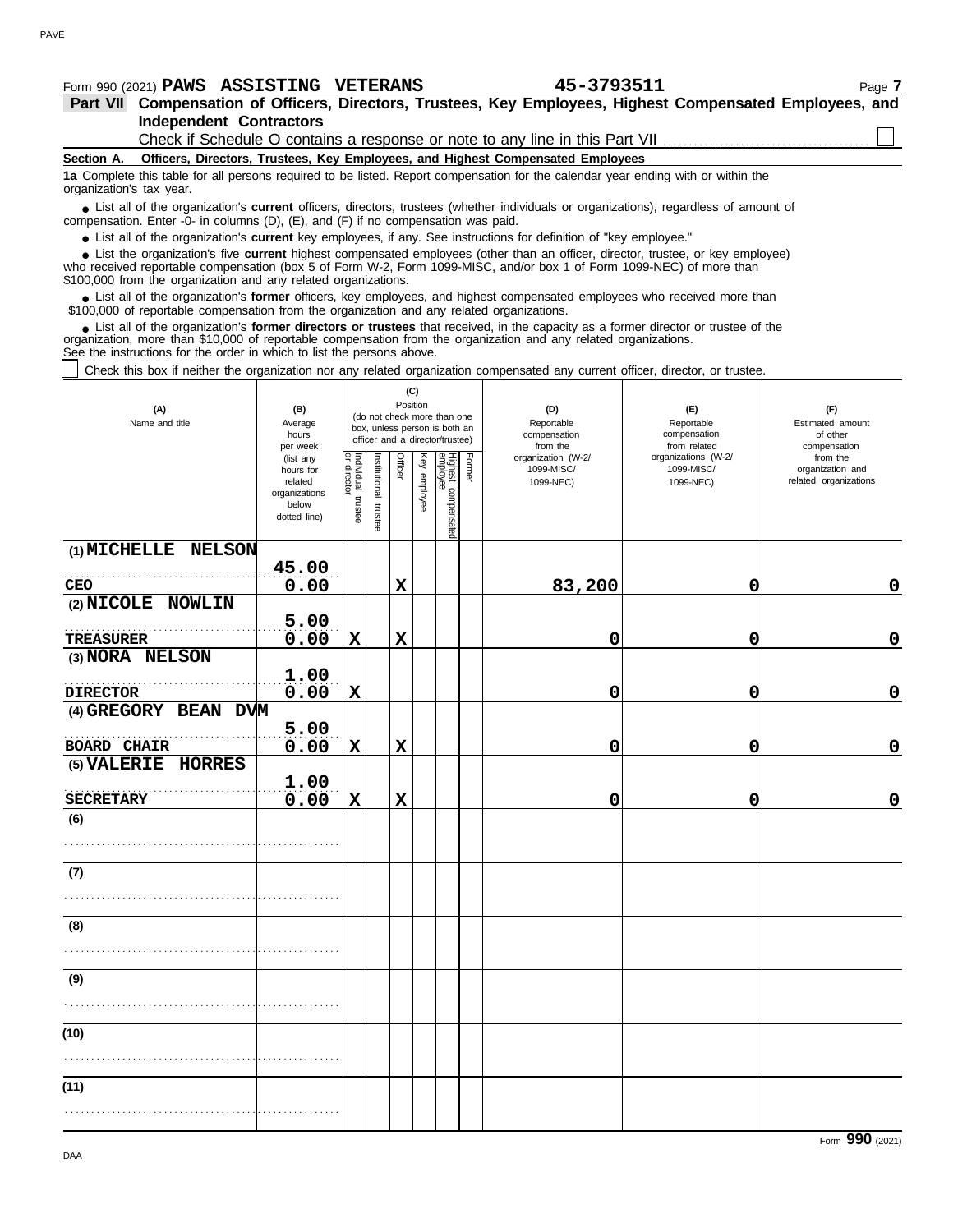| Part VII<br>(A)<br>Name and title                                                                                                                                                                                                                                                                                                                    | (B)<br>Average<br>hours<br>per week                                         | (C)<br>Position<br>(do not check more than one<br>box, unless person is both an<br>officer and a director/trustee) |                       |         |              | (D)<br>Reportable<br>compensation<br>from the |        | Section A. Officers, Directors, Trustees, Key Employees, and Highest Compensated Employees (continued)<br>(E)<br>Reportable<br>compensation<br>from related | (F)<br>Estimated amount<br>of other<br>compensation<br>from the |                                           |
|------------------------------------------------------------------------------------------------------------------------------------------------------------------------------------------------------------------------------------------------------------------------------------------------------------------------------------------------------|-----------------------------------------------------------------------------|--------------------------------------------------------------------------------------------------------------------|-----------------------|---------|--------------|-----------------------------------------------|--------|-------------------------------------------------------------------------------------------------------------------------------------------------------------|-----------------------------------------------------------------|-------------------------------------------|
|                                                                                                                                                                                                                                                                                                                                                      | (list any<br>hours for<br>related<br>organizations<br>below<br>dotted line) | Individual<br>or director<br>trustee                                                                               | Institutional trustee | Officer | Key employee | Highest compensated<br>employee               | Former | organization (W-2/<br>1099-MISC/<br>1099-NEC)                                                                                                               | organizations (W-2/<br>1099-MISC/<br>1099-NEC)                  | organization and<br>related organizations |
|                                                                                                                                                                                                                                                                                                                                                      |                                                                             |                                                                                                                    |                       |         |              |                                               |        |                                                                                                                                                             |                                                                 |                                           |
|                                                                                                                                                                                                                                                                                                                                                      |                                                                             |                                                                                                                    |                       |         |              |                                               |        |                                                                                                                                                             |                                                                 |                                           |
|                                                                                                                                                                                                                                                                                                                                                      |                                                                             |                                                                                                                    |                       |         |              |                                               |        |                                                                                                                                                             |                                                                 |                                           |
|                                                                                                                                                                                                                                                                                                                                                      |                                                                             |                                                                                                                    |                       |         |              |                                               |        |                                                                                                                                                             |                                                                 |                                           |
|                                                                                                                                                                                                                                                                                                                                                      |                                                                             |                                                                                                                    |                       |         |              |                                               |        |                                                                                                                                                             |                                                                 |                                           |
|                                                                                                                                                                                                                                                                                                                                                      |                                                                             |                                                                                                                    |                       |         |              |                                               |        |                                                                                                                                                             |                                                                 |                                           |
|                                                                                                                                                                                                                                                                                                                                                      |                                                                             |                                                                                                                    |                       |         |              |                                               |        |                                                                                                                                                             |                                                                 |                                           |
|                                                                                                                                                                                                                                                                                                                                                      |                                                                             |                                                                                                                    |                       |         |              |                                               |        |                                                                                                                                                             |                                                                 |                                           |
|                                                                                                                                                                                                                                                                                                                                                      |                                                                             |                                                                                                                    |                       |         |              |                                               | u      | 83,200                                                                                                                                                      |                                                                 |                                           |
| c<br>d                                                                                                                                                                                                                                                                                                                                               |                                                                             |                                                                                                                    |                       |         |              |                                               | u      | 83,200                                                                                                                                                      |                                                                 |                                           |
| Total number of individuals (including but not limited to those listed above) who received more than \$100,000 of<br>$\mathbf{2}$<br>reportable compensation from the organization $\mathbf{u}$                                                                                                                                                      |                                                                             |                                                                                                                    |                       |         |              |                                               |        |                                                                                                                                                             |                                                                 | Yes<br>No                                 |
| Did the organization list any former officer, director, trustee, key employee, or highest compensated<br>3                                                                                                                                                                                                                                           |                                                                             |                                                                                                                    |                       |         |              |                                               |        |                                                                                                                                                             |                                                                 |                                           |
| For any individual listed on line 1a, is the sum of reportable compensation and other compensation from the<br>4<br>organization and related organizations greater than \$150,000? If "Yes," complete Schedule J for such                                                                                                                            |                                                                             |                                                                                                                    |                       |         |              |                                               |        |                                                                                                                                                             |                                                                 | X<br>3                                    |
| individual with a construction of the construction of the construction of the construction of the construction of the construction of the construction of the construction of the construction of the construction of the cons<br>Did any person listed on line 1a receive or accrue compensation from any unrelated organization or individual<br>5 |                                                                             |                                                                                                                    |                       |         |              |                                               |        |                                                                                                                                                             |                                                                 | X<br>4                                    |
|                                                                                                                                                                                                                                                                                                                                                      |                                                                             |                                                                                                                    |                       |         |              |                                               |        |                                                                                                                                                             |                                                                 | X<br>5                                    |
| Section B. Independent Contractors<br>Complete this table for your five highest compensated independent contractors that received more than \$100,000 of<br>1                                                                                                                                                                                        |                                                                             |                                                                                                                    |                       |         |              |                                               |        |                                                                                                                                                             |                                                                 |                                           |
| compensation from the organization. Report compensation for the calendar year ending with or within the organization's tax year.                                                                                                                                                                                                                     | (A)<br>Name and business address                                            |                                                                                                                    |                       |         |              |                                               |        |                                                                                                                                                             | (B)<br>Description of services                                  | (C)<br>Compensation                       |
|                                                                                                                                                                                                                                                                                                                                                      |                                                                             |                                                                                                                    |                       |         |              |                                               |        |                                                                                                                                                             |                                                                 |                                           |
|                                                                                                                                                                                                                                                                                                                                                      |                                                                             |                                                                                                                    |                       |         |              |                                               |        |                                                                                                                                                             |                                                                 |                                           |
|                                                                                                                                                                                                                                                                                                                                                      |                                                                             |                                                                                                                    |                       |         |              |                                               |        |                                                                                                                                                             |                                                                 |                                           |
|                                                                                                                                                                                                                                                                                                                                                      |                                                                             |                                                                                                                    |                       |         |              |                                               |        |                                                                                                                                                             |                                                                 |                                           |

**2** Total number of independent contractors (including but not limited to those listed above) who received more than  $$100,000$  of compensation from the organization  $\bf{u}$ 

**0**

| Form 990 (2021) <b>PAWS</b> | <b>ASSISTING</b> | VETERANS | 45-3793511 | 3000<br>- 6<br>aue |
|-----------------------------|------------------|----------|------------|--------------------|
|                             |                  |          |            |                    |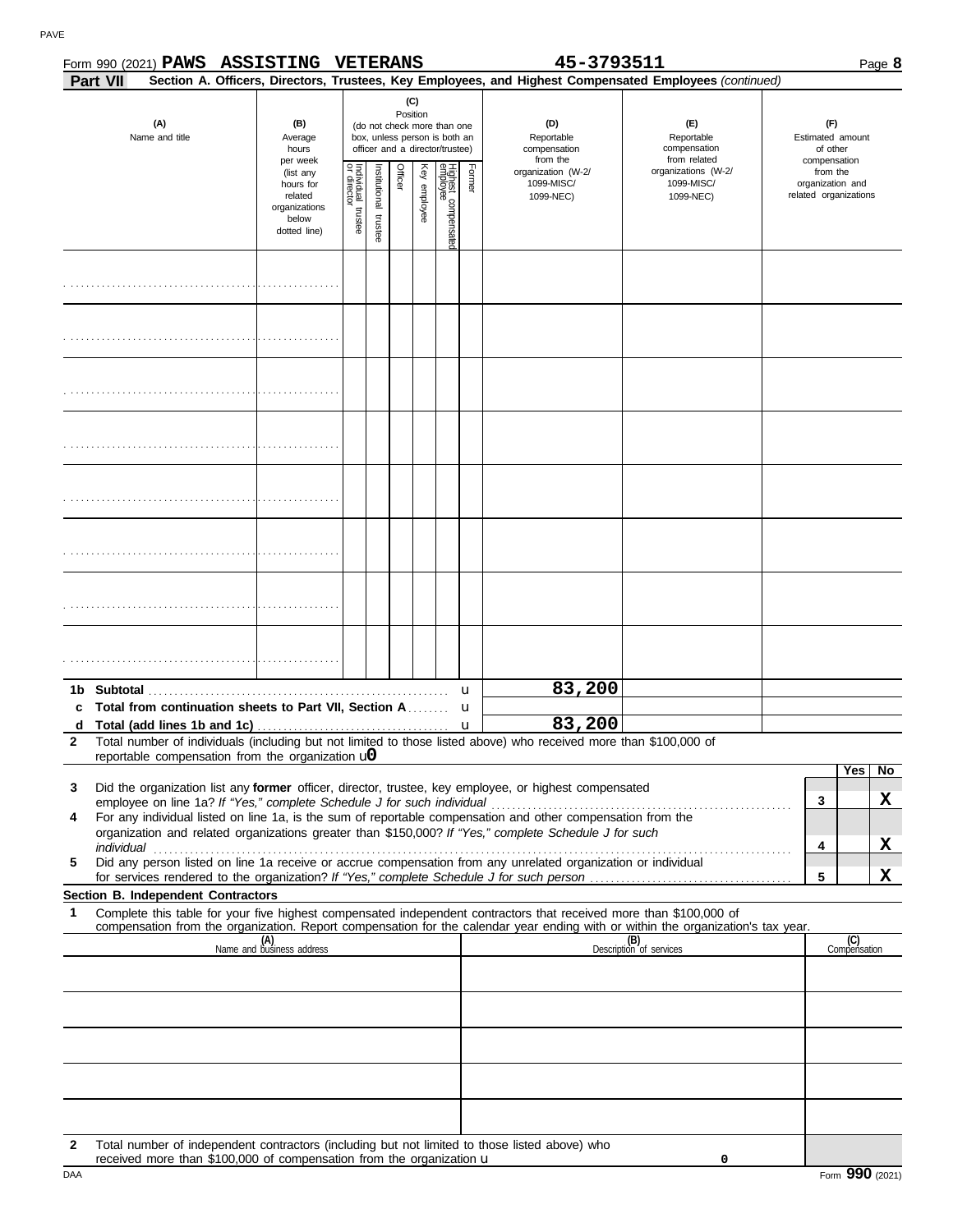|    |                                                                               |    |                |                |                                                       |                      | (A)<br>Total revenue | (B)<br>Related or exempt | (C)<br>Unrelated | (D)<br>Revenue excluded            |
|----|-------------------------------------------------------------------------------|----|----------------|----------------|-------------------------------------------------------|----------------------|----------------------|--------------------------|------------------|------------------------------------|
|    |                                                                               |    |                |                |                                                       |                      |                      | function revenue         | business revenue | from tax under<br>sections 512-514 |
|    | 1a Federated campaigns                                                        |    |                | 1a             |                                                       |                      |                      |                          |                  |                                    |
|    | <b>b</b> Membership dues                                                      |    | .              | 1 <sub>b</sub> |                                                       |                      |                      |                          |                  |                                    |
|    | c Fundraising events                                                          |    |                | 1 <sub>c</sub> |                                                       |                      |                      |                          |                  |                                    |
|    | d Related organizations                                                       |    |                | 1 <sub>d</sub> |                                                       |                      |                      |                          |                  |                                    |
|    | e Government grants (contributions)                                           |    | .              | 1e             |                                                       |                      |                      |                          |                  |                                    |
|    | f All other contributions, gifts, grants,                                     |    |                |                |                                                       |                      |                      |                          |                  |                                    |
|    | and similar amounts not included above<br>g Noncash contributions included in |    |                | 1f             |                                                       | 159,749              |                      |                          |                  |                                    |
|    |                                                                               |    |                | 1g $\sqrt{5}$  |                                                       |                      |                      |                          |                  |                                    |
|    |                                                                               |    |                |                |                                                       |                      | 159,749              |                          |                  |                                    |
|    |                                                                               |    |                |                |                                                       | <b>Business Code</b> |                      |                          |                  |                                    |
| 2a |                                                                               |    |                |                |                                                       |                      |                      |                          |                  |                                    |
|    |                                                                               |    |                |                |                                                       |                      |                      |                          |                  |                                    |
|    |                                                                               |    |                |                |                                                       |                      |                      |                          |                  |                                    |
|    |                                                                               |    |                |                |                                                       |                      |                      |                          |                  |                                    |
|    |                                                                               |    |                |                |                                                       |                      |                      |                          |                  |                                    |
|    | f All other program service revenue $\ldots$                                  |    |                |                |                                                       |                      |                      |                          |                  |                                    |
|    |                                                                               |    |                |                |                                                       |                      |                      |                          |                  |                                    |
|    |                                                                               |    |                |                |                                                       |                      |                      |                          |                  |                                    |
|    |                                                                               |    |                |                |                                                       |                      |                      |                          |                  |                                    |
| 3  |                                                                               |    |                |                | Investment income (including dividends, interest, and |                      |                      |                          |                  |                                    |
|    | other similar amounts)                                                        |    |                | .              |                                                       | u                    | 106                  |                          |                  |                                    |
| 4  | Income from investment of tax-exempt bond proceeds                            |    |                |                |                                                       | u                    |                      |                          |                  |                                    |
| 5  |                                                                               |    |                |                |                                                       | u                    |                      |                          |                  |                                    |
|    |                                                                               |    | (i) Real       |                | (ii) Personal                                         |                      |                      |                          |                  |                                    |
|    | 6a Gross rents                                                                | 6a |                |                |                                                       |                      |                      |                          |                  |                                    |
|    | <b>b</b> Less: rental expenses                                                | 6b |                |                |                                                       |                      |                      |                          |                  |                                    |
|    | <b>c</b> Rental inc. or (loss)                                                | 6c |                |                |                                                       |                      |                      |                          |                  |                                    |
| d  | Net rental income or (loss)                                                   |    |                |                |                                                       | u                    |                      |                          |                  |                                    |
|    | <b>7a</b> Gross amount from                                                   |    | (i) Securities |                | (ii) Other                                            |                      |                      |                          |                  |                                    |
|    | sales of assets<br>other than inventory                                       | 7a |                |                |                                                       |                      |                      |                          |                  |                                    |
|    | <b>b</b> Less: cost or other                                                  |    |                |                |                                                       |                      |                      |                          |                  |                                    |
|    | basis and sales exps.                                                         | 7b |                |                |                                                       |                      |                      |                          |                  |                                    |
|    | c Gain or (loss)                                                              | 7c |                |                |                                                       |                      |                      |                          |                  |                                    |
|    |                                                                               |    |                |                |                                                       | u                    |                      |                          |                  |                                    |
|    | 8a Gross income from fundraising events                                       |    |                |                |                                                       |                      |                      |                          |                  |                                    |
|    |                                                                               |    |                |                |                                                       |                      |                      |                          |                  |                                    |
|    | (not including $$$                                                            |    |                |                |                                                       |                      |                      |                          |                  |                                    |
|    | of contributions reported on line                                             |    |                |                |                                                       |                      |                      |                          |                  |                                    |
|    | 1c). See Part IV, line 18                                                     |    | .              | 8a             |                                                       |                      |                      |                          |                  |                                    |
|    | <b>b</b> Less: direct expenses                                                |    |                | 8b             |                                                       |                      |                      |                          |                  |                                    |
|    | c Net income or (loss) from fundraising events                                |    |                |                |                                                       | u                    |                      |                          |                  |                                    |
|    | 9a Gross income from gaming<br>activities. See Part IV, line 19               |    |                | 9а             |                                                       |                      |                      |                          |                  |                                    |

u

u

u

u

Business Code

Form 990 (2021) Page **9 PAWS ASSISTING VETERANS 45-3793511**

**Miscellaneous**

**Miscellaneous** 

**11a b c**

Net income or (loss) from gaming activities . . . . . . . . . . . . . . . **c**

Net income or (loss) from sales of inventory . . . . . . . . . . . . . . . **c**

. . . . . . . . . . . . . . . . . . . . . . . . . . . . . . . . . . . . . . . . . . . . . . . . . . . . .

**10a 10b**

**d** All other revenue . . . . . . . . . . . . . . . . . . . . . . . . . . . . . . . . . . . **e Total.** Add lines 11a–11d . . . . . . . . . . . . . . . . . . . . . . . . . . . . . . . . . . **Total revenue.** See instructions . . . . . . . . . . . . . . . . . . . . . . . . . . . **12**

. . . . . . . . . . . . . . . . . . . . . . . . . . . . . . . . . . . . . . . . . . . . . . . . . . . . .

10a Gross sales of inventory, less returns and allowances ....... **b** Less:  $\cosh$  of goods  $\sinh$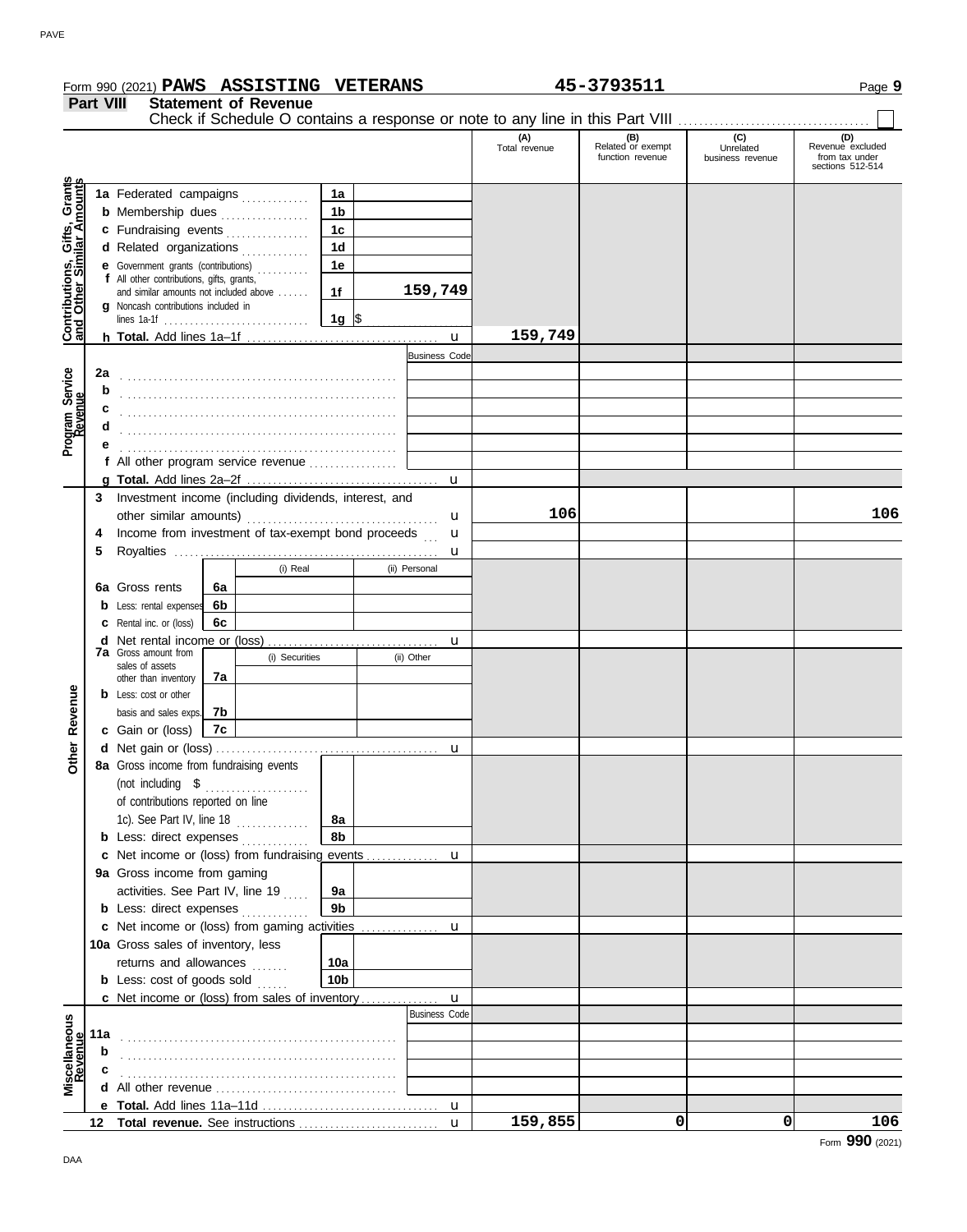## **Form 990 (2021) PAWS ASSISTING VETERANS 45-3793511** Page 10

### **Part IX Statement of Functional Expenses**

|                 | <b>UNIVERSITY OF FUNCTIONAL EXPOSSI</b>                                                                                                                                                                                                                                                                                                                                                                                                                                                                                 |                       |                                    |                                           |                                |
|-----------------|-------------------------------------------------------------------------------------------------------------------------------------------------------------------------------------------------------------------------------------------------------------------------------------------------------------------------------------------------------------------------------------------------------------------------------------------------------------------------------------------------------------------------|-----------------------|------------------------------------|-------------------------------------------|--------------------------------|
|                 | Section 501(c)(3) and 501(c)(4) organizations must complete all columns. All other organizations must complete column (A).                                                                                                                                                                                                                                                                                                                                                                                              |                       |                                    |                                           |                                |
|                 | Check if Schedule O contains a response or note to any line in this Part IX                                                                                                                                                                                                                                                                                                                                                                                                                                             |                       |                                    |                                           |                                |
|                 | Do not include amounts reported on lines 6b, $\n  i$ b,<br>8b, 9b, and 10b of Part VIII.                                                                                                                                                                                                                                                                                                                                                                                                                                | (A)<br>Total expenses | (B)<br>Program service<br>expenses | (C)<br>Management and<br>general expenses | (D)<br>Fundraising<br>expenses |
|                 | 1 Grants and other assistance to domestic organizations                                                                                                                                                                                                                                                                                                                                                                                                                                                                 |                       |                                    |                                           |                                |
|                 | and domestic governments. See Part IV, line 21                                                                                                                                                                                                                                                                                                                                                                                                                                                                          |                       |                                    |                                           |                                |
| $\mathbf{2}$    | Grants and other assistance to domestic                                                                                                                                                                                                                                                                                                                                                                                                                                                                                 |                       |                                    |                                           |                                |
|                 | individuals. See Part IV, line 22                                                                                                                                                                                                                                                                                                                                                                                                                                                                                       |                       |                                    |                                           |                                |
| 3               | Grants and other assistance to foreign                                                                                                                                                                                                                                                                                                                                                                                                                                                                                  |                       |                                    |                                           |                                |
|                 | organizations, foreign governments, and                                                                                                                                                                                                                                                                                                                                                                                                                                                                                 |                       |                                    |                                           |                                |
|                 | foreign individuals. See Part IV, lines 15 and 16                                                                                                                                                                                                                                                                                                                                                                                                                                                                       |                       |                                    |                                           |                                |
| 4               | Benefits paid to or for members                                                                                                                                                                                                                                                                                                                                                                                                                                                                                         |                       |                                    |                                           |                                |
| 5               | Compensation of current officers, directors,                                                                                                                                                                                                                                                                                                                                                                                                                                                                            |                       |                                    |                                           |                                |
|                 | trustees, and key employees                                                                                                                                                                                                                                                                                                                                                                                                                                                                                             | 83,200                | 74,885                             | 4,834                                     | 3,481                          |
| 6               | Compensation not included above to disqualified                                                                                                                                                                                                                                                                                                                                                                                                                                                                         |                       |                                    |                                           |                                |
|                 | persons (as defined under section 4958(f)(1)) and                                                                                                                                                                                                                                                                                                                                                                                                                                                                       |                       |                                    |                                           |                                |
|                 | persons described in section 4958(c)(3)(B)                                                                                                                                                                                                                                                                                                                                                                                                                                                                              |                       |                                    |                                           |                                |
| 7               | Other salaries and wages<br>.                                                                                                                                                                                                                                                                                                                                                                                                                                                                                           | 16,150                | 14,536                             | 938                                       | 676                            |
| 8               | Pension plan accruals and contributions (include                                                                                                                                                                                                                                                                                                                                                                                                                                                                        |                       |                                    |                                           |                                |
|                 | section 401(k) and 403(b) employer contributions)                                                                                                                                                                                                                                                                                                                                                                                                                                                                       |                       |                                    |                                           |                                |
| 9               | Other employee benefits                                                                                                                                                                                                                                                                                                                                                                                                                                                                                                 |                       |                                    |                                           |                                |
| 10              | Payroll taxes                                                                                                                                                                                                                                                                                                                                                                                                                                                                                                           | 8,349                 | 7,515                              | 489                                       | 345                            |
| 11              | Fees for services (nonemployees):                                                                                                                                                                                                                                                                                                                                                                                                                                                                                       |                       |                                    |                                           |                                |
|                 | Management<br>a                                                                                                                                                                                                                                                                                                                                                                                                                                                                                                         |                       |                                    |                                           |                                |
|                 | Legal<br>b                                                                                                                                                                                                                                                                                                                                                                                                                                                                                                              |                       |                                    |                                           |                                |
|                 | c                                                                                                                                                                                                                                                                                                                                                                                                                                                                                                                       |                       |                                    |                                           |                                |
|                 | Lobbying<br>d                                                                                                                                                                                                                                                                                                                                                                                                                                                                                                           |                       |                                    |                                           |                                |
| е               | Professional fundraising services. See Part IV, line 17                                                                                                                                                                                                                                                                                                                                                                                                                                                                 |                       |                                    |                                           |                                |
| f               | Investment management fees<br>Other. (If line 11g amount exceeds 10% of line 25, column                                                                                                                                                                                                                                                                                                                                                                                                                                 |                       |                                    |                                           |                                |
|                 | a<br>(A) amount, list line 11g expenses on Schedule O.)                                                                                                                                                                                                                                                                                                                                                                                                                                                                 | <u>8,425</u>          |                                    | 7,069                                     | 80                             |
| 12              | Advertising and promotion                                                                                                                                                                                                                                                                                                                                                                                                                                                                                               | 11,088                | <u>1,276</u><br>9,649              | 939                                       | 500                            |
| 13              | Office expenses                                                                                                                                                                                                                                                                                                                                                                                                                                                                                                         | 7,917                 | 6,997                              | 57                                        | 863                            |
| 14              | Information technology                                                                                                                                                                                                                                                                                                                                                                                                                                                                                                  |                       |                                    |                                           |                                |
| 15              | Royalties                                                                                                                                                                                                                                                                                                                                                                                                                                                                                                               |                       |                                    |                                           |                                |
| 16              |                                                                                                                                                                                                                                                                                                                                                                                                                                                                                                                         | 25,307                | 21,664                             | 2,392                                     | <u>1,251</u>                   |
| 17 <sub>1</sub> | $\begin{minipage}[c]{0.9\linewidth} \begin{tabular}{l} \hline \textbf{Travel} \end{tabular} \end{minipage} \end{minipage} \begin{minipage}[c]{0.9\linewidth} \begin{tabular}{l} \hline \textbf{True} \end{tabular} \end{minipage} \end{minipage} \begin{minipage}[c]{0.9\linewidth} \begin{tabular}{l} \hline \textbf{True} \end{tabular} \end{minipage} \end{minipage} \begin{minipage}[c]{0.9\linewidth} \begin{tabular}{l} \hline \textbf{True} \end{tabular} \end{minipage} \end{minipage} \begin{minipage}[c]{0.9$ | 2,851                 | 2,851                              |                                           |                                |
|                 | 18 Payments of travel or entertainment expenses                                                                                                                                                                                                                                                                                                                                                                                                                                                                         |                       |                                    |                                           |                                |
|                 | for any federal, state, or local public officials                                                                                                                                                                                                                                                                                                                                                                                                                                                                       |                       |                                    |                                           |                                |
| 19              | Conferences, conventions, and meetings                                                                                                                                                                                                                                                                                                                                                                                                                                                                                  |                       |                                    |                                           |                                |
| 20              | Interest                                                                                                                                                                                                                                                                                                                                                                                                                                                                                                                |                       |                                    |                                           |                                |
| 21              | Payments to affiliates [11] production of the symmetry and production of Payments and Payments and P                                                                                                                                                                                                                                                                                                                                                                                                                    |                       |                                    |                                           |                                |
| 22              | Depreciation, depletion, and amortization                                                                                                                                                                                                                                                                                                                                                                                                                                                                               |                       |                                    |                                           |                                |
| 23              | Insurance                                                                                                                                                                                                                                                                                                                                                                                                                                                                                                               | 3,281                 | 3,057                              | 102                                       | 122                            |
| 24              | Other expenses. Itemize expenses not covered                                                                                                                                                                                                                                                                                                                                                                                                                                                                            |                       |                                    |                                           |                                |
|                 | above (List miscellaneous expenses on line 24e. If                                                                                                                                                                                                                                                                                                                                                                                                                                                                      |                       |                                    |                                           |                                |
|                 | line 24e amount exceeds 10% of line 25, column                                                                                                                                                                                                                                                                                                                                                                                                                                                                          |                       |                                    |                                           |                                |
|                 | (A) amount, list line 24e expenses on Schedule O.)                                                                                                                                                                                                                                                                                                                                                                                                                                                                      |                       |                                    |                                           |                                |
| a               | DOG TRAINING                                                                                                                                                                                                                                                                                                                                                                                                                                                                                                            | 115,704               | 115,704                            |                                           |                                |
| b               | VET TRAINING                                                                                                                                                                                                                                                                                                                                                                                                                                                                                                            | 46,168                | 46,168                             |                                           |                                |
| C               | PROGRAM SUPPLIES                                                                                                                                                                                                                                                                                                                                                                                                                                                                                                        | 40,212                | 40,212                             |                                           |                                |
| d               | <b>VETERINARY</b>                                                                                                                                                                                                                                                                                                                                                                                                                                                                                                       | 6,687                 | 6,687                              |                                           |                                |
| е               | All other expenses                                                                                                                                                                                                                                                                                                                                                                                                                                                                                                      | 9,873                 | 4,549                              | 261                                       | 5,063                          |
| 25              | Total functional expenses. Add lines 1 through 24e                                                                                                                                                                                                                                                                                                                                                                                                                                                                      | 385,212               | 355,750                            | 17,081                                    | 12,381                         |
| 26              | Joint costs. Complete this line only if the<br>organization reported in column (B) joint costs                                                                                                                                                                                                                                                                                                                                                                                                                          |                       |                                    |                                           |                                |
|                 | from a combined educational campaign and                                                                                                                                                                                                                                                                                                                                                                                                                                                                                |                       |                                    |                                           |                                |
|                 | fundraising solicitation. Check here $\mathbf{u}$<br>$\overline{ }$ if<br>$f$ ollowing $S$ OD 08.2 ( $ASC$ 058.720)                                                                                                                                                                                                                                                                                                                                                                                                     |                       |                                    |                                           |                                |

following SOP 98-2 (ASC 958-720) .............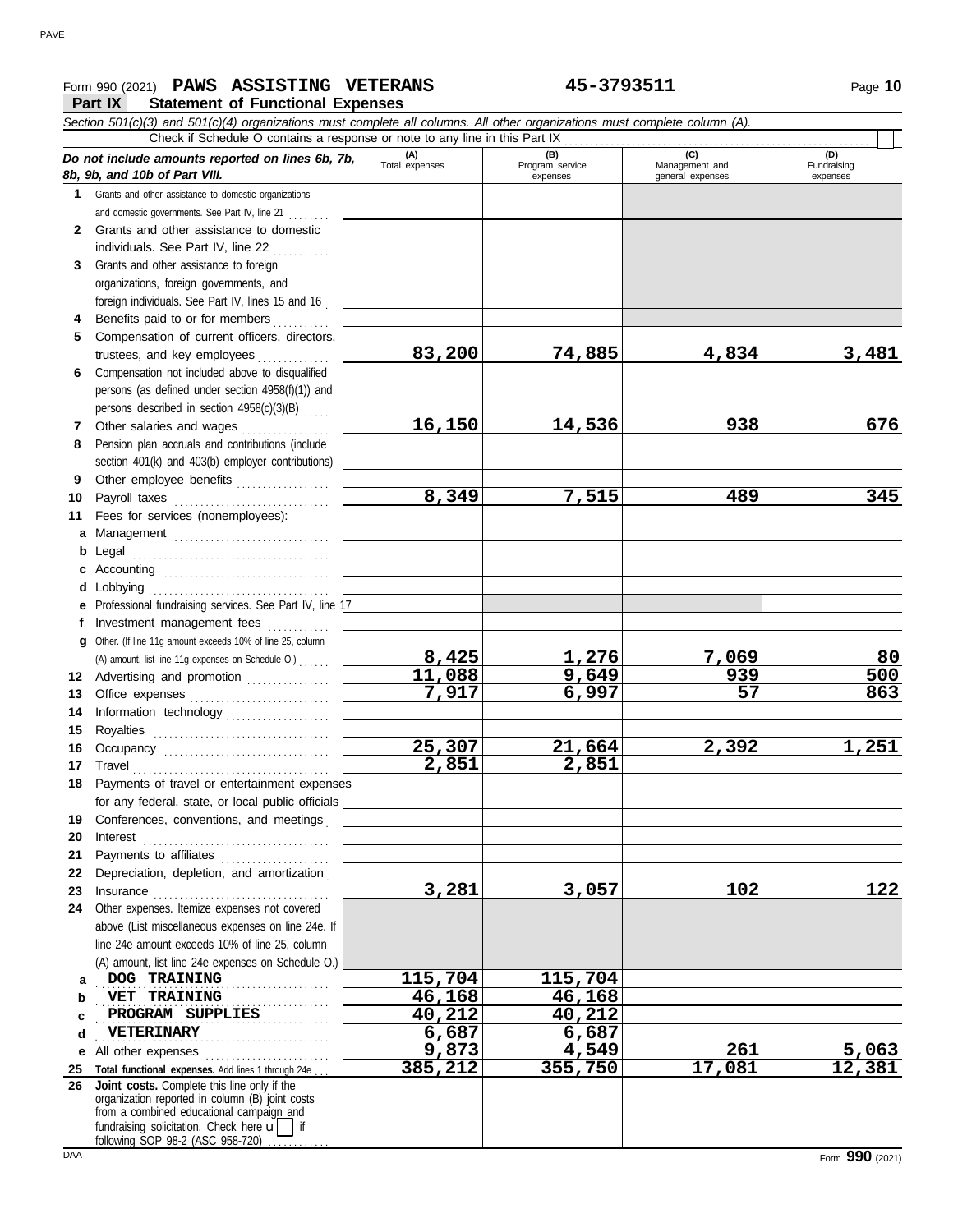| Form 990 (2021) | PAWS ASSISTING | <b>VETERANS</b> | $3703E11$<br>.93511 | Page |
|-----------------|----------------|-----------------|---------------------|------|
|                 |                |                 |                     |      |

**Part X Balance Sheet**<br>**Part X Balance Sheet** 

| (A)<br>(B)<br>Beginning of year<br>End of year<br>1,084,292<br>857,516<br>$\mathbf{1}$<br>Cash-non-interest-bearing<br>1<br>$\mathbf{2}$<br>2<br>3<br>3<br>1,590<br>4<br>4<br>Loans and other receivables from any current or former officer, director,<br>5<br>trustee, key employee, creator or founder, substantial contributor, or 35%<br>5<br>controlled entity or family member of any of these persons [<br>Loans and other receivables from other disqualified persons (as defined<br>6<br>under section $4958(f)(1)$ ), and persons described in section $4958(c)(3)(B)$ <sub>.</sub><br>6<br>Assets<br>$\overline{7}$<br>7<br>8<br>8<br>9<br>9<br>10a Land, buildings, and equipment: cost or other<br>10c<br>11<br>11<br>12<br>12<br>13<br>13<br>14<br>14<br>15<br>15<br>857,516<br><u>1,085,882</u><br>16<br>16<br>9,320<br>6,311<br>17<br>17<br>18<br>18<br>19<br>19<br>20<br>20<br>Escrow or custodial account liability. Complete Part IV of Schedule D<br>21<br>21<br>Loans and other payables to any current or former officer, director,<br>22<br>Liabilities<br>trustee, key employee, creator or founder, substantial contributor, or 35%<br>22<br>23<br>Secured mortgages and notes payable to unrelated third parties<br>23<br>24<br>Unsecured notes and loans payable to unrelated third parties<br>24<br>25<br>Other liabilities (including federal income tax, payables to related third<br>parties, and other liabilities not included on lines 17-24). Complete Part X<br>25<br>$9,320$ 26<br>6,311<br>26<br>Organizations that follow FASB ASC 958, check here $\boxed{\mathbf{X}}$<br>Net Assets or Fund Balances<br>and complete lines 27, 28, 32, and 33.<br>901,960<br>851,205<br>Net assets without donor restrictions<br>27<br>27<br>174,602<br>Net assets with donor restrictions<br>28<br>28<br>Organizations that do not follow FASB ASC 958, check here $\sqrt{\phantom{a}}$<br>and complete lines 29 through 33.<br>Capital stock or trust principal, or current funds<br>29<br>29<br>Paid-in or capital surplus, or land, building, or equipment fund [<br>30<br>30<br>Retained earnings, endowment, accumulated income, or other funds<br>31<br>31<br>1,076,562<br>851,205<br>Total net assets or fund balances<br>32<br>32<br>1,085,882<br>857,516<br>33<br>33 |  |  |  |  |  |
|----------------------------------------------------------------------------------------------------------------------------------------------------------------------------------------------------------------------------------------------------------------------------------------------------------------------------------------------------------------------------------------------------------------------------------------------------------------------------------------------------------------------------------------------------------------------------------------------------------------------------------------------------------------------------------------------------------------------------------------------------------------------------------------------------------------------------------------------------------------------------------------------------------------------------------------------------------------------------------------------------------------------------------------------------------------------------------------------------------------------------------------------------------------------------------------------------------------------------------------------------------------------------------------------------------------------------------------------------------------------------------------------------------------------------------------------------------------------------------------------------------------------------------------------------------------------------------------------------------------------------------------------------------------------------------------------------------------------------------------------------------------------------------------------------------------------------------------------------------------------------------------------------------------------------------------------------------------------------------------------------------------------------------------------------------------------------------------------------------------------------------------------------------------------------------------------------------------------------------------------------------------------------------------------------------|--|--|--|--|--|
|                                                                                                                                                                                                                                                                                                                                                                                                                                                                                                                                                                                                                                                                                                                                                                                                                                                                                                                                                                                                                                                                                                                                                                                                                                                                                                                                                                                                                                                                                                                                                                                                                                                                                                                                                                                                                                                                                                                                                                                                                                                                                                                                                                                                                                                                                                          |  |  |  |  |  |
|                                                                                                                                                                                                                                                                                                                                                                                                                                                                                                                                                                                                                                                                                                                                                                                                                                                                                                                                                                                                                                                                                                                                                                                                                                                                                                                                                                                                                                                                                                                                                                                                                                                                                                                                                                                                                                                                                                                                                                                                                                                                                                                                                                                                                                                                                                          |  |  |  |  |  |
|                                                                                                                                                                                                                                                                                                                                                                                                                                                                                                                                                                                                                                                                                                                                                                                                                                                                                                                                                                                                                                                                                                                                                                                                                                                                                                                                                                                                                                                                                                                                                                                                                                                                                                                                                                                                                                                                                                                                                                                                                                                                                                                                                                                                                                                                                                          |  |  |  |  |  |
|                                                                                                                                                                                                                                                                                                                                                                                                                                                                                                                                                                                                                                                                                                                                                                                                                                                                                                                                                                                                                                                                                                                                                                                                                                                                                                                                                                                                                                                                                                                                                                                                                                                                                                                                                                                                                                                                                                                                                                                                                                                                                                                                                                                                                                                                                                          |  |  |  |  |  |
|                                                                                                                                                                                                                                                                                                                                                                                                                                                                                                                                                                                                                                                                                                                                                                                                                                                                                                                                                                                                                                                                                                                                                                                                                                                                                                                                                                                                                                                                                                                                                                                                                                                                                                                                                                                                                                                                                                                                                                                                                                                                                                                                                                                                                                                                                                          |  |  |  |  |  |
|                                                                                                                                                                                                                                                                                                                                                                                                                                                                                                                                                                                                                                                                                                                                                                                                                                                                                                                                                                                                                                                                                                                                                                                                                                                                                                                                                                                                                                                                                                                                                                                                                                                                                                                                                                                                                                                                                                                                                                                                                                                                                                                                                                                                                                                                                                          |  |  |  |  |  |
|                                                                                                                                                                                                                                                                                                                                                                                                                                                                                                                                                                                                                                                                                                                                                                                                                                                                                                                                                                                                                                                                                                                                                                                                                                                                                                                                                                                                                                                                                                                                                                                                                                                                                                                                                                                                                                                                                                                                                                                                                                                                                                                                                                                                                                                                                                          |  |  |  |  |  |
|                                                                                                                                                                                                                                                                                                                                                                                                                                                                                                                                                                                                                                                                                                                                                                                                                                                                                                                                                                                                                                                                                                                                                                                                                                                                                                                                                                                                                                                                                                                                                                                                                                                                                                                                                                                                                                                                                                                                                                                                                                                                                                                                                                                                                                                                                                          |  |  |  |  |  |
|                                                                                                                                                                                                                                                                                                                                                                                                                                                                                                                                                                                                                                                                                                                                                                                                                                                                                                                                                                                                                                                                                                                                                                                                                                                                                                                                                                                                                                                                                                                                                                                                                                                                                                                                                                                                                                                                                                                                                                                                                                                                                                                                                                                                                                                                                                          |  |  |  |  |  |
|                                                                                                                                                                                                                                                                                                                                                                                                                                                                                                                                                                                                                                                                                                                                                                                                                                                                                                                                                                                                                                                                                                                                                                                                                                                                                                                                                                                                                                                                                                                                                                                                                                                                                                                                                                                                                                                                                                                                                                                                                                                                                                                                                                                                                                                                                                          |  |  |  |  |  |
|                                                                                                                                                                                                                                                                                                                                                                                                                                                                                                                                                                                                                                                                                                                                                                                                                                                                                                                                                                                                                                                                                                                                                                                                                                                                                                                                                                                                                                                                                                                                                                                                                                                                                                                                                                                                                                                                                                                                                                                                                                                                                                                                                                                                                                                                                                          |  |  |  |  |  |
|                                                                                                                                                                                                                                                                                                                                                                                                                                                                                                                                                                                                                                                                                                                                                                                                                                                                                                                                                                                                                                                                                                                                                                                                                                                                                                                                                                                                                                                                                                                                                                                                                                                                                                                                                                                                                                                                                                                                                                                                                                                                                                                                                                                                                                                                                                          |  |  |  |  |  |
|                                                                                                                                                                                                                                                                                                                                                                                                                                                                                                                                                                                                                                                                                                                                                                                                                                                                                                                                                                                                                                                                                                                                                                                                                                                                                                                                                                                                                                                                                                                                                                                                                                                                                                                                                                                                                                                                                                                                                                                                                                                                                                                                                                                                                                                                                                          |  |  |  |  |  |
|                                                                                                                                                                                                                                                                                                                                                                                                                                                                                                                                                                                                                                                                                                                                                                                                                                                                                                                                                                                                                                                                                                                                                                                                                                                                                                                                                                                                                                                                                                                                                                                                                                                                                                                                                                                                                                                                                                                                                                                                                                                                                                                                                                                                                                                                                                          |  |  |  |  |  |
|                                                                                                                                                                                                                                                                                                                                                                                                                                                                                                                                                                                                                                                                                                                                                                                                                                                                                                                                                                                                                                                                                                                                                                                                                                                                                                                                                                                                                                                                                                                                                                                                                                                                                                                                                                                                                                                                                                                                                                                                                                                                                                                                                                                                                                                                                                          |  |  |  |  |  |
|                                                                                                                                                                                                                                                                                                                                                                                                                                                                                                                                                                                                                                                                                                                                                                                                                                                                                                                                                                                                                                                                                                                                                                                                                                                                                                                                                                                                                                                                                                                                                                                                                                                                                                                                                                                                                                                                                                                                                                                                                                                                                                                                                                                                                                                                                                          |  |  |  |  |  |
|                                                                                                                                                                                                                                                                                                                                                                                                                                                                                                                                                                                                                                                                                                                                                                                                                                                                                                                                                                                                                                                                                                                                                                                                                                                                                                                                                                                                                                                                                                                                                                                                                                                                                                                                                                                                                                                                                                                                                                                                                                                                                                                                                                                                                                                                                                          |  |  |  |  |  |
|                                                                                                                                                                                                                                                                                                                                                                                                                                                                                                                                                                                                                                                                                                                                                                                                                                                                                                                                                                                                                                                                                                                                                                                                                                                                                                                                                                                                                                                                                                                                                                                                                                                                                                                                                                                                                                                                                                                                                                                                                                                                                                                                                                                                                                                                                                          |  |  |  |  |  |
|                                                                                                                                                                                                                                                                                                                                                                                                                                                                                                                                                                                                                                                                                                                                                                                                                                                                                                                                                                                                                                                                                                                                                                                                                                                                                                                                                                                                                                                                                                                                                                                                                                                                                                                                                                                                                                                                                                                                                                                                                                                                                                                                                                                                                                                                                                          |  |  |  |  |  |
|                                                                                                                                                                                                                                                                                                                                                                                                                                                                                                                                                                                                                                                                                                                                                                                                                                                                                                                                                                                                                                                                                                                                                                                                                                                                                                                                                                                                                                                                                                                                                                                                                                                                                                                                                                                                                                                                                                                                                                                                                                                                                                                                                                                                                                                                                                          |  |  |  |  |  |
|                                                                                                                                                                                                                                                                                                                                                                                                                                                                                                                                                                                                                                                                                                                                                                                                                                                                                                                                                                                                                                                                                                                                                                                                                                                                                                                                                                                                                                                                                                                                                                                                                                                                                                                                                                                                                                                                                                                                                                                                                                                                                                                                                                                                                                                                                                          |  |  |  |  |  |
|                                                                                                                                                                                                                                                                                                                                                                                                                                                                                                                                                                                                                                                                                                                                                                                                                                                                                                                                                                                                                                                                                                                                                                                                                                                                                                                                                                                                                                                                                                                                                                                                                                                                                                                                                                                                                                                                                                                                                                                                                                                                                                                                                                                                                                                                                                          |  |  |  |  |  |
|                                                                                                                                                                                                                                                                                                                                                                                                                                                                                                                                                                                                                                                                                                                                                                                                                                                                                                                                                                                                                                                                                                                                                                                                                                                                                                                                                                                                                                                                                                                                                                                                                                                                                                                                                                                                                                                                                                                                                                                                                                                                                                                                                                                                                                                                                                          |  |  |  |  |  |
|                                                                                                                                                                                                                                                                                                                                                                                                                                                                                                                                                                                                                                                                                                                                                                                                                                                                                                                                                                                                                                                                                                                                                                                                                                                                                                                                                                                                                                                                                                                                                                                                                                                                                                                                                                                                                                                                                                                                                                                                                                                                                                                                                                                                                                                                                                          |  |  |  |  |  |
|                                                                                                                                                                                                                                                                                                                                                                                                                                                                                                                                                                                                                                                                                                                                                                                                                                                                                                                                                                                                                                                                                                                                                                                                                                                                                                                                                                                                                                                                                                                                                                                                                                                                                                                                                                                                                                                                                                                                                                                                                                                                                                                                                                                                                                                                                                          |  |  |  |  |  |
|                                                                                                                                                                                                                                                                                                                                                                                                                                                                                                                                                                                                                                                                                                                                                                                                                                                                                                                                                                                                                                                                                                                                                                                                                                                                                                                                                                                                                                                                                                                                                                                                                                                                                                                                                                                                                                                                                                                                                                                                                                                                                                                                                                                                                                                                                                          |  |  |  |  |  |
|                                                                                                                                                                                                                                                                                                                                                                                                                                                                                                                                                                                                                                                                                                                                                                                                                                                                                                                                                                                                                                                                                                                                                                                                                                                                                                                                                                                                                                                                                                                                                                                                                                                                                                                                                                                                                                                                                                                                                                                                                                                                                                                                                                                                                                                                                                          |  |  |  |  |  |
|                                                                                                                                                                                                                                                                                                                                                                                                                                                                                                                                                                                                                                                                                                                                                                                                                                                                                                                                                                                                                                                                                                                                                                                                                                                                                                                                                                                                                                                                                                                                                                                                                                                                                                                                                                                                                                                                                                                                                                                                                                                                                                                                                                                                                                                                                                          |  |  |  |  |  |
|                                                                                                                                                                                                                                                                                                                                                                                                                                                                                                                                                                                                                                                                                                                                                                                                                                                                                                                                                                                                                                                                                                                                                                                                                                                                                                                                                                                                                                                                                                                                                                                                                                                                                                                                                                                                                                                                                                                                                                                                                                                                                                                                                                                                                                                                                                          |  |  |  |  |  |
|                                                                                                                                                                                                                                                                                                                                                                                                                                                                                                                                                                                                                                                                                                                                                                                                                                                                                                                                                                                                                                                                                                                                                                                                                                                                                                                                                                                                                                                                                                                                                                                                                                                                                                                                                                                                                                                                                                                                                                                                                                                                                                                                                                                                                                                                                                          |  |  |  |  |  |
|                                                                                                                                                                                                                                                                                                                                                                                                                                                                                                                                                                                                                                                                                                                                                                                                                                                                                                                                                                                                                                                                                                                                                                                                                                                                                                                                                                                                                                                                                                                                                                                                                                                                                                                                                                                                                                                                                                                                                                                                                                                                                                                                                                                                                                                                                                          |  |  |  |  |  |
|                                                                                                                                                                                                                                                                                                                                                                                                                                                                                                                                                                                                                                                                                                                                                                                                                                                                                                                                                                                                                                                                                                                                                                                                                                                                                                                                                                                                                                                                                                                                                                                                                                                                                                                                                                                                                                                                                                                                                                                                                                                                                                                                                                                                                                                                                                          |  |  |  |  |  |
|                                                                                                                                                                                                                                                                                                                                                                                                                                                                                                                                                                                                                                                                                                                                                                                                                                                                                                                                                                                                                                                                                                                                                                                                                                                                                                                                                                                                                                                                                                                                                                                                                                                                                                                                                                                                                                                                                                                                                                                                                                                                                                                                                                                                                                                                                                          |  |  |  |  |  |
|                                                                                                                                                                                                                                                                                                                                                                                                                                                                                                                                                                                                                                                                                                                                                                                                                                                                                                                                                                                                                                                                                                                                                                                                                                                                                                                                                                                                                                                                                                                                                                                                                                                                                                                                                                                                                                                                                                                                                                                                                                                                                                                                                                                                                                                                                                          |  |  |  |  |  |
|                                                                                                                                                                                                                                                                                                                                                                                                                                                                                                                                                                                                                                                                                                                                                                                                                                                                                                                                                                                                                                                                                                                                                                                                                                                                                                                                                                                                                                                                                                                                                                                                                                                                                                                                                                                                                                                                                                                                                                                                                                                                                                                                                                                                                                                                                                          |  |  |  |  |  |
|                                                                                                                                                                                                                                                                                                                                                                                                                                                                                                                                                                                                                                                                                                                                                                                                                                                                                                                                                                                                                                                                                                                                                                                                                                                                                                                                                                                                                                                                                                                                                                                                                                                                                                                                                                                                                                                                                                                                                                                                                                                                                                                                                                                                                                                                                                          |  |  |  |  |  |
|                                                                                                                                                                                                                                                                                                                                                                                                                                                                                                                                                                                                                                                                                                                                                                                                                                                                                                                                                                                                                                                                                                                                                                                                                                                                                                                                                                                                                                                                                                                                                                                                                                                                                                                                                                                                                                                                                                                                                                                                                                                                                                                                                                                                                                                                                                          |  |  |  |  |  |
|                                                                                                                                                                                                                                                                                                                                                                                                                                                                                                                                                                                                                                                                                                                                                                                                                                                                                                                                                                                                                                                                                                                                                                                                                                                                                                                                                                                                                                                                                                                                                                                                                                                                                                                                                                                                                                                                                                                                                                                                                                                                                                                                                                                                                                                                                                          |  |  |  |  |  |
|                                                                                                                                                                                                                                                                                                                                                                                                                                                                                                                                                                                                                                                                                                                                                                                                                                                                                                                                                                                                                                                                                                                                                                                                                                                                                                                                                                                                                                                                                                                                                                                                                                                                                                                                                                                                                                                                                                                                                                                                                                                                                                                                                                                                                                                                                                          |  |  |  |  |  |
|                                                                                                                                                                                                                                                                                                                                                                                                                                                                                                                                                                                                                                                                                                                                                                                                                                                                                                                                                                                                                                                                                                                                                                                                                                                                                                                                                                                                                                                                                                                                                                                                                                                                                                                                                                                                                                                                                                                                                                                                                                                                                                                                                                                                                                                                                                          |  |  |  |  |  |
|                                                                                                                                                                                                                                                                                                                                                                                                                                                                                                                                                                                                                                                                                                                                                                                                                                                                                                                                                                                                                                                                                                                                                                                                                                                                                                                                                                                                                                                                                                                                                                                                                                                                                                                                                                                                                                                                                                                                                                                                                                                                                                                                                                                                                                                                                                          |  |  |  |  |  |
|                                                                                                                                                                                                                                                                                                                                                                                                                                                                                                                                                                                                                                                                                                                                                                                                                                                                                                                                                                                                                                                                                                                                                                                                                                                                                                                                                                                                                                                                                                                                                                                                                                                                                                                                                                                                                                                                                                                                                                                                                                                                                                                                                                                                                                                                                                          |  |  |  |  |  |
|                                                                                                                                                                                                                                                                                                                                                                                                                                                                                                                                                                                                                                                                                                                                                                                                                                                                                                                                                                                                                                                                                                                                                                                                                                                                                                                                                                                                                                                                                                                                                                                                                                                                                                                                                                                                                                                                                                                                                                                                                                                                                                                                                                                                                                                                                                          |  |  |  |  |  |
|                                                                                                                                                                                                                                                                                                                                                                                                                                                                                                                                                                                                                                                                                                                                                                                                                                                                                                                                                                                                                                                                                                                                                                                                                                                                                                                                                                                                                                                                                                                                                                                                                                                                                                                                                                                                                                                                                                                                                                                                                                                                                                                                                                                                                                                                                                          |  |  |  |  |  |
|                                                                                                                                                                                                                                                                                                                                                                                                                                                                                                                                                                                                                                                                                                                                                                                                                                                                                                                                                                                                                                                                                                                                                                                                                                                                                                                                                                                                                                                                                                                                                                                                                                                                                                                                                                                                                                                                                                                                                                                                                                                                                                                                                                                                                                                                                                          |  |  |  |  |  |
|                                                                                                                                                                                                                                                                                                                                                                                                                                                                                                                                                                                                                                                                                                                                                                                                                                                                                                                                                                                                                                                                                                                                                                                                                                                                                                                                                                                                                                                                                                                                                                                                                                                                                                                                                                                                                                                                                                                                                                                                                                                                                                                                                                                                                                                                                                          |  |  |  |  |  |
|                                                                                                                                                                                                                                                                                                                                                                                                                                                                                                                                                                                                                                                                                                                                                                                                                                                                                                                                                                                                                                                                                                                                                                                                                                                                                                                                                                                                                                                                                                                                                                                                                                                                                                                                                                                                                                                                                                                                                                                                                                                                                                                                                                                                                                                                                                          |  |  |  |  |  |
|                                                                                                                                                                                                                                                                                                                                                                                                                                                                                                                                                                                                                                                                                                                                                                                                                                                                                                                                                                                                                                                                                                                                                                                                                                                                                                                                                                                                                                                                                                                                                                                                                                                                                                                                                                                                                                                                                                                                                                                                                                                                                                                                                                                                                                                                                                          |  |  |  |  |  |

Form **990** (2021)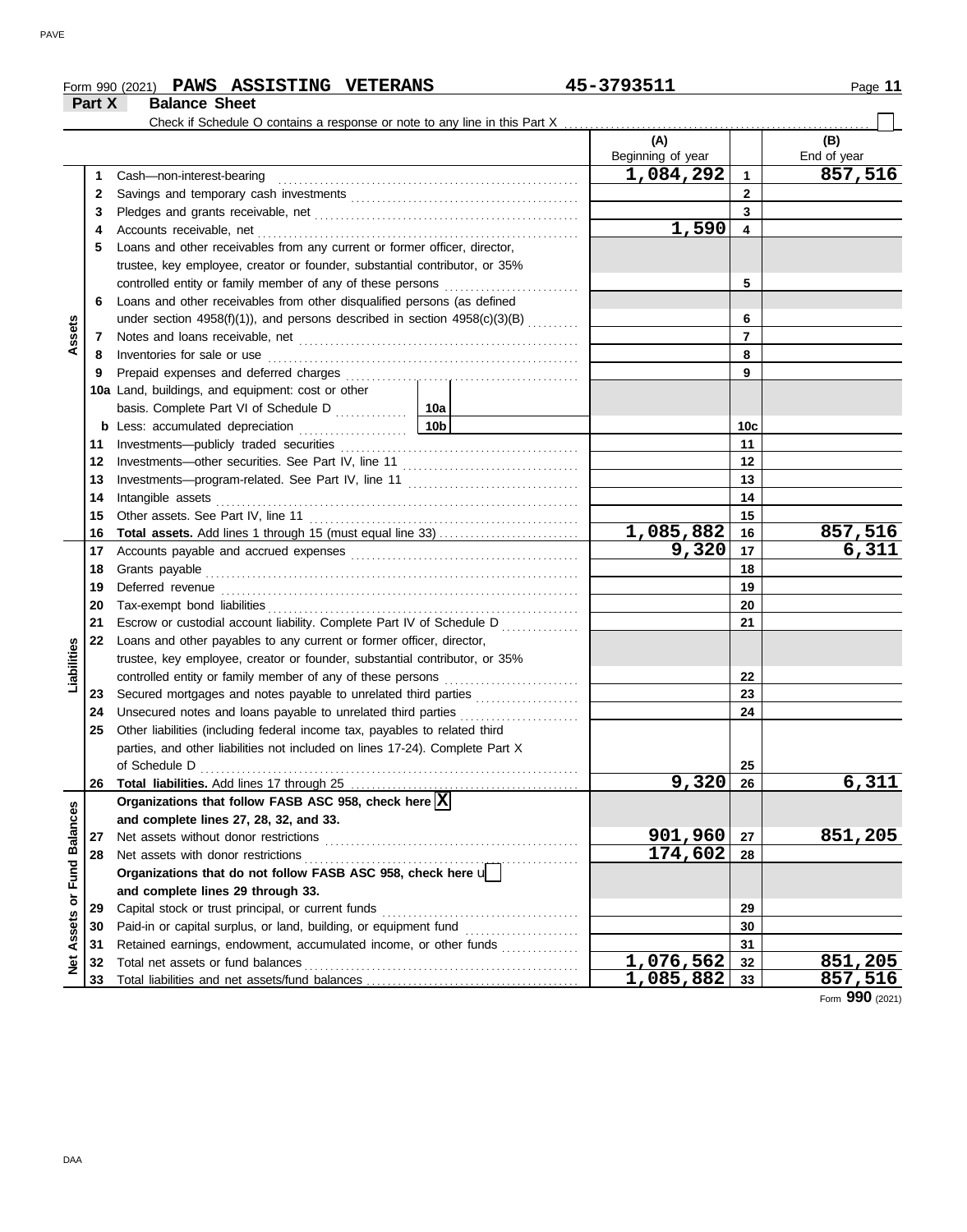|              | 45-3793511<br>Form 990 (2021) PAWS ASSISTING VETERANS                                                                                                                                                                          |                         |                |         | Page 12     |
|--------------|--------------------------------------------------------------------------------------------------------------------------------------------------------------------------------------------------------------------------------|-------------------------|----------------|---------|-------------|
|              | Part XI<br><b>Reconciliation of Net Assets</b>                                                                                                                                                                                 |                         |                |         |             |
|              |                                                                                                                                                                                                                                |                         |                |         |             |
| 1            |                                                                                                                                                                                                                                | $\mathbf{1}$            |                |         | 159,855     |
| $\mathbf{2}$ |                                                                                                                                                                                                                                | $\mathbf{2}$            |                | 385,212 |             |
| 3            | Revenue less expenses. Subtract line 2 from line 1                                                                                                                                                                             | $\mathbf{3}$            |                |         | $-225, 357$ |
| 4            | Net assets or fund balances at beginning of year (must equal Part X, line 32, column (A))                                                                                                                                      | $\overline{\mathbf{4}}$ | 1,076,562      |         |             |
| 5            | Net unrealized gains (losses) on investments [11] match and the contract of the state of the state of the state of the state of the state of the state of the state of the state of the state of the state of the state of the | 5                       |                |         |             |
| 6            |                                                                                                                                                                                                                                | 6                       |                |         |             |
| 7            | Investment expenses                                                                                                                                                                                                            | $\overline{7}$          |                |         |             |
| 8            | Prior period adjustments [11, 12] and the contract of the contract of the contract of the contract of the contract of the contract of the contract of the contract of the contract of the contract of the contract of the cont | 8                       |                |         |             |
| 9            | Other changes in net assets or fund balances (explain on Schedule O)                                                                                                                                                           | 9                       |                |         |             |
| 10           | Net assets or fund balances at end of year. Combine lines 3 through 9 (must equal Part X, line                                                                                                                                 |                         |                |         |             |
|              | 32, column (B))                                                                                                                                                                                                                | 10                      |                | 851,205 |             |
|              | <b>Financial Statements and Reporting</b><br>Part XII                                                                                                                                                                          |                         |                |         |             |
|              |                                                                                                                                                                                                                                |                         |                |         |             |
|              |                                                                                                                                                                                                                                |                         |                | Yes I   | <b>No</b>   |
| 1.           | $ \mathbf{X} $ Accrual<br>Accounting method used to prepare the Form 990:     Cash<br>Other                                                                                                                                    |                         |                |         |             |
|              | If the organization changed its method of accounting from a prior year or checked "Other," explain on                                                                                                                          |                         |                |         |             |
|              | Schedule O.                                                                                                                                                                                                                    |                         |                |         |             |
|              | 2a Were the organization's financial statements compiled or reviewed by an independent accountant?                                                                                                                             |                         | 2a             |         | X           |
|              | If "Yes," check a box below to indicate whether the financial statements for the year were compiled or                                                                                                                         |                         |                |         |             |
|              | reviewed on a separate basis, consolidated basis, or both:                                                                                                                                                                     |                         |                |         |             |
|              | Both consolidated and separate basis<br>Separate basis<br>  Consolidated basis                                                                                                                                                 |                         |                |         |             |
|              | <b>b</b> Were the organization's financial statements audited by an independent accountant?                                                                                                                                    |                         | 2b             | X       |             |
|              | If "Yes," check a box below to indicate whether the financial statements for the year were audited on a                                                                                                                        |                         |                |         |             |
|              | separate basis, consolidated basis, or both:                                                                                                                                                                                   |                         |                |         |             |
|              | $ \mathbf{X} $ Separate basis<br>  Both consolidated and separate basis<br>  Consolidated basis                                                                                                                                |                         |                |         |             |
|              | c If "Yes" to line 2a or 2b, does the organization have a committee that assumes responsibility for oversight of                                                                                                               |                         |                |         |             |
|              | the audit, review, or compilation of its financial statements and selection of an independent accountant?                                                                                                                      |                         | 2c             |         |             |
|              | If the organization changed either its oversight process or selection process during the tax year, explain on                                                                                                                  |                         |                |         |             |
|              | Schedule O.                                                                                                                                                                                                                    |                         |                |         |             |
|              | 3a As a result of a federal award, was the organization required to undergo an audit or audits as set forth in the                                                                                                             |                         |                |         |             |
|              | Single Audit Act and OMB Circular A-133?                                                                                                                                                                                       |                         | 3a             |         |             |
|              | b If "Yes," did the organization undergo the required audit or audits? If the organization did not undergo the                                                                                                                 |                         |                |         |             |
|              | required audit or audits, explain why on Schedule O and describe any steps taken to undergo such audits                                                                                                                        |                         | 3 <sub>b</sub> | $\sim$  |             |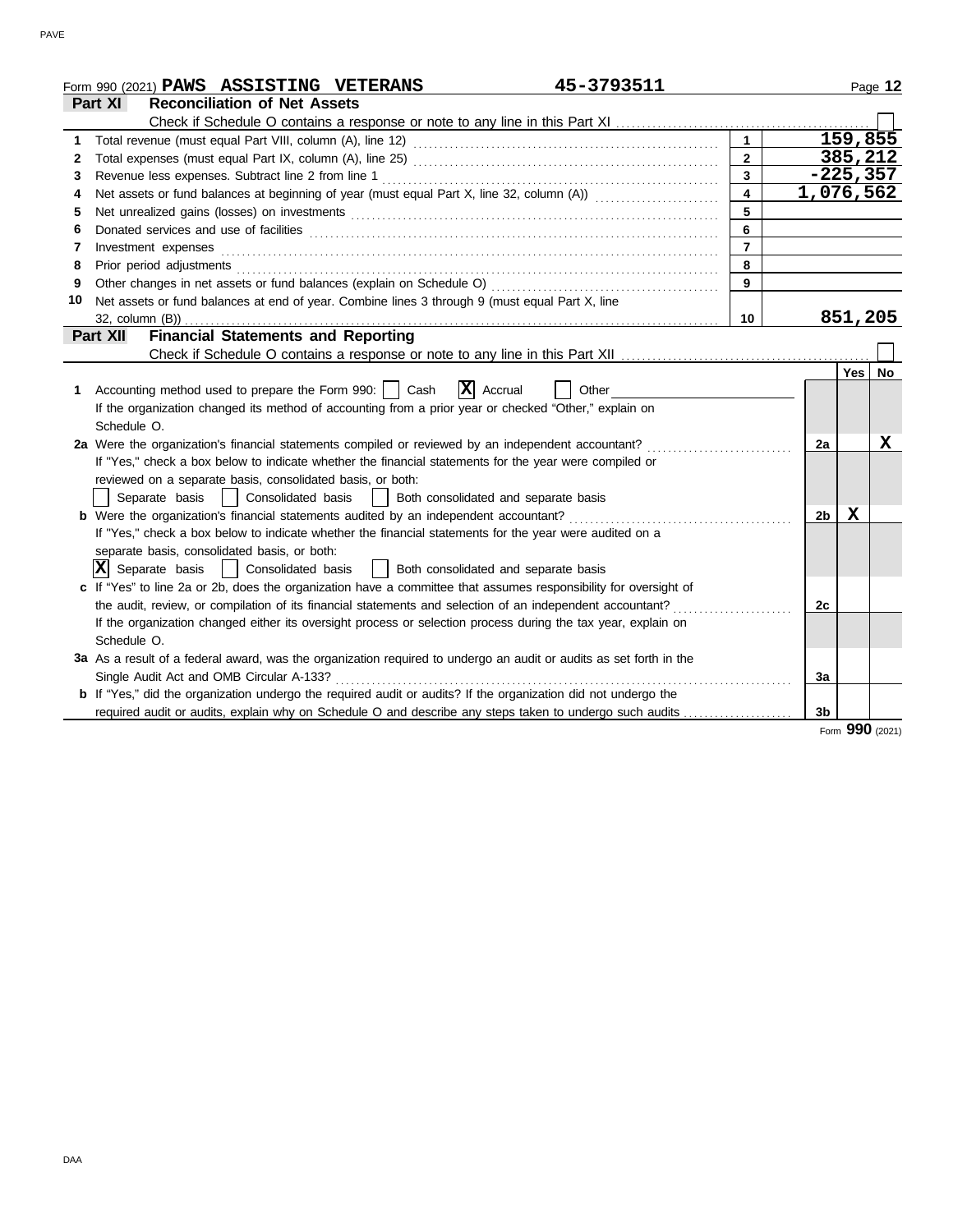|        | <b>SCHEDULE A</b>                             |                                                            | <b>Public Charity Status and Public Support</b>                                                                        |                          |                          |                                                                                                                                                                                                                                                                 | OMB No. 1545-0047              |  |  |  |
|--------|-----------------------------------------------|------------------------------------------------------------|------------------------------------------------------------------------------------------------------------------------|--------------------------|--------------------------|-----------------------------------------------------------------------------------------------------------------------------------------------------------------------------------------------------------------------------------------------------------------|--------------------------------|--|--|--|
|        | (Form 990)                                    |                                                            | Complete if the organization is a section 501(c)(3) organization or a section $4947(a)(1)$ nonexempt charitable trust. |                          |                          |                                                                                                                                                                                                                                                                 | 2021                           |  |  |  |
|        | Department of the Treasury                    |                                                            | La Attach to Form 990 or Form 990-EZ.                                                                                  |                          |                          |                                                                                                                                                                                                                                                                 | Open to Public                 |  |  |  |
|        | Internal Revenue Service                      |                                                            | <b>u</b> Go to www.irs.gov/Form990 for instructions and the latest information.                                        |                          |                          |                                                                                                                                                                                                                                                                 | Inspection                     |  |  |  |
|        | Name of the organization                      |                                                            |                                                                                                                        |                          |                          |                                                                                                                                                                                                                                                                 | Employer identification number |  |  |  |
|        | Part I                                        | <b>PAWS</b>                                                | ASSISTING VETERANS                                                                                                     |                          |                          | 45-3793511<br>Reason for Public Charity Status. (All organizations must complete this part.) See instructions.                                                                                                                                                  |                                |  |  |  |
|        |                                               |                                                            | The organization is not a private foundation because it is: (For lines 1 through 12, check only one box.)              |                          |                          |                                                                                                                                                                                                                                                                 |                                |  |  |  |
| 1      |                                               |                                                            | A church, convention of churches, or association of churches described in section 170(b)(1)(A)(i).                     |                          |                          |                                                                                                                                                                                                                                                                 |                                |  |  |  |
| 2      |                                               |                                                            | A school described in section 170(b)(1)(A)(ii). (Attach Schedule E (Form 990).)                                        |                          |                          |                                                                                                                                                                                                                                                                 |                                |  |  |  |
| 3      |                                               |                                                            | A hospital or a cooperative hospital service organization described in section 170(b)(1)(A)(iii).                      |                          |                          |                                                                                                                                                                                                                                                                 |                                |  |  |  |
| 4      | city, and state:                              |                                                            |                                                                                                                        |                          |                          | A medical research organization operated in conjunction with a hospital described in section 170(b)(1)(A)(iii). Enter the hospital's name,                                                                                                                      |                                |  |  |  |
| 5      |                                               |                                                            |                                                                                                                        |                          |                          | An organization operated for the benefit of a college or university owned or operated by a governmental unit described in                                                                                                                                       |                                |  |  |  |
|        | section 170(b)(1)(A)(iv). (Complete Part II.) |                                                            |                                                                                                                        |                          |                          |                                                                                                                                                                                                                                                                 |                                |  |  |  |
| 6      |                                               |                                                            | A federal, state, or local government or governmental unit described in section 170(b)(1)(A)(v).                       |                          |                          |                                                                                                                                                                                                                                                                 |                                |  |  |  |
| 7      |                                               | described in section 170(b)(1)(A)(vi). (Complete Part II.) |                                                                                                                        |                          |                          | An organization that normally receives a substantial part of its support from a governmental unit or from the general public                                                                                                                                    |                                |  |  |  |
| 8<br>9 |                                               |                                                            | A community trust described in section 170(b)(1)(A)(vi). (Complete Part II.)                                           |                          |                          |                                                                                                                                                                                                                                                                 |                                |  |  |  |
|        | university:                                   |                                                            |                                                                                                                        |                          |                          | An agricultural research organization described in section 170(b)(1)(A)(ix) operated in conjunction with a land-grant college<br>or university or a non-land-grant college of agriculture (see instructions). Enter the name, city, and state of the college or |                                |  |  |  |
| 10     | $ {\bf x} $                                   |                                                            |                                                                                                                        |                          |                          | An organization that normally receives (1) more than 33 1/3% of its support from contributions, membership fees, and gross                                                                                                                                      |                                |  |  |  |
|        |                                               |                                                            |                                                                                                                        |                          |                          | receipts from activities related to its exempt functions, subject to certain exceptions; and (2) no more than 331/3% of its                                                                                                                                     |                                |  |  |  |
|        |                                               |                                                            | acquired by the organization after June 30, 1975. See section 509(a)(2). (Complete Part III.)                          |                          |                          | support from gross investment income and unrelated business taxable income (less section 511 tax) from businesses                                                                                                                                               |                                |  |  |  |
| 11     |                                               |                                                            | An organization organized and operated exclusively to test for public safety. See section 509(a)(4).                   |                          |                          |                                                                                                                                                                                                                                                                 |                                |  |  |  |
| 12     |                                               |                                                            |                                                                                                                        |                          |                          | An organization organized and operated exclusively for the benefit of, to perform the functions of, or to carry out the purposes of                                                                                                                             |                                |  |  |  |
|        |                                               |                                                            |                                                                                                                        |                          |                          | one or more publicly supported organizations described in section 509(a)(1) or section 509(a)(2). See section 509(a)(3). Check<br>the box on lines 12a through 12d that describes the type of supporting organization and complete lines 12e, 12f, and 12g.     |                                |  |  |  |
|        | a                                             |                                                            |                                                                                                                        |                          |                          | Type I. A supporting organization operated, supervised, or controlled by its supported organization(s), typically by giving                                                                                                                                     |                                |  |  |  |
|        |                                               |                                                            | the supported organization(s) the power to regularly appoint or elect a majority of the directors or trustees of the   |                          |                          |                                                                                                                                                                                                                                                                 |                                |  |  |  |
|        | b                                             |                                                            | supporting organization. You must complete Part IV, Sections A and B.                                                  |                          |                          | Type II. A supporting organization supervised or controlled in connection with its supported organization(s), by having                                                                                                                                         |                                |  |  |  |
|        |                                               |                                                            |                                                                                                                        |                          |                          | control or management of the supporting organization vested in the same persons that control or manage the supported                                                                                                                                            |                                |  |  |  |
|        |                                               |                                                            | organization(s). You must complete Part IV, Sections A and C.                                                          |                          |                          |                                                                                                                                                                                                                                                                 |                                |  |  |  |
|        | c                                             |                                                            | its supported organization(s) (see instructions). You must complete Part IV, Sections A, D, and E.                     |                          |                          | Type III functionally integrated. A supporting organization operated in connection with, and functionally integrated with,                                                                                                                                      |                                |  |  |  |
|        | d                                             |                                                            |                                                                                                                        |                          |                          | Type III non-functionally integrated. A supporting organization operated in connection with its supported organization(s)                                                                                                                                       |                                |  |  |  |
|        |                                               |                                                            | requirement (see instructions). You must complete Part IV, Sections A and D, and Part V.                               |                          |                          | that is not functionally integrated. The organization generally must satisfy a distribution requirement and an attentiveness                                                                                                                                    |                                |  |  |  |
|        | е                                             |                                                            |                                                                                                                        |                          |                          | Check this box if the organization received a written determination from the IRS that it is a Type I, Type II, Type III                                                                                                                                         |                                |  |  |  |
|        |                                               |                                                            | functionally integrated, or Type III non-functionally integrated supporting organization.                              |                          |                          |                                                                                                                                                                                                                                                                 |                                |  |  |  |
|        | f<br>g                                        | Enter the number of supported organizations                | Provide the following information about the supported organization(s).                                                 |                          |                          |                                                                                                                                                                                                                                                                 |                                |  |  |  |
|        | (i) Name of supported                         | $(ii)$ EIN                                                 | (iii) Type of organization                                                                                             | (iv) Is the organization |                          | (v) Amount of monetary                                                                                                                                                                                                                                          | (vi) Amount of                 |  |  |  |
|        | organization                                  |                                                            | (described on lines 1-10                                                                                               |                          | listed in your governing | support (see                                                                                                                                                                                                                                                    | other support (see             |  |  |  |
|        |                                               |                                                            | above (see instructions))                                                                                              | Yes                      | document?<br>No          | instructions)                                                                                                                                                                                                                                                   | instructions)                  |  |  |  |
| (A)    |                                               |                                                            |                                                                                                                        |                          |                          |                                                                                                                                                                                                                                                                 |                                |  |  |  |
|        |                                               |                                                            |                                                                                                                        |                          |                          |                                                                                                                                                                                                                                                                 |                                |  |  |  |
| (B)    |                                               |                                                            |                                                                                                                        |                          |                          |                                                                                                                                                                                                                                                                 |                                |  |  |  |
| (C)    |                                               |                                                            |                                                                                                                        |                          |                          |                                                                                                                                                                                                                                                                 |                                |  |  |  |
| (D)    |                                               |                                                            |                                                                                                                        |                          |                          |                                                                                                                                                                                                                                                                 |                                |  |  |  |
| (E)    |                                               |                                                            |                                                                                                                        |                          |                          |                                                                                                                                                                                                                                                                 |                                |  |  |  |
| Total  |                                               |                                                            |                                                                                                                        |                          |                          |                                                                                                                                                                                                                                                                 |                                |  |  |  |

**For Paperwork Reduction Act Notice, see the Instructions for Form 990 or 990-EZ.**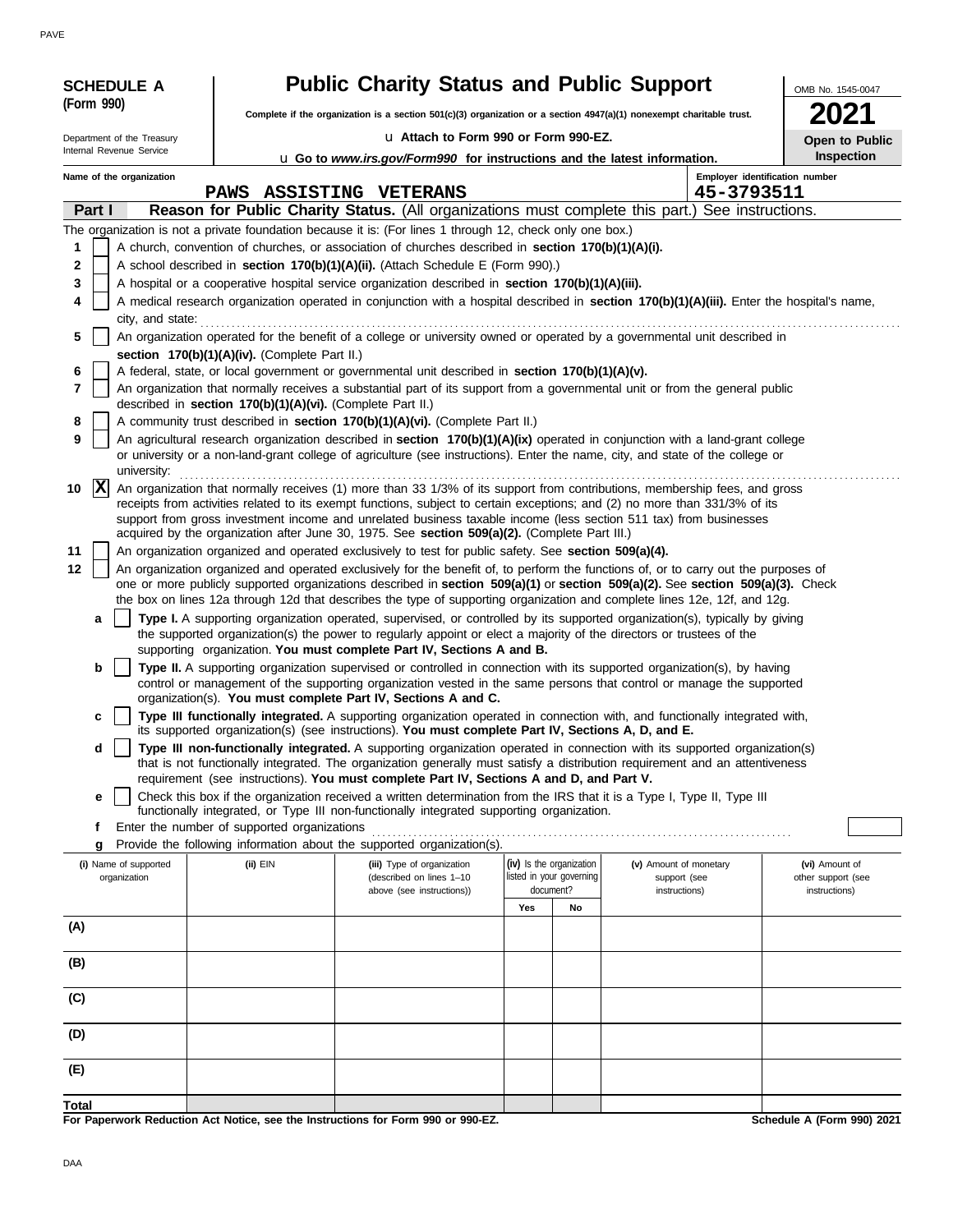|     |              | Schedule A (Form 990) 2021                                                                                                                                                                                         |   | PAWS ASSISTING VETERANS                                                                 |          |            |                                                                                                                                   | 45-3793511 | Page 2    |
|-----|--------------|--------------------------------------------------------------------------------------------------------------------------------------------------------------------------------------------------------------------|---|-----------------------------------------------------------------------------------------|----------|------------|-----------------------------------------------------------------------------------------------------------------------------------|------------|-----------|
|     | Part II      |                                                                                                                                                                                                                    |   |                                                                                         |          |            | Support Schedule for Organizations Described in Sections 170(b)(1)(A)(iv) and 170(b)(1)(A)(vi)                                    |            |           |
|     |              |                                                                                                                                                                                                                    |   |                                                                                         |          |            | (Complete only if you checked the box on line 5, 7, or 8 of Part I or if the organization failed to qualify under                 |            |           |
|     |              |                                                                                                                                                                                                                    |   |                                                                                         |          |            | Part III. If the organization fails to qualify under the tests listed below, please complete Part III.)                           |            |           |
|     |              | <b>Section A. Public Support</b>                                                                                                                                                                                   |   |                                                                                         |          |            |                                                                                                                                   |            |           |
|     |              | Calendar year (or fiscal year beginning in) <b>u</b>                                                                                                                                                               |   | (a) 2017                                                                                | (b) 2018 | $(c)$ 2019 | $(d)$ 2020                                                                                                                        | (e) $2021$ | (f) Total |
| 1   |              | Gifts, grants, contributions, and<br>membership fees received. (Do not<br>include any "unusual grants.")                                                                                                           |   |                                                                                         |          |            |                                                                                                                                   |            |           |
| 2   |              | Tax revenues levied for the<br>organization's benefit and either paid<br>to or expended on its behalf                                                                                                              |   |                                                                                         |          |            |                                                                                                                                   |            |           |
| 3   |              | The value of services or facilities<br>furnished by a governmental unit to the<br>organization without charge                                                                                                      | . |                                                                                         |          |            |                                                                                                                                   |            |           |
| 4   |              | Total. Add lines 1 through 3                                                                                                                                                                                       |   |                                                                                         |          |            |                                                                                                                                   |            |           |
| 5   |              | The portion of total contributions by<br>each person (other than a<br>governmental unit or publicly<br>supported organization) included on<br>line 1 that exceeds 2% of the amount<br>shown on line 11, column (f) |   |                                                                                         |          |            |                                                                                                                                   |            |           |
| 6   |              | Public support. Subtract line 5 from line 4.                                                                                                                                                                       |   |                                                                                         |          |            |                                                                                                                                   |            |           |
|     |              | <b>Section B. Total Support</b>                                                                                                                                                                                    |   |                                                                                         |          |            |                                                                                                                                   |            |           |
|     |              | Calendar year (or fiscal year beginning in) $\mathbf u$                                                                                                                                                            |   | (a) 2017                                                                                | (b) 2018 | $(c)$ 2019 | $(d)$ 2020                                                                                                                        | (e) $2021$ | (f) Total |
| 7   |              | Amounts from line 4                                                                                                                                                                                                |   |                                                                                         |          |            |                                                                                                                                   |            |           |
| 8   |              | Gross income from interest, dividends,<br>payments received on securities loans,<br>rents, royalties, and income from<br>similar sources $\ldots$ , $\ldots$ , $\ldots$ , $\ldots$ , $\ldots$                      |   |                                                                                         |          |            |                                                                                                                                   |            |           |
| 9   |              | Net income from unrelated business<br>activities, whether or not the business<br>is regularly carried on                                                                                                           |   |                                                                                         |          |            |                                                                                                                                   |            |           |
| 10  |              | Other income. Do not include gain or<br>loss from the sale of capital assets<br>(Explain in Part VI.)                                                                                                              |   |                                                                                         |          |            |                                                                                                                                   |            |           |
| 11  |              | Total support. Add lines 7 through 10                                                                                                                                                                              |   |                                                                                         |          |            |                                                                                                                                   |            |           |
| 12  |              |                                                                                                                                                                                                                    |   | Gross receipts from related activities, etc. (see instructions)                         |          |            |                                                                                                                                   | 12         |           |
| 13  |              |                                                                                                                                                                                                                    |   |                                                                                         |          |            | First 5 years. If the Form 990 is for the organization's first, second, third, fourth, or fifth tax year as a section $501(c)(3)$ |            |           |
|     |              |                                                                                                                                                                                                                    |   |                                                                                         |          |            | organization, check this box and stop here <i>community and acceptance of the content of the content of the state of</i>          |            |           |
|     |              |                                                                                                                                                                                                                    |   | Section C. Computation of Public Support Percentage                                     |          |            |                                                                                                                                   |            |           |
| 14  |              |                                                                                                                                                                                                                    |   |                                                                                         |          |            | Public support percentage for 2021 (line 6, column (f) divided by line 11, column (f)) [[[[[[[[[[[[[[[[[[[[[[                     | 14         | %         |
| 15  |              |                                                                                                                                                                                                                    |   | Public support percentage from 2020 Schedule A, Part II, line 14                        |          |            |                                                                                                                                   | 15         | $\%$      |
| 16а |              |                                                                                                                                                                                                                    |   |                                                                                         |          |            | 33 1/3% support test-2021. If the organization did not check the box on line 13, and line 14 is 33 1/3% or more, check this       |            |           |
|     |              |                                                                                                                                                                                                                    |   | box and stop here. The organization qualifies as a publicly supported organization      |          |            |                                                                                                                                   |            |           |
| b   |              |                                                                                                                                                                                                                    |   |                                                                                         |          |            | 33 1/3% support test-2020. If the organization did not check a box on line 13 or 16a, and line 15 is 33 1/3% or more, check       |            |           |
|     |              |                                                                                                                                                                                                                    |   | this box and stop here. The organization qualifies as a publicly supported organization |          |            |                                                                                                                                   |            |           |
|     |              |                                                                                                                                                                                                                    |   |                                                                                         |          |            | 17a 10%-facts-and-circumstances test-2021. If the organization did not check a box on line 13, 16a, or 16b, and line 14 is        |            |           |
|     |              |                                                                                                                                                                                                                    |   |                                                                                         |          |            | 10% or more, and if the organization meets the facts-and-circumstances test, check this box and stop here. Explain in             |            |           |
|     | organization |                                                                                                                                                                                                                    |   |                                                                                         |          |            | Part VI how the organization meets the facts-and-circumstances test. The organization qualifies as a publicly supported           |            |           |
| b   |              |                                                                                                                                                                                                                    |   |                                                                                         |          |            | 10%-facts-and-circumstances test-2020. If the organization did not check a box on line 13, 16a, 16b, or 17a, and line             |            |           |
|     |              |                                                                                                                                                                                                                    |   |                                                                                         |          |            | 15 is 10% or more, and if the organization meets the facts-and-circumstances test, check this box and stop here. Explain          |            |           |
|     |              |                                                                                                                                                                                                                    |   |                                                                                         |          |            | in Part VI how the organization meets the facts-and-circumstances test. The organization qualifies as a publicly supported        |            |           |
|     | organization |                                                                                                                                                                                                                    |   |                                                                                         |          |            |                                                                                                                                   |            |           |
| 18  |              |                                                                                                                                                                                                                    |   |                                                                                         |          |            | Private foundation. If the organization did not check a box on line 13, 16a, 16b, 17a, or 17b, check this box and see             |            |           |
|     | instructions |                                                                                                                                                                                                                    |   |                                                                                         |          |            |                                                                                                                                   |            |           |
|     |              |                                                                                                                                                                                                                    |   |                                                                                         |          |            |                                                                                                                                   |            |           |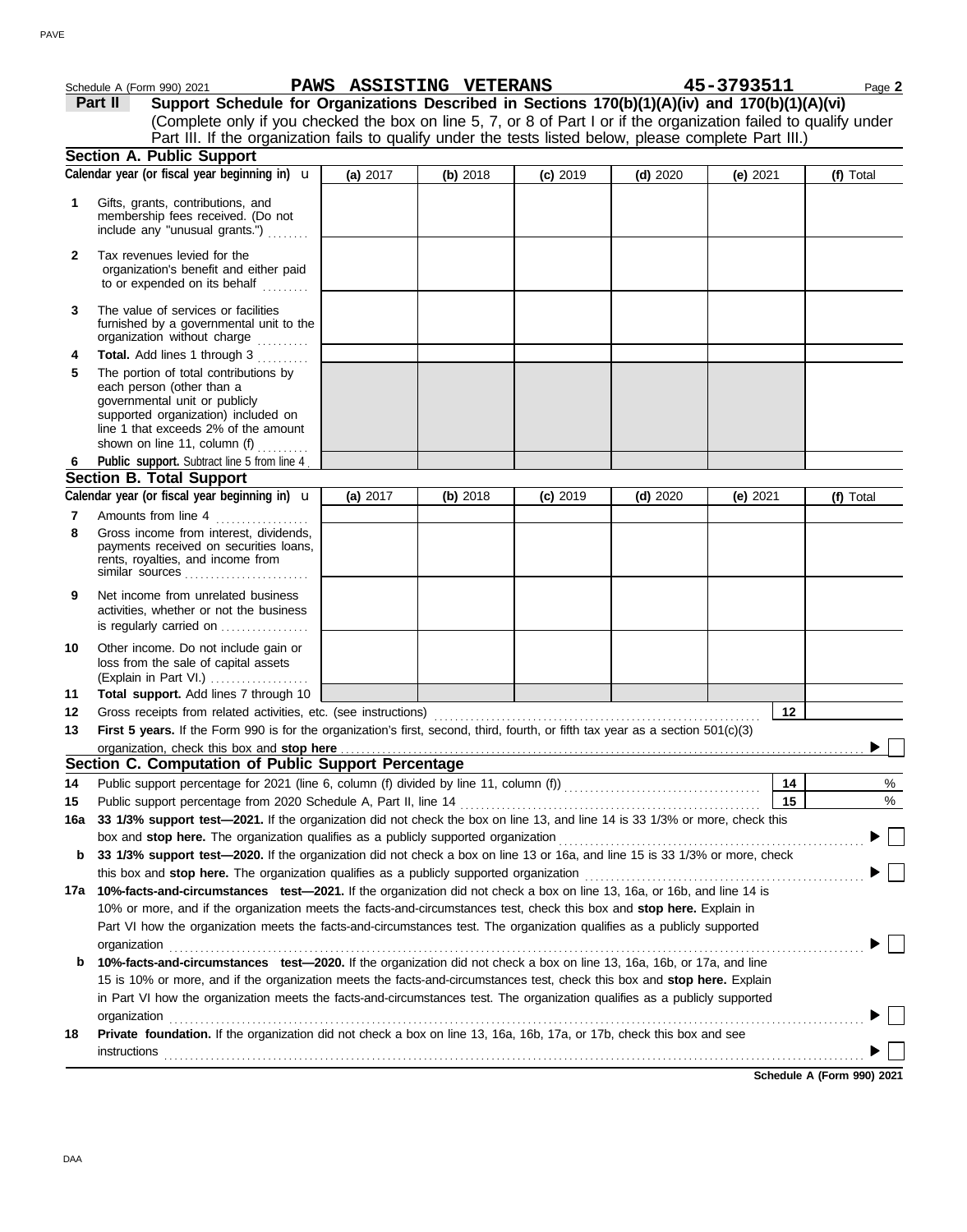|              | Schedule A (Form 990) 2021                                                                                                                                                                                                                                      | PAWS ASSISTING VETERANS |          |            |            | 45-3793511 | Page 3       |
|--------------|-----------------------------------------------------------------------------------------------------------------------------------------------------------------------------------------------------------------------------------------------------------------|-------------------------|----------|------------|------------|------------|--------------|
|              | Support Schedule for Organizations Described in Section 509(a)(2)<br>Part III                                                                                                                                                                                   |                         |          |            |            |            |              |
|              | (Complete only if you checked the box on line 10 of Part I or if the organization failed to qualify under Part II.                                                                                                                                              |                         |          |            |            |            |              |
|              | If the organization fails to qualify under the tests listed below, please complete Part II.)                                                                                                                                                                    |                         |          |            |            |            |              |
|              | <b>Section A. Public Support</b>                                                                                                                                                                                                                                |                         |          |            |            |            |              |
|              | Calendar year (or fiscal year beginning in) <b>u</b>                                                                                                                                                                                                            | (a) 2017                | (b) 2018 | $(c)$ 2019 | $(d)$ 2020 | (e) 2021   | (f) Total    |
| 1            | Gifts, grants, contributions, and membership fees<br>received. (Do not include any "unusual grants.")                                                                                                                                                           | 289,892                 | 409,130  | 439,664    | 537,993    | 159,749    | 1,836,428    |
| $\mathbf{2}$ | Gross receipts from admissions, merchandise<br>sold or services performed, or facilities<br>furnished in any activity that is related to the<br>organization's tax-exempt purpose                                                                               |                         |          |            |            |            |              |
| 3            | Gross receipts from activities that are not an<br>unrelated trade or business under section 513                                                                                                                                                                 |                         |          |            |            |            |              |
| 4            | Tax revenues levied for the<br>organization's benefit and either paid<br>to or expended on its behalf                                                                                                                                                           |                         |          |            |            |            |              |
| 5            | The value of services or facilities<br>furnished by a governmental unit to the<br>organization without charge                                                                                                                                                   |                         |          |            |            |            |              |
| 6            | Total. Add lines 1 through 5<br>.                                                                                                                                                                                                                               | 289,892                 | 409,130  | 439,664    | 537,993    | 159,749    | 1,836,428    |
|              | <b>7a</b> Amounts included on lines 1, 2, and 3<br>received from disqualified persons                                                                                                                                                                           |                         |          |            |            |            |              |
|              | <b>b</b> Amounts included on lines 2 and 3<br>received from other than disqualified<br>persons that exceed the greater of \$5,000<br>or 1% of the amount on line 13 for the year                                                                                |                         |          |            |            |            |              |
|              | c Add lines 7a and 7b                                                                                                                                                                                                                                           |                         |          |            |            |            |              |
| 8            | Public support. (Subtract line 7c from<br>line 6.) $\ldots$                                                                                                                                                                                                     |                         |          |            |            |            | 1,836,428    |
|              | <b>Section B. Total Support</b>                                                                                                                                                                                                                                 |                         |          |            |            |            |              |
|              | Calendar year (or fiscal year beginning in) <b>u</b>                                                                                                                                                                                                            | (a) 2017                | (b) 2018 | $(c)$ 2019 | $(d)$ 2020 | (e) $2021$ | (f) Total    |
| 9            | Amounts from line 6                                                                                                                                                                                                                                             | 289,892                 | 409,130  | 439,664    | 537,993    | 159,749    | 1,836,428    |
| 10a          | Gross income from interest, dividends,<br>payments received on securities loans, rents,<br>royalties, and income from similar sources.                                                                                                                          |                         |          |            |            |            |              |
|              | <b>b</b> Unrelated business taxable income (less<br>section 511 taxes) from businesses<br>acquired after June 30, 1975                                                                                                                                          |                         |          |            |            |            |              |
|              | c Add lines 10a and 10b $\ldots$                                                                                                                                                                                                                                |                         |          |            |            |            |              |
| 11           | Net income from unrelated business<br>activities not included on line 10b, whether<br>or not the business is regularly carried on                                                                                                                               |                         |          |            |            |            |              |
| 12           | Other income. Do not include gain or<br>loss from the sale of capital assets<br>(Explain in Part VI.)<br>.                                                                                                                                                      |                         |          |            |            |            |              |
| 13           | Total support. (Add lines 9, 10c, 11,                                                                                                                                                                                                                           |                         |          |            |            |            |              |
|              | and 12.)                                                                                                                                                                                                                                                        | 289,892                 | 409,130  | 439,664    | 537,993    | 159,749    | 1,836,428    |
| 14           | First 5 years. If the Form 990 is for the organization's first, second, third, fourth, or fifth tax year as a section 501(c)(3)<br>organization, check this box and stop here <b>constant and a constant and a constant a</b> constant and a constant and       |                         |          |            |            |            |              |
|              | Section C. Computation of Public Support Percentage                                                                                                                                                                                                             |                         |          |            |            |            |              |
| 15           |                                                                                                                                                                                                                                                                 |                         |          |            |            | 15         | $100.00\,\%$ |
| 16           |                                                                                                                                                                                                                                                                 |                         |          |            |            | 16         | $100.00 \%$  |
|              | Section D. Computation of Investment Income Percentage                                                                                                                                                                                                          |                         |          |            |            |            |              |
| 17           |                                                                                                                                                                                                                                                                 |                         |          |            |            | 17         | %            |
|              |                                                                                                                                                                                                                                                                 |                         |          |            |            | 18         | %            |
|              | 19a 33 1/3% support tests-2021. If the organization did not check the box on line 14, and line 15 is more than 33 1/3%, and line                                                                                                                                |                         |          |            |            |            |              |
| b            | 17 is not more than 33 1/3%, check this box and stop here. The organization qualifies as a publicly supported organization<br>33 1/3% support tests—2020. If the organization did not check a box on line 14 or line 19a, and line 16 is more than 33 1/3%, and |                         |          |            |            |            | ,  x         |
|              | line 18 is not more than 33 1/3%, check this box and stop here. The organization qualifies as a publicly supported organization                                                                                                                                 |                         |          |            |            |            |              |
| 20           |                                                                                                                                                                                                                                                                 |                         |          |            |            |            |              |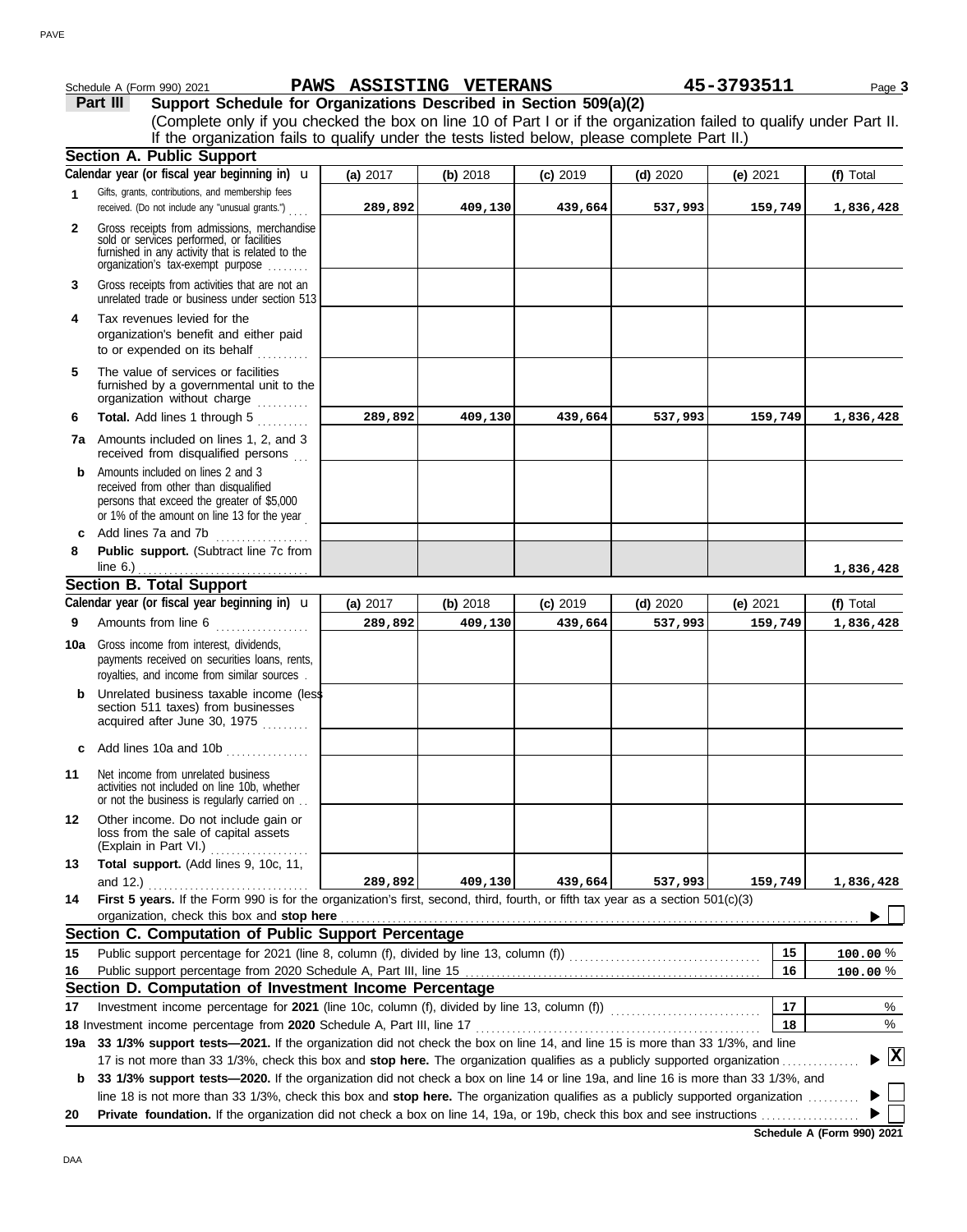|        | PAWS ASSISTING VETERANS<br>Schedule A (Form 990) 2021                                                                                                                                                                                                                                                                                                                                      | 45-3793511      |            | Page 4 |
|--------|--------------------------------------------------------------------------------------------------------------------------------------------------------------------------------------------------------------------------------------------------------------------------------------------------------------------------------------------------------------------------------------------|-----------------|------------|--------|
|        | <b>Supporting Organizations</b><br><b>Part IV</b><br>(Complete only if you checked a box in line 12 on Part I. If you checked box 12a, Part I, complete Sections A<br>and B. If you checked box 12b, Part I, complete Sections A and C. If you checked box 12c, Part I, complete<br>Sections A, D, and E. If you checked box 12d, Part I, complete Sections A and D, and complete Part V.) |                 |            |        |
|        | Section A. All Supporting Organizations                                                                                                                                                                                                                                                                                                                                                    |                 |            |        |
| 1      |                                                                                                                                                                                                                                                                                                                                                                                            |                 | <b>Yes</b> | No     |
|        | Are all of the organization's supported organizations listed by name in the organization's governing<br>documents? If "No," describe in Part VI how the supported organizations are designated. If designated by<br>class or purpose, describe the designation. If historic and continuing relationship, explain.                                                                          | 1               |            |        |
| 2      | Did the organization have any supported organization that does not have an IRS determination of status                                                                                                                                                                                                                                                                                     |                 |            |        |
|        | under section 509(a)(1) or (2)? If "Yes," explain in Part VI how the organization determined that the supported                                                                                                                                                                                                                                                                            |                 |            |        |
|        | organization was described in section 509(a)(1) or (2).                                                                                                                                                                                                                                                                                                                                    | 2               |            |        |
| 3a     | Did the organization have a supported organization described in section 501(c)(4), (5), or (6)? If "Yes," answer<br>lines 3b and 3c below.                                                                                                                                                                                                                                                 | 3a              |            |        |
| b      | Did the organization confirm that each supported organization qualified under section $501(c)(4)$ , (5), or (6) and                                                                                                                                                                                                                                                                        |                 |            |        |
|        | satisfied the public support tests under section 509(a)(2)? If "Yes," describe in Part VI when and how the                                                                                                                                                                                                                                                                                 |                 |            |        |
|        | organization made the determination.                                                                                                                                                                                                                                                                                                                                                       | 3 <sub>b</sub>  |            |        |
| c      | Did the organization ensure that all support to such organizations was used exclusively for section $170(c)(2)(B)$                                                                                                                                                                                                                                                                         |                 |            |        |
|        | purposes? If "Yes," explain in Part VI what controls the organization put in place to ensure such use.                                                                                                                                                                                                                                                                                     | 3c              |            |        |
| 4a     | Was any supported organization not organized in the United States ("foreign supported organization")? If                                                                                                                                                                                                                                                                                   |                 |            |        |
|        | "Yes," and if you checked box 12a or 12b in Part I, answer lines 4b and 4c below.                                                                                                                                                                                                                                                                                                          | 4a              |            |        |
| b      | Did the organization have ultimate control and discretion in deciding whether to make grants to the foreign<br>supported organization? If "Yes," describe in Part VI how the organization had such control and discretion                                                                                                                                                                  |                 |            |        |
|        | despite being controlled or supervised by or in connection with its supported organizations.                                                                                                                                                                                                                                                                                               | 4b              |            |        |
| c      | Did the organization support any foreign supported organization that does not have an IRS determination                                                                                                                                                                                                                                                                                    |                 |            |        |
|        | under sections $501(c)(3)$ and $509(a)(1)$ or (2)? If "Yes," explain in Part VI what controls the organization used                                                                                                                                                                                                                                                                        |                 |            |        |
|        | to ensure that all support to the foreign supported organization was used exclusively for section $170(c)(2)(B)$                                                                                                                                                                                                                                                                           |                 |            |        |
|        | purposes.                                                                                                                                                                                                                                                                                                                                                                                  | 4c              |            |        |
| 5a     | Did the organization add, substitute, or remove any supported organizations during the tax year? If "Yes,"                                                                                                                                                                                                                                                                                 |                 |            |        |
|        | answer lines 5b and 5c below (if applicable). Also, provide detail in Part VI, including (i) the names and EIN                                                                                                                                                                                                                                                                             |                 |            |        |
|        | numbers of the supported organizations added, substituted, or removed; (ii) the reasons for each such action;                                                                                                                                                                                                                                                                              |                 |            |        |
|        | (iii) the authority under the organization's organizing document authorizing such action; and (iv) how the action                                                                                                                                                                                                                                                                          |                 |            |        |
|        | was accomplished (such as by amendment to the organizing document).                                                                                                                                                                                                                                                                                                                        | 5a              |            |        |
| b      | Type I or Type II only. Was any added or substituted supported organization part of a class already                                                                                                                                                                                                                                                                                        |                 |            |        |
|        | designated in the organization's organizing document?<br>Substitutions only. Was the substitution the result of an event beyond the organization's control?                                                                                                                                                                                                                                | 5b<br>5c        |            |        |
| c<br>6 | Did the organization provide support (whether in the form of grants or the provision of services or facilities) to                                                                                                                                                                                                                                                                         |                 |            |        |
|        | anyone other than (i) its supported organizations, (ii) individuals that are part of the charitable class benefited                                                                                                                                                                                                                                                                        |                 |            |        |
|        | by one or more of its supported organizations, or (iii) other supporting organizations that also support or                                                                                                                                                                                                                                                                                |                 |            |        |
|        | benefit one or more of the filing organization's supported organizations? If "Yes," provide detail in Part VI.                                                                                                                                                                                                                                                                             | 6               |            |        |
| 7      | Did the organization provide a grant, loan, compensation, or other similar payment to a substantial contributor                                                                                                                                                                                                                                                                            |                 |            |        |
|        | (as defined in section 4958(c)(3)(C)), a family member of a substantial contributor, or a 35% controlled entity                                                                                                                                                                                                                                                                            |                 |            |        |
|        | with regard to a substantial contributor? If "Yes," complete Part I of Schedule L (Form 990).                                                                                                                                                                                                                                                                                              | $\overline{7}$  |            |        |
| 8      | Did the organization make a loan to a disqualified person (as defined in section 4958) not described on line                                                                                                                                                                                                                                                                               |                 |            |        |
|        | 7? If "Yes," complete Part I of Schedule L (Form 990).                                                                                                                                                                                                                                                                                                                                     | 8               |            |        |
| 9a     | Was the organization controlled directly or indirectly at any time during the tax year by one or more                                                                                                                                                                                                                                                                                      |                 |            |        |
|        | disqualified persons, as defined in section 4946 (other than foundation managers and organizations                                                                                                                                                                                                                                                                                         |                 |            |        |
|        | described in section 509(a)(1) or (2))? If "Yes," provide detail in Part VI.                                                                                                                                                                                                                                                                                                               | 9a              |            |        |
| b      | Did one or more disqualified persons (as defined on line 9a) hold a controlling interest in any entity in which<br>the supporting organization had an interest? If "Yes," provide detail in Part VI.                                                                                                                                                                                       | 9b              |            |        |
| c      | Did a disqualified person (as defined on line 9a) have an ownership interest in, or derive any personal benefit                                                                                                                                                                                                                                                                            |                 |            |        |
|        | from, assets in which the supporting organization also had an interest? If "Yes," provide detail in Part VI.                                                                                                                                                                                                                                                                               | 9c              |            |        |
| 10a    | Was the organization subject to the excess business holdings rules of section 4943 because of section                                                                                                                                                                                                                                                                                      |                 |            |        |
|        | 4943(f) (regarding certain Type II supporting organizations, and all Type III non-functionally integrated                                                                                                                                                                                                                                                                                  |                 |            |        |
|        | supporting organizations)? If "Yes," answer line 10b below.                                                                                                                                                                                                                                                                                                                                | 10a             |            |        |
| b      | Did the organization have any excess business holdings in the tax year? (Use Schedule C, Form 4720, to                                                                                                                                                                                                                                                                                     |                 |            |        |
|        | determine whether the organization had excess business holdings.)                                                                                                                                                                                                                                                                                                                          | 10 <sub>b</sub> |            |        |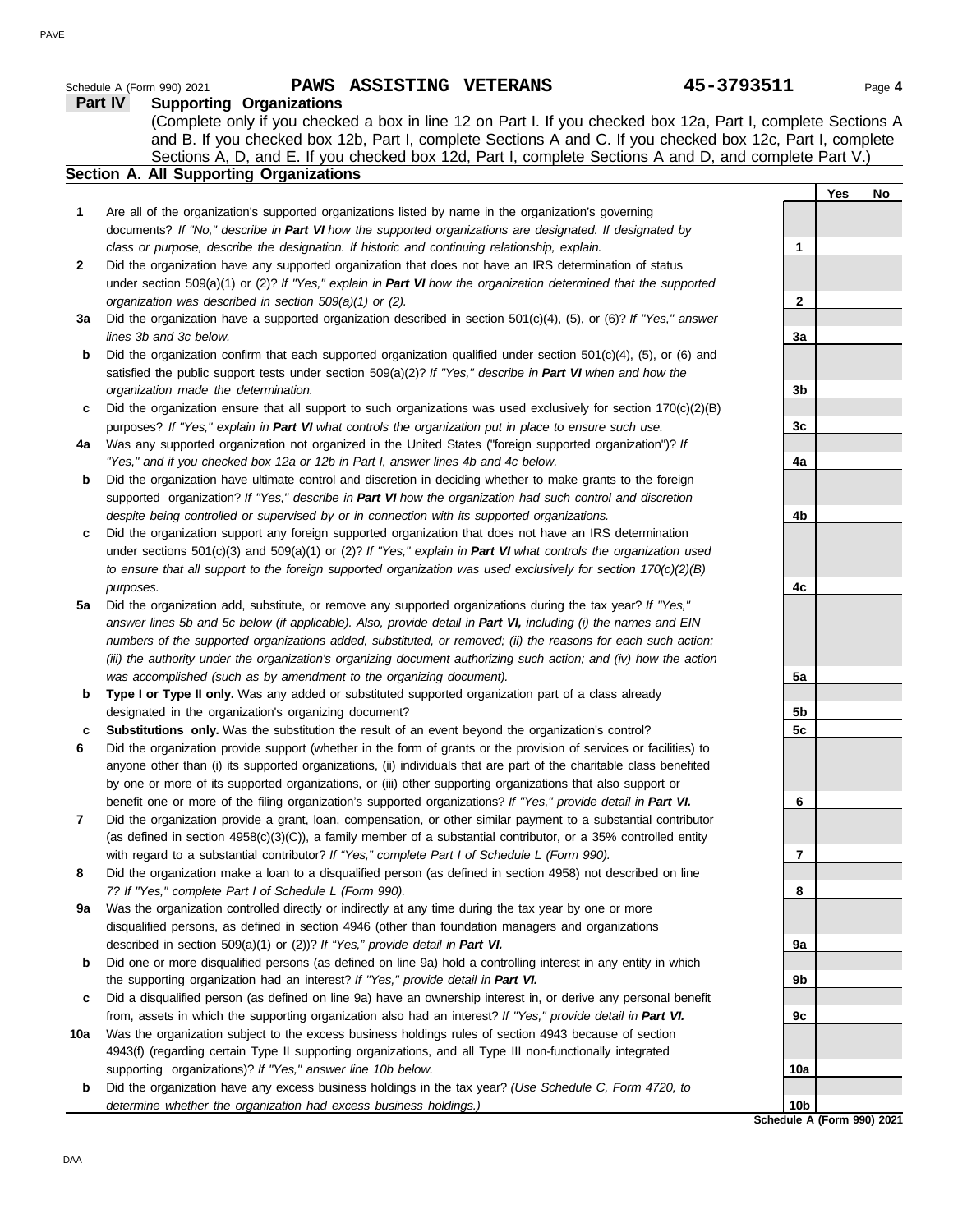|             | 45-3793511<br>ASSISTING VETERANS<br><b>PAWS</b><br>Schedule A (Form 990) 2021                                                                                                                                                                |              |     | Page 5 |
|-------------|----------------------------------------------------------------------------------------------------------------------------------------------------------------------------------------------------------------------------------------------|--------------|-----|--------|
|             | Part IV<br><b>Supporting Organizations (continued)</b>                                                                                                                                                                                       |              |     |        |
| 11          | Has the organization accepted a gift or contribution from any of the following persons?                                                                                                                                                      |              | Yes | No     |
| a           | A person who directly or indirectly controls, either alone or together with persons described on lines 11b and                                                                                                                               |              |     |        |
|             | 11c below, the governing body of a supported organization?                                                                                                                                                                                   | 11a          |     |        |
| b           | A family member of a person described on line 11a above?                                                                                                                                                                                     | 11b          |     |        |
|             | c A 35% controlled entity of a person described on line 11a or 11b above? If "Yes" to line 11a, 11b, or 11c,                                                                                                                                 |              |     |        |
|             | provide detail in Part VI.                                                                                                                                                                                                                   | 11c          |     |        |
|             | <b>Section B. Type I Supporting Organizations</b>                                                                                                                                                                                            |              |     |        |
|             |                                                                                                                                                                                                                                              |              | Yes | No     |
| 1           | Did the governing body, members of the governing body, officers acting in their official capacity, or membership of one or                                                                                                                   |              |     |        |
|             | more supported organizations have the power to regularly appoint or elect at least a majority of the organization's officers,                                                                                                                |              |     |        |
|             | directors, or trustees at all times during the tax year? If "No," describe in Part VI how the supported organization(s)                                                                                                                      |              |     |        |
|             |                                                                                                                                                                                                                                              |              |     |        |
|             | effectively operated, supervised, or controlled the organization's activities. If the organization had more than one supported                                                                                                               |              |     |        |
|             | organization, describe how the powers to appoint and/or remove officers, directors, or trustees were allocated among the<br>supported organizations and what conditions or restrictions, if any, applied to such powers during the tax year. |              |     |        |
|             | Did the organization operate for the benefit of any supported organization other than the supported                                                                                                                                          | 1            |     |        |
| 2           |                                                                                                                                                                                                                                              |              |     |        |
|             | organization(s) that operated, supervised, or controlled the supporting organization? If "Yes," explain in Part                                                                                                                              |              |     |        |
|             | VI how providing such benefit carried out the purposes of the supported organization(s) that operated,                                                                                                                                       |              |     |        |
|             | supervised, or controlled the supporting organization.<br>Section C. Type II Supporting Organizations                                                                                                                                        | $\mathbf{2}$ |     |        |
|             |                                                                                                                                                                                                                                              |              |     |        |
|             |                                                                                                                                                                                                                                              |              | Yes | No     |
| 1           | Were a majority of the organization's directors or trustees during the tax year also a majority of the directors                                                                                                                             |              |     |        |
|             | or trustees of each of the organization's supported organization(s)? If "No," describe in Part VI how control                                                                                                                                |              |     |        |
|             | or management of the supporting organization was vested in the same persons that controlled or managed                                                                                                                                       |              |     |        |
|             | the supported organization(s).<br>Section D. All Type III Supporting Organizations                                                                                                                                                           | 1            |     |        |
|             |                                                                                                                                                                                                                                              |              | Yes | No     |
| 1           | Did the organization provide to each of its supported organizations, by the last day of the fifth month of the                                                                                                                               |              |     |        |
|             |                                                                                                                                                                                                                                              |              |     |        |
|             | organization's tax year, (i) a written notice describing the type and amount of support provided during the prior tax                                                                                                                        |              |     |        |
|             | year, (ii) a copy of the Form 990 that was most recently filed as of the date of notification, and (iii) copies of the                                                                                                                       |              |     |        |
|             | organization's governing documents in effect on the date of notification, to the extent not previously provided?                                                                                                                             | 1            |     |        |
| 2           | Were any of the organization's officers, directors, or trustees either (i) appointed or elected by the supported                                                                                                                             |              |     |        |
|             | organization(s) or (ii) serving on the governing body of a supported organization? If "No," explain in Part VI how                                                                                                                           |              |     |        |
|             | the organization maintained a close and continuous working relationship with the supported organization(s).                                                                                                                                  | 2            |     |        |
| 3           | By reason of the relationship described on line 2, above, did the organization's supported organizations have                                                                                                                                |              |     |        |
|             | a significant voice in the organization's investment policies and in directing the use of the organization's                                                                                                                                 |              |     |        |
|             | income or assets at all times during the tax year? If "Yes," describe in Part VI the role the organization's                                                                                                                                 |              |     |        |
|             | supported organizations played in this regard.<br>Section E. Type III Functionally Integrated Supporting Organizations                                                                                                                       | 3            |     |        |
|             |                                                                                                                                                                                                                                              |              |     |        |
| 1           | Check the box next to the method that the organization used to satisfy the Integral Part Test during the year (see instructions).                                                                                                            |              |     |        |
| а           | The organization satisfied the Activities Test. Complete line 2 below.                                                                                                                                                                       |              |     |        |
| $\mathbf b$ | The organization is the parent of each of its supported organizations. Complete line 3 below.                                                                                                                                                |              |     |        |
| c           | The organization supported a governmental entity. Describe in Part VI how you supported a governmental entity (see instructions).                                                                                                            |              |     |        |
| 2           | Activities Test. Answer lines 2a and 2b below.                                                                                                                                                                                               |              | Yes | No     |
| a           | Did substantially all of the organization's activities during the tax year directly further the exempt purposes of                                                                                                                           |              |     |        |
|             | the supported organization(s) to which the organization was responsive? If "Yes," then in Part VI identify                                                                                                                                   |              |     |        |
|             | those supported organizations and explain how these activities directly furthered their exempt purposes,                                                                                                                                     |              |     |        |
|             | how the organization was responsive to those supported organizations, and how the organization determined                                                                                                                                    |              |     |        |
|             | that these activities constituted substantially all of its activities.                                                                                                                                                                       | 2a           |     |        |
| b           | Did the activities described on line 2a, above, constitute activities that, but for the organization's                                                                                                                                       |              |     |        |
|             |                                                                                                                                                                                                                                              |              |     |        |
|             | involvement, one or more of the organization's supported organization(s) would have been engaged in? If                                                                                                                                      |              |     |        |
|             | "Yes," explain in Part VI the reasons for the organization's position that its supported organization(s) would                                                                                                                               |              |     |        |

- **3** Parent of Supported Organizations. *Answer lines 3a and 3b below.*
	- **a** Did the organization have the power to regularly appoint or elect a majority of the officers, directors, or trustees of each of the supported organizations? *If "Yes" or "No," provide details in Part VI.*
	- **b** Did the organization exercise a substantial degree of direction over the policies, programs, and activities of each of its supported organizations? *If "Yes," describe in Part VI the role played by the organization in this regard.*

**3a**

**3b**

|                | Yes | No |  |
|----------------|-----|----|--|
|                |     |    |  |
|                |     |    |  |
| 1a             |     |    |  |
| $\overline{1}$ |     |    |  |
|                |     |    |  |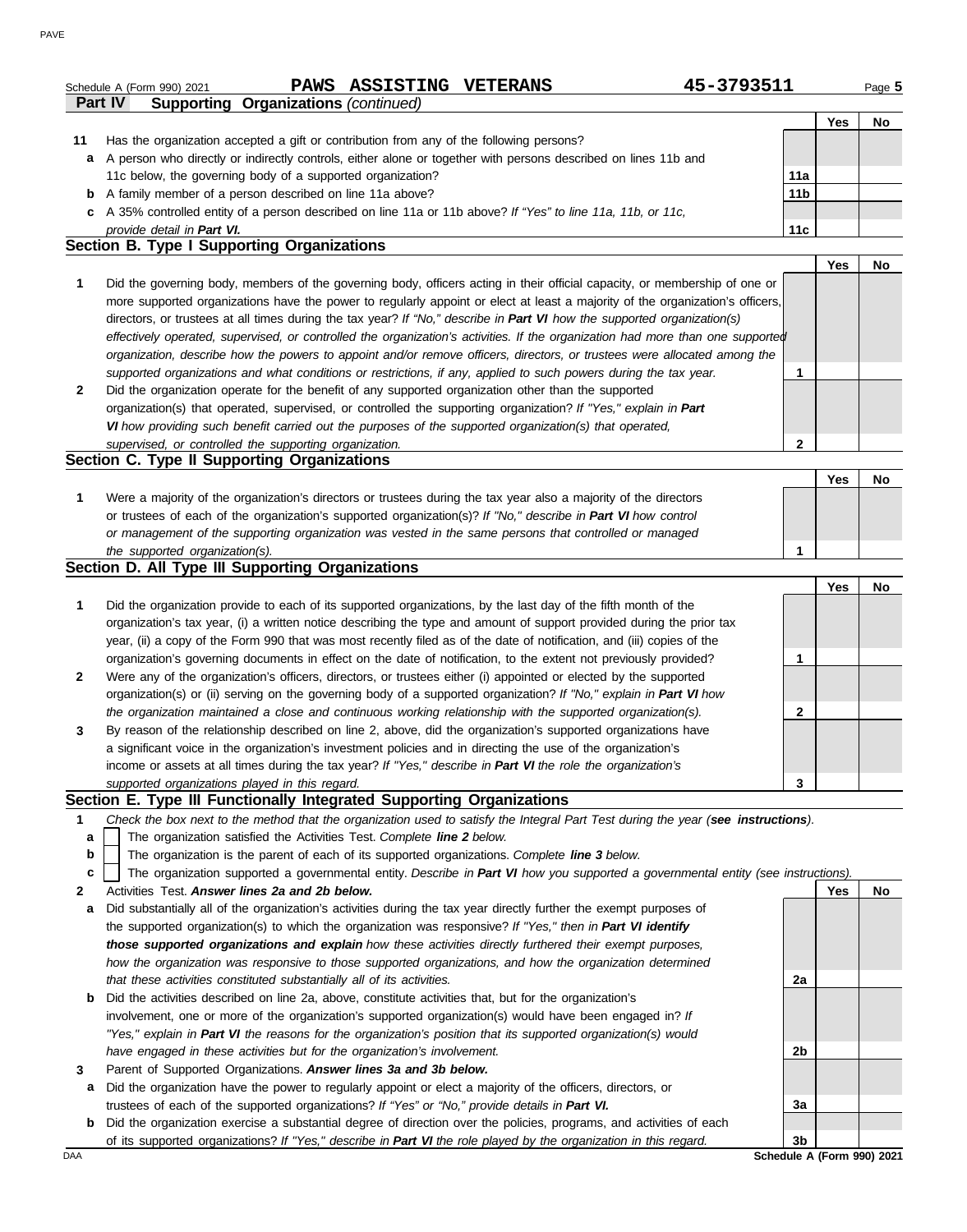| PAWS ASSISTING VETERANS<br>Schedule A (Form 990) 2021                                                                                                   |                | 45-3793511     | Page 6                         |
|---------------------------------------------------------------------------------------------------------------------------------------------------------|----------------|----------------|--------------------------------|
| <b>Part V</b><br>Type III Non-Functionally Integrated 509(a)(3) Supporting Organizations                                                                |                |                |                                |
| 1<br>Check here if the organization satisfied the Integral Part Test as a qualifying trust on Nov. 20, 1970 (explain in Part VI). See                   |                |                |                                |
| instructions. All other Type III non-functionally integrated supporting organizations must complete Sections A through E.                               |                |                |                                |
| Section A - Adjusted Net Income                                                                                                                         |                | (A) Prior Year | (B) Current Year               |
|                                                                                                                                                         |                |                | (optional)                     |
| Net short-term capital gain<br>1                                                                                                                        | 1              |                |                                |
| 2<br>Recoveries of prior-year distributions                                                                                                             | $\mathbf{2}$   |                |                                |
| Other gross income (see instructions)<br>3                                                                                                              | 3              |                |                                |
| Add lines 1 through 3.<br>4                                                                                                                             | 4              |                |                                |
| 5<br>Depreciation and depletion                                                                                                                         | 5              |                |                                |
| Portion of operating expenses paid or incurred for production or collection<br>6                                                                        |                |                |                                |
| of gross income or for management, conservation, or maintenance of                                                                                      |                |                |                                |
| property held for production of income (see instructions)                                                                                               | 6              |                |                                |
| Other expenses (see instructions)<br>$\mathbf{7}$                                                                                                       | 7              |                |                                |
| Adjusted Net Income (subtract lines 5, 6, and 7 from line 4)<br>8                                                                                       | 8              |                |                                |
| Section B - Minimum Asset Amount                                                                                                                        |                | (A) Prior Year | (B) Current Year<br>(optional) |
| Aggregate fair market value of all non-exempt-use assets (see<br>1.                                                                                     |                |                |                                |
| instructions for short tax year or assets held for part of year):                                                                                       |                |                |                                |
| a Average monthly value of securities                                                                                                                   | 1a             |                |                                |
| <b>b</b> Average monthly cash balances                                                                                                                  | 1b             |                |                                |
| c Fair market value of other non-exempt-use assets                                                                                                      | 1c             |                |                                |
| d Total (add lines 1a, 1b, and 1c)                                                                                                                      | 1d             |                |                                |
| e Discount claimed for blockage or other factors                                                                                                        |                |                |                                |
| (explain in detail in Part VI):                                                                                                                         |                |                |                                |
| 2 Acquisition indebtedness applicable to non-exempt-use assets                                                                                          | $\mathbf{2}$   |                |                                |
| Subtract line 2 from line 1d.<br>3                                                                                                                      | 3              |                |                                |
| Cash deemed held for exempt use. Enter 0.015 of line 3 (for greater amount,<br>4                                                                        |                |                |                                |
| see instructions).                                                                                                                                      | 4              |                |                                |
| Net value of non-exempt-use assets (subtract line 4 from line 3)<br>5.                                                                                  | 5              |                |                                |
| Multiply line 5 by 0.035.<br>6                                                                                                                          | 6              |                |                                |
| Recoveries of prior-year distributions<br>7                                                                                                             | $\overline{7}$ |                |                                |
| Minimum Asset Amount (add line 7 to line 6)<br>8                                                                                                        | 8              |                |                                |
| Section C - Distributable Amount                                                                                                                        |                |                | <b>Current Year</b>            |
| Adiusted net income for prior year (from Section A. line 8, column A)                                                                                   | 1              |                |                                |
| Enter 0.85 of line 1.<br>$\mathbf{2}$                                                                                                                   | $\mathbf{2}$   |                |                                |
| Minimum asset amount for prior year (from Section B, line 8, column A)<br>3                                                                             | 3              |                |                                |
| Enter greater of line 2 or line 3.<br>4                                                                                                                 | 4              |                |                                |
| 5<br>Income tax imposed in prior year                                                                                                                   | 5              |                |                                |
| Distributable Amount. Subtract line 5 from line 4, unless subject to<br>6                                                                               |                |                |                                |
| emergency temporary reduction (see instructions).                                                                                                       | 6              |                |                                |
| $\overline{\mathbf{r}}$<br>Check here if the current year is the organization's first as a non-functionally integrated Type III supporting organization |                |                |                                |
| (see instructions).                                                                                                                                     |                |                |                                |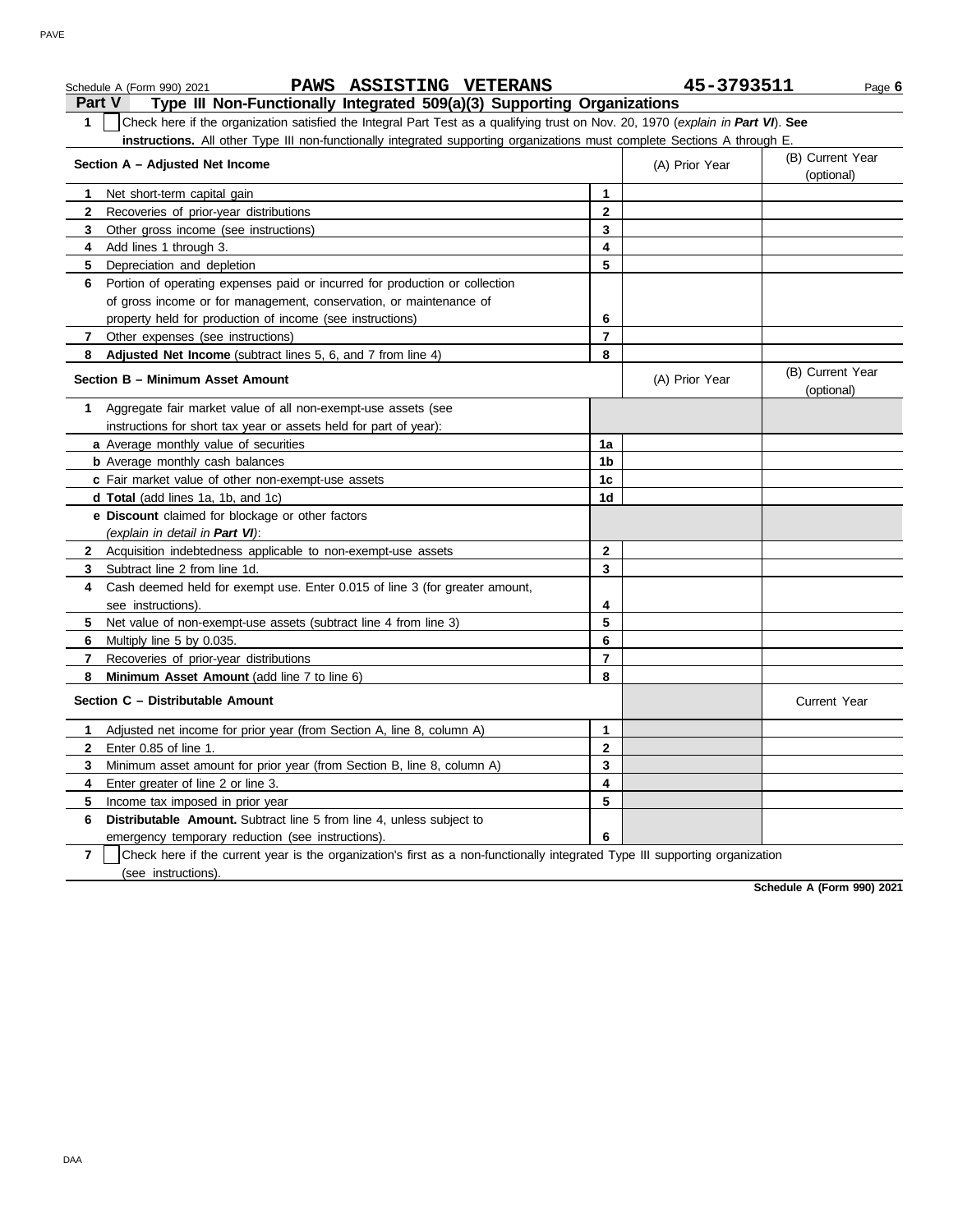|              | PAWS ASSISTING VETERANS<br>Schedule A (Form 990) 2021                                                 |                                    | 45-3793511                                    | Page 7                                           |
|--------------|-------------------------------------------------------------------------------------------------------|------------------------------------|-----------------------------------------------|--------------------------------------------------|
|              | Type III Non-Functionally Integrated 509(a)(3) Supporting Organizations (continued)<br><b>Part V</b>  |                                    |                                               |                                                  |
|              | Section D - Distributions                                                                             |                                    |                                               | <b>Current Year</b>                              |
| 1            | Amounts paid to supported organizations to accomplish exempt purposes                                 |                                    |                                               |                                                  |
| $\mathbf{2}$ | Amounts paid to perform activity that directly furthers exempt purposes of supported                  |                                    |                                               |                                                  |
|              | organizations, in excess of income from activity                                                      |                                    |                                               |                                                  |
| 3            | Administrative expenses paid to accomplish exempt purposes of supported organizations                 |                                    |                                               |                                                  |
| 4            | Amounts paid to acquire exempt-use assets                                                             |                                    |                                               |                                                  |
| 5            | Qualified set-aside amounts (prior IRS approval required-provide details in Part VI)                  |                                    |                                               |                                                  |
| 6            | Other distributions (describe in Part VI). See instructions.                                          |                                    |                                               |                                                  |
| 7            | Total annual distributions. Add lines 1 through 6.                                                    |                                    |                                               |                                                  |
| 8            | Distributions to attentive supported organizations to which the organization is responsive            |                                    |                                               |                                                  |
|              | (provide details in Part VI). See instructions.                                                       |                                    |                                               |                                                  |
| 9            | Distributable amount for 2021 from Section C, line 6                                                  |                                    |                                               |                                                  |
| 10           | Line 8 amount divided by line 9 amount                                                                |                                    |                                               |                                                  |
|              | <b>Section E - Distribution Allocations (see instructions)</b>                                        | (i)<br><b>Excess Distributions</b> | (ii)<br><b>Underdistributions</b><br>Pre-2021 | (iii)<br><b>Distributable</b><br>Amount for 2021 |
| 1            | Distributable amount for 2021 from Section C, line 6                                                  |                                    |                                               |                                                  |
| $\mathbf{2}$ | Underdistributions, if any, for years prior to 2021                                                   |                                    |                                               |                                                  |
|              | (reasonable cause required-explain in Part VI). See                                                   |                                    |                                               |                                                  |
|              | instructions.                                                                                         |                                    |                                               |                                                  |
| 3            | Excess distributions carryover, if any, to 2021                                                       |                                    |                                               |                                                  |
|              |                                                                                                       |                                    |                                               |                                                  |
|              |                                                                                                       |                                    |                                               |                                                  |
|              | <b>c</b> From 2018                                                                                    |                                    |                                               |                                                  |
|              |                                                                                                       |                                    |                                               |                                                  |
|              |                                                                                                       |                                    |                                               |                                                  |
|              | f Total of lines 3a through 3e                                                                        |                                    |                                               |                                                  |
|              | g Applied to underdistributions of prior years                                                        |                                    |                                               |                                                  |
|              | h Applied to 2021 distributable amount<br><i>i</i> Carryover from 2016 not applied (see instructions) |                                    |                                               |                                                  |
|              | Remainder. Subtract lines 3g, 3h, and 3i from line 3f.                                                |                                    |                                               |                                                  |
| 4            | Distributions for 2021 from                                                                           |                                    |                                               |                                                  |
|              | \$<br>Section D. line 7:                                                                              |                                    |                                               |                                                  |
|              | a Applied to underdistributions of prior years                                                        |                                    |                                               |                                                  |
|              | <b>b</b> Applied to 2021 distributable amount                                                         |                                    |                                               |                                                  |
|              | c Remainder. Subtract lines 4a and 4b from line 4.                                                    |                                    |                                               |                                                  |
| 5            | Remaining underdistributions for years prior to 2021, if                                              |                                    |                                               |                                                  |
|              | any. Subtract lines 3g and 4a from line 2. For result                                                 |                                    |                                               |                                                  |
|              | greater than zero, explain in Part VI. See instructions.                                              |                                    |                                               |                                                  |
| 6            | Remaining underdistributions for 2021 Subtract lines 3h                                               |                                    |                                               |                                                  |
|              | and 4b from line 1. For result greater than zero, explain in                                          |                                    |                                               |                                                  |
|              | Part VI. See instructions.                                                                            |                                    |                                               |                                                  |
| 7            | Excess distributions carryover to 2022. Add lines 3j                                                  |                                    |                                               |                                                  |
|              |                                                                                                       |                                    |                                               |                                                  |
| 8            | and 4c.<br>Breakdown of line 7:                                                                       |                                    |                                               |                                                  |
|              |                                                                                                       |                                    |                                               |                                                  |
|              | <b>b</b> Excess from 2018                                                                             |                                    |                                               |                                                  |
|              |                                                                                                       |                                    |                                               |                                                  |
|              |                                                                                                       |                                    |                                               |                                                  |
|              |                                                                                                       |                                    |                                               |                                                  |
|              |                                                                                                       |                                    |                                               |                                                  |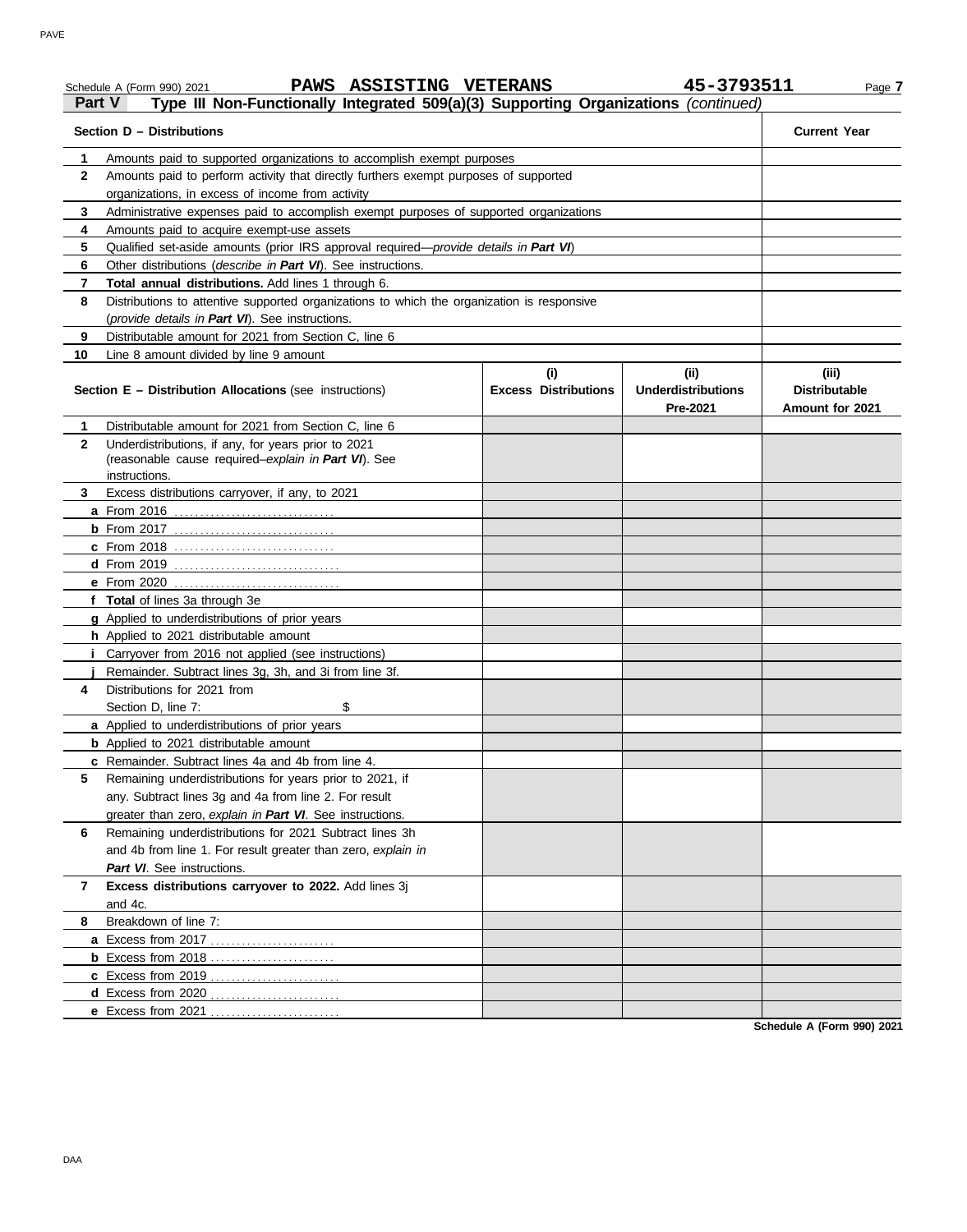| Schedule A (Form 990) 2021 |  | PAWS ASSISTING VETERANS | 45-3793511                                                                                                                                                                                                                                                                                                                                                        | Page 8 |
|----------------------------|--|-------------------------|-------------------------------------------------------------------------------------------------------------------------------------------------------------------------------------------------------------------------------------------------------------------------------------------------------------------------------------------------------------------|--------|
| Part VI                    |  |                         | Supplemental Information. Provide the explanations required by Part II, line 10; Part II, line 17a or 17b; Part<br>III, line 12; Part IV, Section A, lines 1, 2, 3b, 3c, 4b, 4c, 5a, 6, 9a, 9b, 9c, 11a, 11b, and 11c; Part IV, Section<br>B, lines 1 and 2; Part IV, Section C, line 1; Part IV, Section D, lines 2 and 3; Part IV, Section E, lines 1c, 2a, 2b, |        |
|                            |  |                         | 3a, and 3b; Part V, line 1; Part V, Section B, line 1e; Part V, Section D, lines 5, 6, and 8; and Part V, Section E,                                                                                                                                                                                                                                              |        |
|                            |  |                         | lines 2, 5, and 6. Also complete this part for any additional information. (See instructions.)                                                                                                                                                                                                                                                                    |        |
|                            |  |                         |                                                                                                                                                                                                                                                                                                                                                                   |        |
|                            |  |                         |                                                                                                                                                                                                                                                                                                                                                                   |        |
|                            |  |                         |                                                                                                                                                                                                                                                                                                                                                                   |        |
|                            |  |                         |                                                                                                                                                                                                                                                                                                                                                                   |        |
|                            |  |                         |                                                                                                                                                                                                                                                                                                                                                                   |        |
|                            |  |                         |                                                                                                                                                                                                                                                                                                                                                                   |        |
|                            |  |                         |                                                                                                                                                                                                                                                                                                                                                                   |        |
|                            |  |                         |                                                                                                                                                                                                                                                                                                                                                                   |        |
|                            |  |                         |                                                                                                                                                                                                                                                                                                                                                                   |        |
|                            |  |                         |                                                                                                                                                                                                                                                                                                                                                                   |        |
|                            |  |                         |                                                                                                                                                                                                                                                                                                                                                                   |        |
|                            |  |                         |                                                                                                                                                                                                                                                                                                                                                                   |        |
|                            |  |                         |                                                                                                                                                                                                                                                                                                                                                                   |        |
|                            |  |                         |                                                                                                                                                                                                                                                                                                                                                                   |        |
|                            |  |                         |                                                                                                                                                                                                                                                                                                                                                                   |        |
|                            |  |                         |                                                                                                                                                                                                                                                                                                                                                                   |        |
|                            |  |                         |                                                                                                                                                                                                                                                                                                                                                                   |        |
|                            |  |                         |                                                                                                                                                                                                                                                                                                                                                                   |        |
|                            |  |                         |                                                                                                                                                                                                                                                                                                                                                                   |        |
|                            |  |                         |                                                                                                                                                                                                                                                                                                                                                                   |        |
|                            |  |                         |                                                                                                                                                                                                                                                                                                                                                                   |        |
|                            |  |                         |                                                                                                                                                                                                                                                                                                                                                                   |        |
|                            |  |                         |                                                                                                                                                                                                                                                                                                                                                                   |        |
|                            |  |                         |                                                                                                                                                                                                                                                                                                                                                                   |        |
|                            |  |                         |                                                                                                                                                                                                                                                                                                                                                                   |        |
|                            |  |                         |                                                                                                                                                                                                                                                                                                                                                                   |        |
|                            |  |                         |                                                                                                                                                                                                                                                                                                                                                                   |        |
|                            |  |                         |                                                                                                                                                                                                                                                                                                                                                                   |        |
|                            |  |                         |                                                                                                                                                                                                                                                                                                                                                                   |        |
|                            |  |                         |                                                                                                                                                                                                                                                                                                                                                                   |        |
|                            |  |                         |                                                                                                                                                                                                                                                                                                                                                                   |        |
|                            |  |                         |                                                                                                                                                                                                                                                                                                                                                                   |        |
|                            |  |                         |                                                                                                                                                                                                                                                                                                                                                                   |        |
|                            |  |                         |                                                                                                                                                                                                                                                                                                                                                                   |        |
|                            |  |                         |                                                                                                                                                                                                                                                                                                                                                                   |        |
|                            |  |                         |                                                                                                                                                                                                                                                                                                                                                                   |        |
|                            |  |                         |                                                                                                                                                                                                                                                                                                                                                                   |        |
|                            |  |                         |                                                                                                                                                                                                                                                                                                                                                                   |        |
|                            |  |                         |                                                                                                                                                                                                                                                                                                                                                                   |        |
|                            |  |                         |                                                                                                                                                                                                                                                                                                                                                                   |        |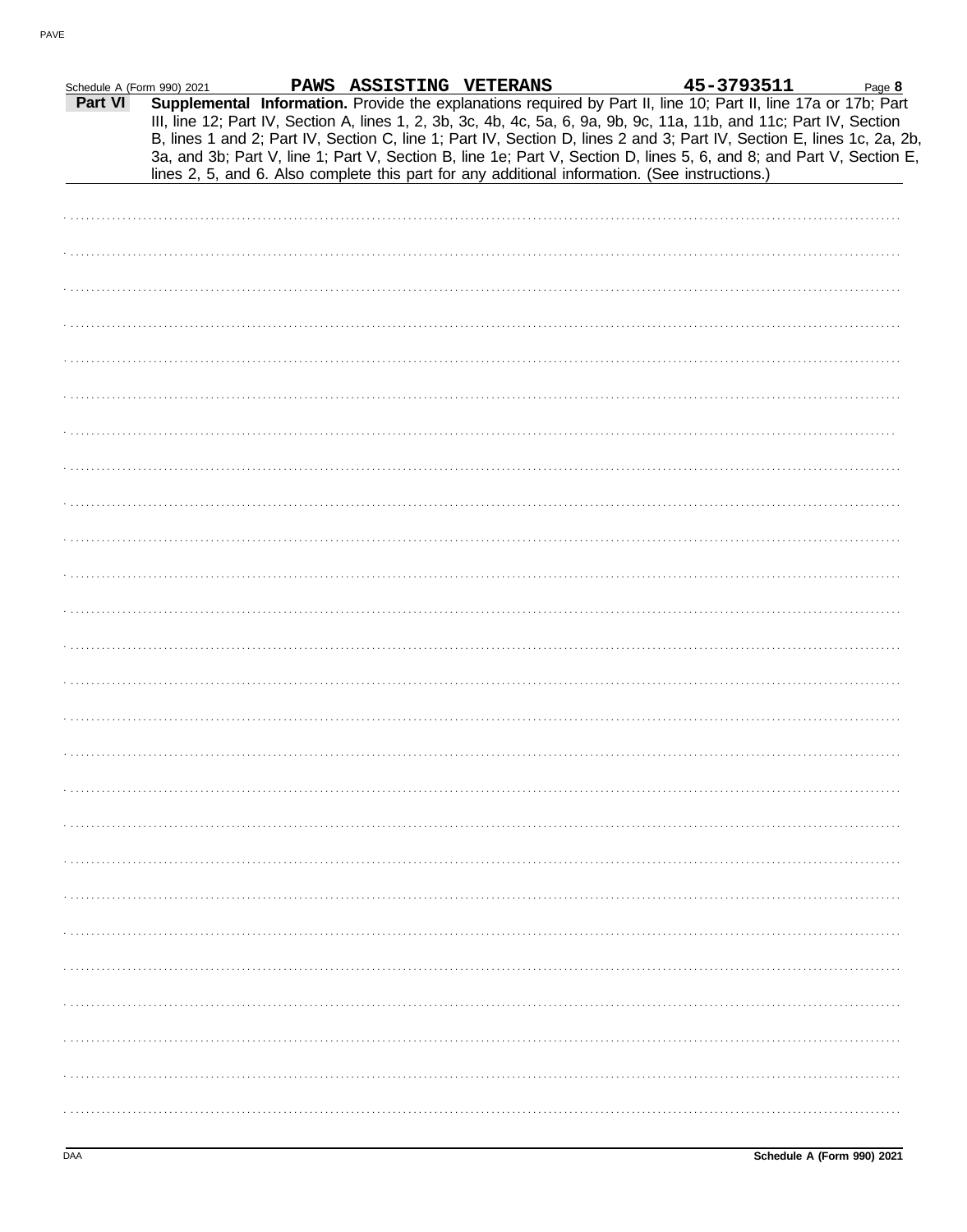|              | <b>SCHEDULE D</b>                                      |                                                                                                                                                                                                                                                     |                       | Supplemental Financial Statements<br>u Complete if the organization answered "Yes" on Form 990, |    | OMB No. 1545-0047                          |
|--------------|--------------------------------------------------------|-----------------------------------------------------------------------------------------------------------------------------------------------------------------------------------------------------------------------------------------------------|-----------------------|-------------------------------------------------------------------------------------------------|----|--------------------------------------------|
| (Form 990)   |                                                        |                                                                                                                                                                                                                                                     |                       | Part IV, line 6, 7, 8, 9, 10, 11a, 11b, 11c, 11d, 11e, 11f, 12a, or 12b.                        |    |                                            |
|              | Department of the Treasury<br>Internal Revenue Service | u Go to www.irs.gov/Form990 for instructions and the latest information.                                                                                                                                                                            | u Attach to Form 990. |                                                                                                 |    | <b>Open to Public</b><br><b>Inspection</b> |
|              | Name of the organization                               |                                                                                                                                                                                                                                                     |                       |                                                                                                 |    | Employer identification number             |
|              |                                                        |                                                                                                                                                                                                                                                     |                       |                                                                                                 |    |                                            |
|              | <b>PAWS</b>                                            | ASSISTING VETERANS                                                                                                                                                                                                                                  |                       |                                                                                                 |    | 45-3793511                                 |
|              | Part I                                                 | Organizations Maintaining Donor Advised Funds or Other Similar Funds or Accounts.                                                                                                                                                                   |                       |                                                                                                 |    |                                            |
|              |                                                        | Complete if the organization answered "Yes" on Form 990, Part IV, line 6.                                                                                                                                                                           |                       |                                                                                                 |    |                                            |
|              |                                                        |                                                                                                                                                                                                                                                     |                       | (a) Donor advised funds                                                                         |    | (b) Funds and other accounts               |
| 1            |                                                        |                                                                                                                                                                                                                                                     |                       |                                                                                                 |    |                                            |
| 2            |                                                        | Aggregate value of contributions to (during year)                                                                                                                                                                                                   |                       |                                                                                                 |    |                                            |
| 3            |                                                        | Aggregate value of grants from (during year)                                                                                                                                                                                                        |                       |                                                                                                 |    |                                            |
| 4<br>5       |                                                        | Did the organization inform all donors and donor advisors in writing that the assets held in donor advised                                                                                                                                          |                       |                                                                                                 |    |                                            |
|              |                                                        |                                                                                                                                                                                                                                                     |                       |                                                                                                 |    | Yes<br>No                                  |
| 6            |                                                        | Did the organization inform all grantees, donors, and donor advisors in writing that grant funds can be used                                                                                                                                        |                       |                                                                                                 |    |                                            |
|              |                                                        | only for charitable purposes and not for the benefit of the donor or donor advisor, or for any other purpose                                                                                                                                        |                       |                                                                                                 |    |                                            |
|              |                                                        |                                                                                                                                                                                                                                                     |                       |                                                                                                 |    | Yes<br>No                                  |
|              | Part II                                                | <b>Conservation Easements.</b>                                                                                                                                                                                                                      |                       |                                                                                                 |    |                                            |
|              |                                                        | Complete if the organization answered "Yes" on Form 990, Part IV, line 7.                                                                                                                                                                           |                       |                                                                                                 |    |                                            |
| 1            |                                                        | Purpose(s) of conservation easements held by the organization (check all that apply).                                                                                                                                                               |                       |                                                                                                 |    |                                            |
|              |                                                        | Preservation of land for public use (for example, recreation or education                                                                                                                                                                           |                       | Preservation of a historically important land area                                              |    |                                            |
|              | Protection of natural habitat                          |                                                                                                                                                                                                                                                     |                       | Preservation of a certified historic structure                                                  |    |                                            |
|              | Preservation of open space                             |                                                                                                                                                                                                                                                     |                       |                                                                                                 |    |                                            |
| $\mathbf{2}$ |                                                        | Complete lines 2a through 2d if the organization held a qualified conservation contribution in the form of a conservation                                                                                                                           |                       |                                                                                                 |    |                                            |
|              | easement on the last day of the tax year.              |                                                                                                                                                                                                                                                     |                       |                                                                                                 |    | Held at the End of the Tax Year            |
|              |                                                        |                                                                                                                                                                                                                                                     |                       |                                                                                                 | 2a |                                            |
|              |                                                        |                                                                                                                                                                                                                                                     |                       |                                                                                                 | 2b |                                            |
|              |                                                        |                                                                                                                                                                                                                                                     |                       |                                                                                                 | 2c |                                            |
|              |                                                        | d Number of conservation easements included in (c) acquired after 7/25/06, and not on a                                                                                                                                                             |                       |                                                                                                 |    |                                            |
|              |                                                        |                                                                                                                                                                                                                                                     |                       |                                                                                                 | 2d |                                            |
| 3            |                                                        | Number of conservation easements modified, transferred, released, extinguished, or terminated by the organization during the                                                                                                                        |                       |                                                                                                 |    |                                            |
|              | tax year $\mathbf{u}$                                  | Number of states where property subject to conservation easement is located <b>u</b>                                                                                                                                                                |                       |                                                                                                 |    |                                            |
| 5            |                                                        | Does the organization have a written policy regarding the periodic monitoring, inspection, handling of                                                                                                                                              |                       |                                                                                                 |    |                                            |
|              |                                                        |                                                                                                                                                                                                                                                     |                       |                                                                                                 |    | Yes<br>No                                  |
| 6            |                                                        | Staff and volunteer hours devoted to monitoring, inspecting, handling of violations, and enforcing conservation easements during the year                                                                                                           |                       |                                                                                                 |    |                                            |
|              | u                                                      |                                                                                                                                                                                                                                                     |                       |                                                                                                 |    |                                            |
| 7            |                                                        | Amount of expenses incurred in monitoring, inspecting, handling of violations, and enforcing conservation easements during the year                                                                                                                 |                       |                                                                                                 |    |                                            |
|              | $\mathbf{u}$ \$                                        |                                                                                                                                                                                                                                                     |                       |                                                                                                 |    |                                            |
| 8            |                                                        | Does each conservation easement reported on line 2(d) above satisfy the requirements of section 170(h)(4)(B)(i)                                                                                                                                     |                       |                                                                                                 |    |                                            |
|              |                                                        |                                                                                                                                                                                                                                                     |                       |                                                                                                 |    | Yes<br>No                                  |
| 9            |                                                        | In Part XIII, describe how the organization reports conservation easements in its revenue and expense statement and                                                                                                                                 |                       |                                                                                                 |    |                                            |
|              |                                                        | balance sheet, and include, if applicable, the text of the footnote to the organization's financial statements that describes the                                                                                                                   |                       |                                                                                                 |    |                                            |
|              |                                                        | organization's accounting for conservation easements.                                                                                                                                                                                               |                       |                                                                                                 |    |                                            |
|              | Part III                                               | Organizations Maintaining Collections of Art, Historical Treasures, or Other Similar Assets.                                                                                                                                                        |                       |                                                                                                 |    |                                            |
|              |                                                        | Complete if the organization answered "Yes" on Form 990, Part IV, line 8.                                                                                                                                                                           |                       |                                                                                                 |    |                                            |
|              |                                                        | 1a If the organization elected, as permitted under FASB ASC 958, not to report in its revenue statement and balance sheet works                                                                                                                     |                       |                                                                                                 |    |                                            |
|              |                                                        | of art, historical treasures, or other similar assets held for public exhibition, education, or research in furtherance of public<br>service, provide in Part XIII the text of the footnote to its financial statements that describes these items. |                       |                                                                                                 |    |                                            |
|              |                                                        | <b>b</b> If the organization elected, as permitted under FASB ASC 958, to report in its revenue statement and balance sheet works of                                                                                                                |                       |                                                                                                 |    |                                            |
|              |                                                        | art, historical treasures, or other similar assets held for public exhibition, education, or research in furtherance of public service,                                                                                                             |                       |                                                                                                 |    |                                            |
|              |                                                        | provide the following amounts relating to these items:                                                                                                                                                                                              |                       |                                                                                                 |    |                                            |
|              |                                                        | (i) Revenue included on Form 990, Part VIII, line 1 $\ldots$ $\ldots$ $\ldots$ $\ldots$ $\ldots$ $\ldots$ $\ldots$ $\ldots$ $\ldots$ $\ldots$                                                                                                       |                       |                                                                                                 |    |                                            |
|              |                                                        |                                                                                                                                                                                                                                                     |                       |                                                                                                 |    |                                            |
| 2            |                                                        | If the organization received or held works of art, historical treasures, or other similar assets for financial gain, provide the                                                                                                                    |                       |                                                                                                 |    |                                            |
|              |                                                        | following amounts required to be reported under FASB ASC 958 relating to these items:                                                                                                                                                               |                       |                                                                                                 |    |                                            |
| a            |                                                        |                                                                                                                                                                                                                                                     |                       |                                                                                                 |    |                                            |
|              |                                                        |                                                                                                                                                                                                                                                     |                       |                                                                                                 |    |                                            |
|              |                                                        |                                                                                                                                                                                                                                                     |                       |                                                                                                 |    | Schedule D (Form 990) 2021                 |
| DAA          |                                                        |                                                                                                                                                                                                                                                     |                       |                                                                                                 |    |                                            |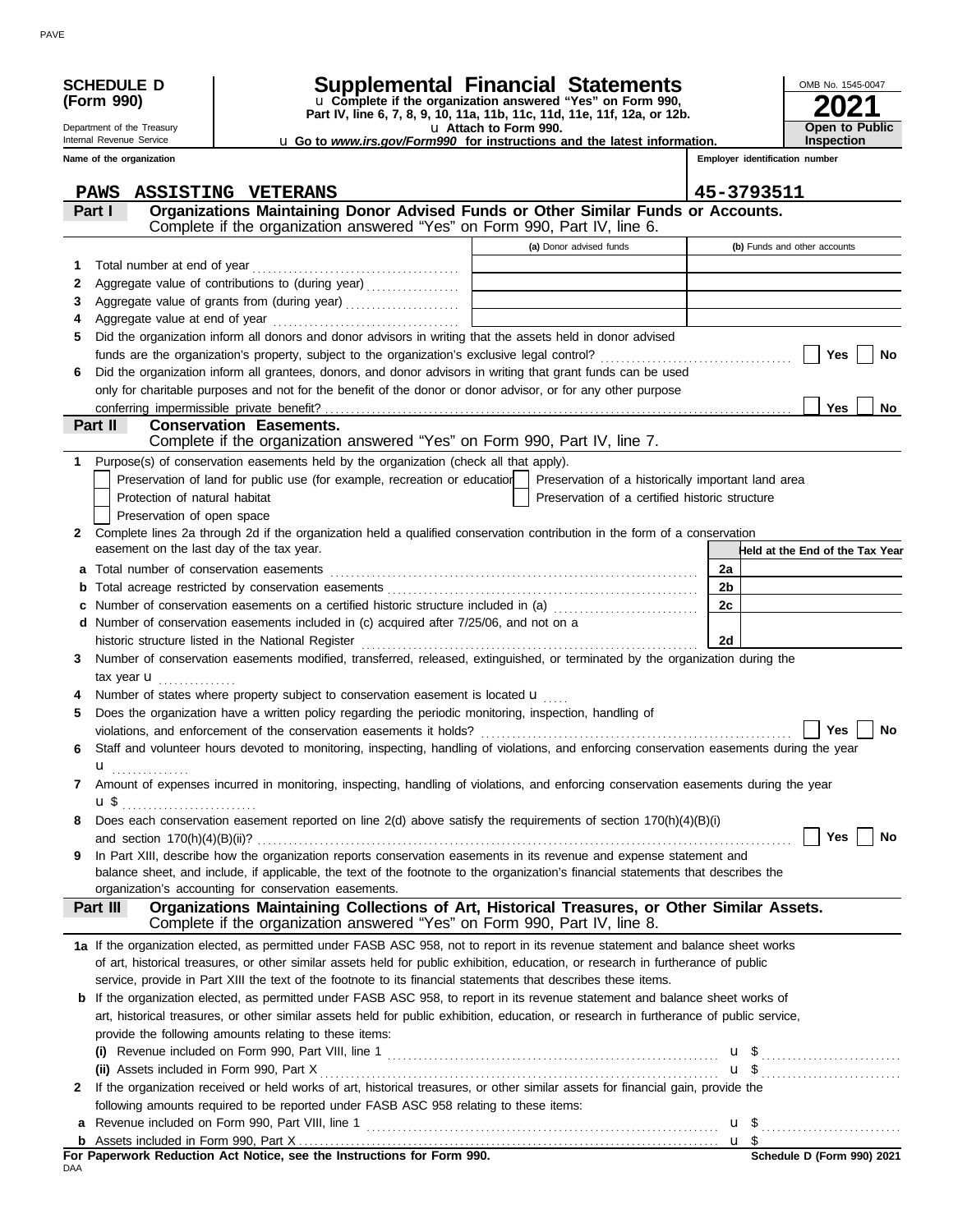|   | Schedule D (Form 990) 2021 PAWS ASSISTING VETERANS                                                                                                                                                                             |                         |                          |                         | 45-3793511      |                      |                          | Page 2    |
|---|--------------------------------------------------------------------------------------------------------------------------------------------------------------------------------------------------------------------------------|-------------------------|--------------------------|-------------------------|-----------------|----------------------|--------------------------|-----------|
|   | Organizations Maintaining Collections of Art, Historical Treasures, or Other Similar Assets (continued)<br>Part III                                                                                                            |                         |                          |                         |                 |                      |                          |           |
|   | 3 Using the organization's acquisition, accession, and other records, check any of the following that make significant use of its<br>collection items (check all that apply):                                                  |                         |                          |                         |                 |                      |                          |           |
| a | Public exhibition                                                                                                                                                                                                              | d                       | Loan or exchange program |                         |                 |                      |                          |           |
| b | Scholarly research                                                                                                                                                                                                             | е                       |                          |                         |                 |                      |                          |           |
| c | Preservation for future generations                                                                                                                                                                                            |                         |                          |                         |                 |                      |                          |           |
| 4 | Provide a description of the organization's collections and explain how they further the organization's exempt purpose in Part                                                                                                 |                         |                          |                         |                 |                      |                          |           |
|   | XIII.                                                                                                                                                                                                                          |                         |                          |                         |                 |                      |                          |           |
| 5 | During the year, did the organization solicit or receive donations of art, historical treasures, or other similar<br>assets to be sold to raise funds rather than to be maintained as part of the organization's collection?   |                         |                          |                         |                 |                      | Yes                      | No        |
|   | Part IV<br><b>Escrow and Custodial Arrangements.</b>                                                                                                                                                                           |                         |                          |                         |                 |                      |                          |           |
|   | Complete if the organization answered "Yes" on Form 990, Part IV, line 9, or reported an amount on Form                                                                                                                        |                         |                          |                         |                 |                      |                          |           |
|   | 990, Part X, line 21.                                                                                                                                                                                                          |                         |                          |                         |                 |                      |                          |           |
|   | 1a Is the organization an agent, trustee, custodian or other intermediary for contributions or other assets not<br>included on Form 990, Part X?                                                                               |                         |                          |                         |                 |                      | Yes                      | No        |
|   | <b>b</b> If "Yes," explain the arrangement in Part XIII and complete the following table:                                                                                                                                      |                         |                          |                         |                 |                      |                          |           |
|   |                                                                                                                                                                                                                                |                         |                          |                         |                 |                      | Amount                   |           |
|   | c Beginning balance                                                                                                                                                                                                            |                         |                          |                         |                 | 1c                   |                          |           |
|   |                                                                                                                                                                                                                                |                         |                          |                         |                 | 1 <sub>d</sub>       |                          |           |
|   | e Distributions during the year manufactured contains and the year manufactured with the set of the set of the set of the set of the set of the set of the set of the set of the set of the set of the set of the set of the s |                         |                          |                         |                 | 1е                   |                          |           |
|   |                                                                                                                                                                                                                                |                         |                          |                         |                 | 1f                   |                          |           |
|   | 2a Did the organization include an amount on Form 990, Part X, line 21, for escrow or custodial account liability?                                                                                                             |                         |                          |                         |                 |                      | Yes                      | <b>No</b> |
|   |                                                                                                                                                                                                                                |                         |                          |                         |                 |                      |                          |           |
|   | <b>Endowment Funds.</b><br>Part V                                                                                                                                                                                              |                         |                          |                         |                 |                      |                          |           |
|   | Complete if the organization answered "Yes" on Form 990, Part IV, line 10.                                                                                                                                                     |                         |                          |                         |                 |                      |                          |           |
|   |                                                                                                                                                                                                                                | (a) Current year        | (b) Prior year           | (c) Two years back      |                 | (d) Three years back | (e) Four years back      |           |
|   | 1a Beginning of year balance                                                                                                                                                                                                   |                         |                          |                         |                 |                      |                          |           |
|   |                                                                                                                                                                                                                                |                         |                          |                         |                 |                      |                          |           |
|   | c Net investment earnings, gains, and<br>losses                                                                                                                                                                                |                         |                          |                         |                 |                      |                          |           |
|   | d Grants or scholarships                                                                                                                                                                                                       |                         |                          |                         |                 |                      |                          |           |
|   | e Other expenditures for facilities and                                                                                                                                                                                        |                         |                          |                         |                 |                      |                          |           |
|   | programs                                                                                                                                                                                                                       |                         |                          |                         |                 |                      |                          |           |
|   | f Administrative expenses                                                                                                                                                                                                      |                         |                          |                         |                 |                      |                          |           |
|   |                                                                                                                                                                                                                                |                         |                          |                         |                 |                      |                          |           |
|   | 2 Provide the estimated percentage of the current year end balance (line 1g, column (a)) held as:                                                                                                                              |                         |                          |                         |                 |                      |                          |           |
|   | a Board designated or quasi-endowment u                                                                                                                                                                                        | %                       |                          |                         |                 |                      |                          |           |
|   | <b>b</b> Permanent endowment <b>u</b> %                                                                                                                                                                                        |                         |                          |                         |                 |                      |                          |           |
|   | c Term endowment u<br>.                                                                                                                                                                                                        |                         |                          |                         |                 |                      |                          |           |
|   | The percentages on lines 2a, 2b, and 2c should equal 100%.                                                                                                                                                                     |                         |                          |                         |                 |                      |                          |           |
|   | 3a Are there endowment funds not in the possession of the organization that are held and administered for the                                                                                                                  |                         |                          |                         |                 |                      |                          |           |
|   | organization by:                                                                                                                                                                                                               |                         |                          |                         |                 |                      | Yes                      | No        |
|   | (ii) Related organizations                                                                                                                                                                                                     |                         |                          |                         |                 |                      | 3a(i)                    |           |
|   |                                                                                                                                                                                                                                |                         |                          |                         |                 |                      | 3a(ii)<br>3 <sub>b</sub> |           |
|   | Describe in Part XIII the intended uses of the organization's endowment funds.                                                                                                                                                 |                         |                          |                         |                 |                      |                          |           |
|   | Land, Buildings, and Equipment.<br><b>Part VI</b>                                                                                                                                                                              |                         |                          |                         |                 |                      |                          |           |
|   | Complete if the organization answered "Yes" on Form 990, Part IV, line 11a. See Form 990, Part X, line 10.                                                                                                                     |                         |                          |                         |                 |                      |                          |           |
|   | Description of property                                                                                                                                                                                                        | (a) Cost or other basis |                          | (b) Cost or other basis | (c) Accumulated |                      | (d) Book value           |           |
|   |                                                                                                                                                                                                                                | (investment)            |                          | (other)                 | depreciation    |                      |                          |           |
|   |                                                                                                                                                                                                                                |                         |                          |                         |                 |                      |                          |           |
|   |                                                                                                                                                                                                                                |                         |                          |                         |                 |                      |                          |           |
|   | c Leasehold improvements                                                                                                                                                                                                       |                         |                          |                         |                 |                      |                          |           |
|   |                                                                                                                                                                                                                                |                         |                          |                         |                 |                      |                          |           |
|   | e Other                                                                                                                                                                                                                        |                         |                          |                         |                 |                      |                          |           |
|   |                                                                                                                                                                                                                                |                         |                          |                         |                 | u                    |                          |           |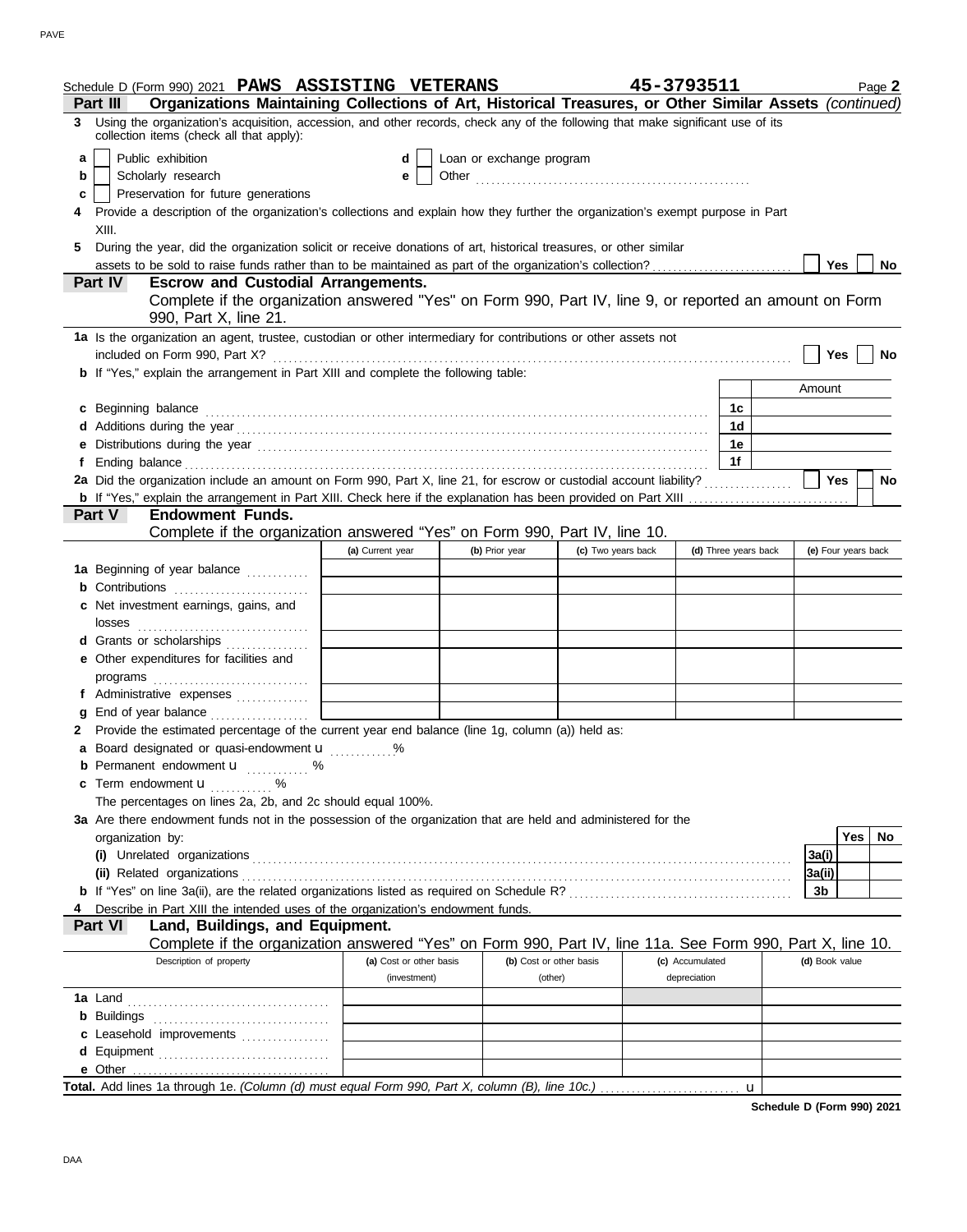|                           | Schedule D (Form 990) 2021 PAWS ASSISTING VETERANS                                                                                                                                                                                                    |   |                | 45-3793511                       | Page 3         |
|---------------------------|-------------------------------------------------------------------------------------------------------------------------------------------------------------------------------------------------------------------------------------------------------|---|----------------|----------------------------------|----------------|
| <b>Part VII</b>           | <b>Investments - Other Securities.</b>                                                                                                                                                                                                                |   |                |                                  |                |
|                           | Complete if the organization answered "Yes" on Form 990, Part IV, line 11b. See Form 990, Part X, line 12.                                                                                                                                            |   |                |                                  |                |
|                           | (a) Description of security or category                                                                                                                                                                                                               |   | (b) Book value | (c) Method of valuation:         |                |
|                           | (including name of security)                                                                                                                                                                                                                          |   |                | Cost or end-of-year market value |                |
| (1) Financial derivatives |                                                                                                                                                                                                                                                       |   |                |                                  |                |
|                           |                                                                                                                                                                                                                                                       |   |                |                                  |                |
|                           | (3) Other $\ldots$                                                                                                                                                                                                                                    |   |                |                                  |                |
|                           | (A)                                                                                                                                                                                                                                                   |   |                |                                  |                |
|                           |                                                                                                                                                                                                                                                       |   |                |                                  |                |
|                           |                                                                                                                                                                                                                                                       |   |                |                                  |                |
|                           |                                                                                                                                                                                                                                                       |   |                |                                  |                |
|                           | $\mathbf{E} = \mathbf{E} \left( \mathbf{E} \right)$ , and the substitution of the substitution of the substitution of the substitution of the substitution of the substitution of the substitution of the substitution of the substitution of the sub |   |                |                                  |                |
|                           |                                                                                                                                                                                                                                                       |   |                |                                  |                |
| (G)                       |                                                                                                                                                                                                                                                       |   |                |                                  |                |
| (H)                       |                                                                                                                                                                                                                                                       |   |                |                                  |                |
|                           | Total. (Column (b) must equal Form 990, Part X, col. (B) line 12.)                                                                                                                                                                                    | u |                |                                  |                |
| <b>Part VIII</b>          | <b>Investments - Program Related.</b>                                                                                                                                                                                                                 |   |                |                                  |                |
|                           | Complete if the organization answered "Yes" on Form 990, Part IV, line 11c. See Form 990, Part X, line 13.                                                                                                                                            |   | (b) Book value | (c) Method of valuation:         |                |
|                           | (a) Description of investment                                                                                                                                                                                                                         |   |                | Cost or end-of-year market value |                |
|                           |                                                                                                                                                                                                                                                       |   |                |                                  |                |
| (1)                       |                                                                                                                                                                                                                                                       |   |                |                                  |                |
| (2)                       |                                                                                                                                                                                                                                                       |   |                |                                  |                |
| (3)<br>(4)                |                                                                                                                                                                                                                                                       |   |                |                                  |                |
| (5)                       |                                                                                                                                                                                                                                                       |   |                |                                  |                |
| (6)                       |                                                                                                                                                                                                                                                       |   |                |                                  |                |
| (7)                       |                                                                                                                                                                                                                                                       |   |                |                                  |                |
| (8)                       |                                                                                                                                                                                                                                                       |   |                |                                  |                |
| (9)                       |                                                                                                                                                                                                                                                       |   |                |                                  |                |
|                           | Total. (Column (b) must equal Form 990, Part X, col. (B) line 13.)                                                                                                                                                                                    | u |                |                                  |                |
| Part IX                   | Other Assets.                                                                                                                                                                                                                                         |   |                |                                  |                |
|                           | Complete if the organization answered "Yes" on Form 990, Part IV, line 11d. See Form 990, Part X, line 15.                                                                                                                                            |   |                |                                  |                |
|                           | (a) Description                                                                                                                                                                                                                                       |   |                |                                  | (b) Book value |
| (1)                       |                                                                                                                                                                                                                                                       |   |                |                                  |                |
| (2)                       |                                                                                                                                                                                                                                                       |   |                |                                  |                |
| (3)                       |                                                                                                                                                                                                                                                       |   |                |                                  |                |
| (4)                       |                                                                                                                                                                                                                                                       |   |                |                                  |                |
| (5)                       |                                                                                                                                                                                                                                                       |   |                |                                  |                |
| (6)                       |                                                                                                                                                                                                                                                       |   |                |                                  |                |
| (7)                       |                                                                                                                                                                                                                                                       |   |                |                                  |                |
| (8)                       |                                                                                                                                                                                                                                                       |   |                |                                  |                |
| (9)                       |                                                                                                                                                                                                                                                       |   |                |                                  |                |
|                           | Total. (Column (b) must equal Form 990, Part X, col. (B) line 15.)                                                                                                                                                                                    |   |                | $\mathbf u$                      |                |
| Part X                    | Other Liabilities.                                                                                                                                                                                                                                    |   |                |                                  |                |
|                           | Complete if the organization answered "Yes" on Form 990, Part IV, line 11e or 11f. See Form 990, Part X,                                                                                                                                              |   |                |                                  |                |
|                           | line 25.                                                                                                                                                                                                                                              |   |                |                                  |                |
| 1.                        | (a) Description of liability                                                                                                                                                                                                                          |   |                |                                  | (b) Book value |
| (1)                       | Federal income taxes                                                                                                                                                                                                                                  |   |                |                                  |                |
| (2)                       |                                                                                                                                                                                                                                                       |   |                |                                  |                |
| (3)                       |                                                                                                                                                                                                                                                       |   |                |                                  |                |
| (4)<br>(5)                |                                                                                                                                                                                                                                                       |   |                |                                  |                |
| (6)                       |                                                                                                                                                                                                                                                       |   |                |                                  |                |
| (7)                       |                                                                                                                                                                                                                                                       |   |                |                                  |                |
| (8)                       |                                                                                                                                                                                                                                                       |   |                |                                  |                |
|                           |                                                                                                                                                                                                                                                       |   |                |                                  |                |
| (9)                       |                                                                                                                                                                                                                                                       |   |                |                                  |                |

Total. *(Column (b) must equal Form 990, Part X, col. (B) line 25.)* 

Liability for uncertain tax positions. In Part XIII, provide the text of the footnote to the organization's financial statements that reports the **2.** organization's liability for uncertain tax positions under FASB ASC 740. Check here if the text of the footnote has been provided in Part XIII..

 $\perp$ 

u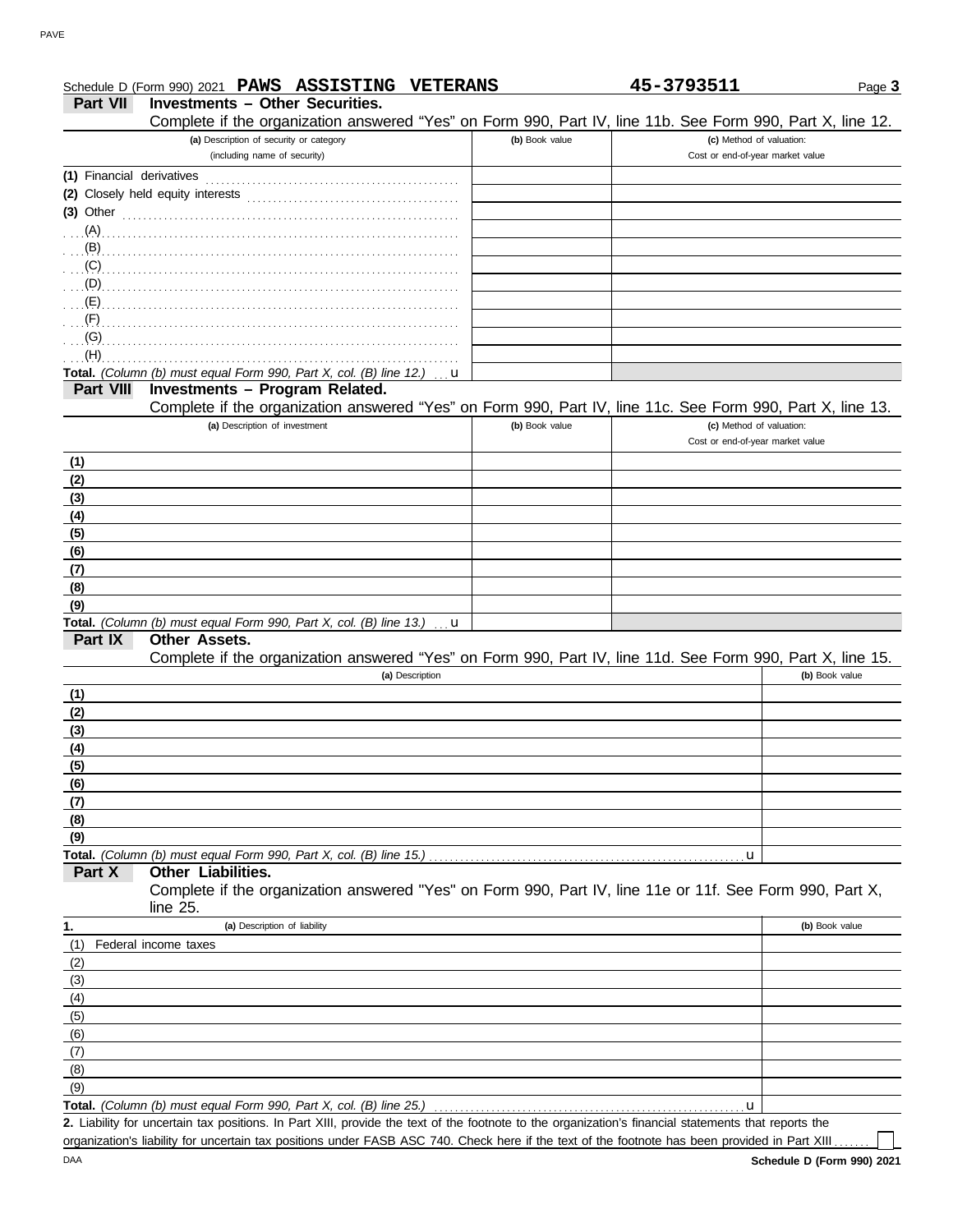|    | Schedule D (Form 990) 2021 PAWS ASSISTING VETERANS                                                                                                 |                | 45-3793511 | Page 4  |
|----|----------------------------------------------------------------------------------------------------------------------------------------------------|----------------|------------|---------|
|    | Reconciliation of Revenue per Audited Financial Statements With Revenue per Return.<br><b>Part XI</b>                                              |                |            |         |
|    | Complete if the organization answered "Yes" on Form 990, Part IV, line 12a.                                                                        |                |            |         |
| 1. | Total revenue, gains, and other support per audited financial statements                                                                           |                |            | 159,855 |
| 2  | Amounts included on line 1 but not on Form 990, Part VIII, line 12:                                                                                |                |            |         |
| a  |                                                                                                                                                    | 2a             |            |         |
| b  |                                                                                                                                                    | 2 <sub>b</sub> |            |         |
| c  |                                                                                                                                                    | 2c             |            |         |
| d  |                                                                                                                                                    | 2d             |            |         |
| е  |                                                                                                                                                    |                | 2e         |         |
| 3  |                                                                                                                                                    |                | 3          | 159,855 |
| 4  | Amounts included on Form 990, Part VIII, line 12, but not on line 1:                                                                               |                |            |         |
| a  | Investment expenses not included on Form 990, Part VIII, line 7b [[[[[[[[[[[[[[[[[[[[[[[[]]]]]]]]]                                                 | 4a             |            |         |
| b  |                                                                                                                                                    | 4b             |            |         |
|    | Add lines 4a and 4b                                                                                                                                |                | 4c         |         |
| 5  |                                                                                                                                                    |                | 5          | 159,855 |
|    | Reconciliation of Expenses per Audited Financial Statements With Expenses per Return.<br><b>Part XII</b>                                           |                |            |         |
|    | Complete if the organization answered "Yes" on Form 990, Part IV, line 12a.                                                                        |                |            |         |
| 1  | Total expenses and losses per audited financial statements                                                                                         |                | 1          | 385,212 |
| 2  | Amounts included on line 1 but not on Form 990, Part IX, line 25:                                                                                  |                |            |         |
| a  |                                                                                                                                                    | 2a             |            |         |
| b  |                                                                                                                                                    | 2 <sub>b</sub> |            |         |
| c  | Other losses                                                                                                                                       | 2c             |            |         |
| d  |                                                                                                                                                    | 2d             |            |         |
| е  |                                                                                                                                                    |                | 2e         |         |
| 3  |                                                                                                                                                    |                | 3          | 385,212 |
| 4  | Amounts included on Form 990, Part IX, line 25, but not on line 1:                                                                                 |                |            |         |
| a  |                                                                                                                                                    | 4a             |            |         |
| b  |                                                                                                                                                    | 4b             |            |         |
|    |                                                                                                                                                    |                |            |         |
|    | c Add lines 4a and 4b                                                                                                                              |                | 4c         |         |
|    |                                                                                                                                                    |                | 5          | 385,212 |
|    | Part XIII Supplemental Information.                                                                                                                |                |            |         |
|    | Provide the descriptions required for Part II, lines 3, 5, and 9; Part III, lines 1a and 4; Part IV, lines 1b and 2b; Part V, line 4; Part X, line |                |            |         |
|    | 2; Part XI, lines 2d and 4b; and Part XII, lines 2d and 4b. Also complete this part to provide any additional information.                         |                |            |         |
|    |                                                                                                                                                    |                |            |         |
|    |                                                                                                                                                    |                |            |         |
|    |                                                                                                                                                    |                |            |         |
|    |                                                                                                                                                    |                |            |         |
|    |                                                                                                                                                    |                |            |         |
|    |                                                                                                                                                    |                |            |         |
|    |                                                                                                                                                    |                |            |         |
|    |                                                                                                                                                    |                |            |         |
|    |                                                                                                                                                    |                |            |         |
|    |                                                                                                                                                    |                |            |         |
|    |                                                                                                                                                    |                |            |         |
|    |                                                                                                                                                    |                |            |         |
|    |                                                                                                                                                    |                |            |         |
|    |                                                                                                                                                    |                |            |         |
|    |                                                                                                                                                    |                |            |         |
|    |                                                                                                                                                    |                |            |         |
|    |                                                                                                                                                    |                |            |         |
|    |                                                                                                                                                    |                |            |         |
|    |                                                                                                                                                    |                |            |         |
|    |                                                                                                                                                    |                |            |         |
|    |                                                                                                                                                    |                |            |         |
|    |                                                                                                                                                    |                |            |         |
|    |                                                                                                                                                    |                |            |         |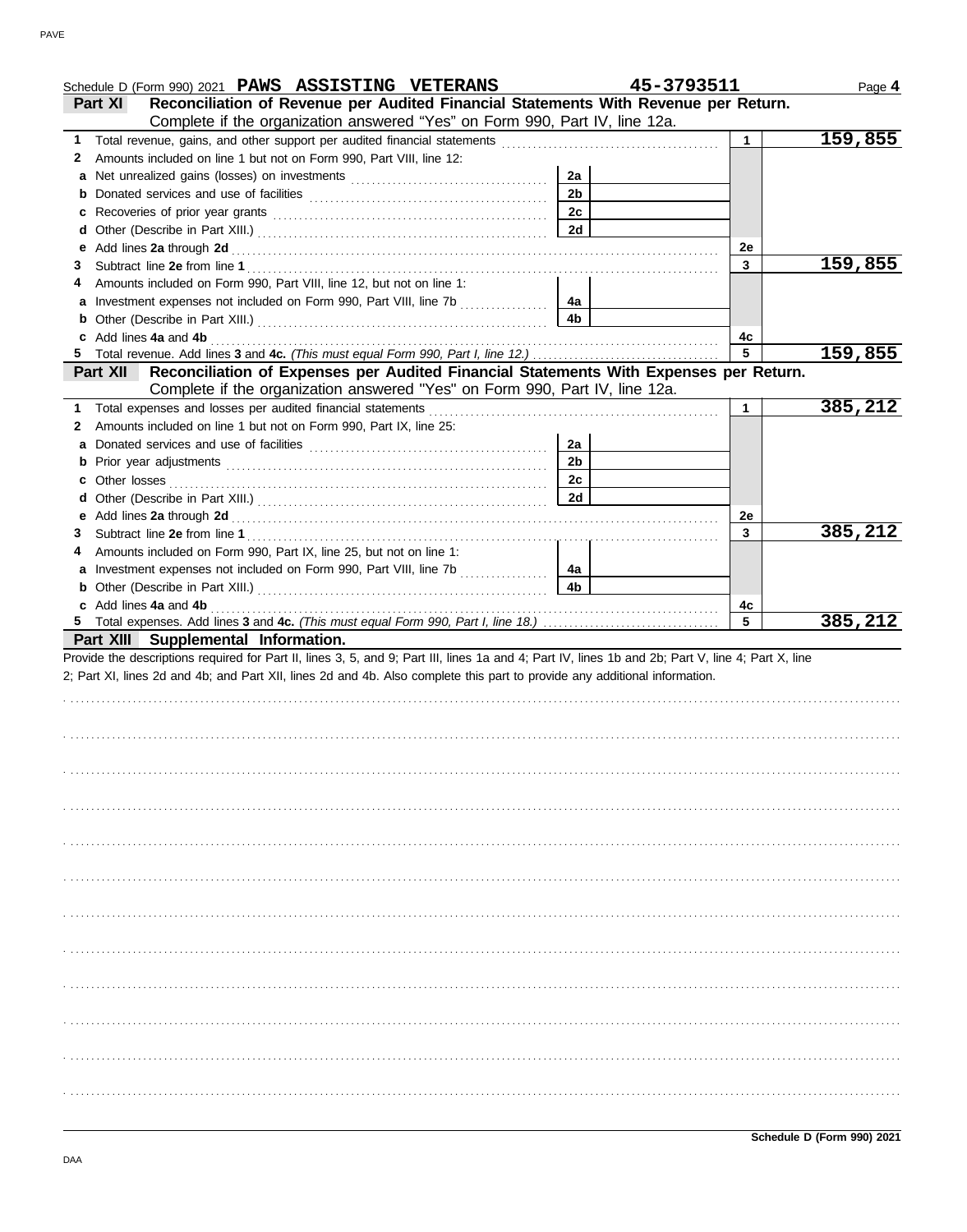| Schedule D (Form 990) 2021 PAWS ASSISTING VETERANS | 45-3793511<br>Page 5 |  |
|----------------------------------------------------|----------------------|--|
| Part XIII Supplemental Information (continued)     |                      |  |
|                                                    |                      |  |
|                                                    |                      |  |
|                                                    |                      |  |
|                                                    |                      |  |
|                                                    |                      |  |
|                                                    |                      |  |
|                                                    |                      |  |
|                                                    |                      |  |
|                                                    |                      |  |
|                                                    |                      |  |
|                                                    |                      |  |
|                                                    |                      |  |
|                                                    |                      |  |
|                                                    |                      |  |
|                                                    |                      |  |
|                                                    |                      |  |
|                                                    |                      |  |
|                                                    |                      |  |
|                                                    |                      |  |
|                                                    |                      |  |
|                                                    |                      |  |
|                                                    |                      |  |
|                                                    |                      |  |
|                                                    |                      |  |
|                                                    |                      |  |
|                                                    |                      |  |
|                                                    |                      |  |
|                                                    |                      |  |
|                                                    |                      |  |
|                                                    |                      |  |
|                                                    |                      |  |
|                                                    |                      |  |
|                                                    |                      |  |
|                                                    |                      |  |
|                                                    |                      |  |
|                                                    |                      |  |
|                                                    |                      |  |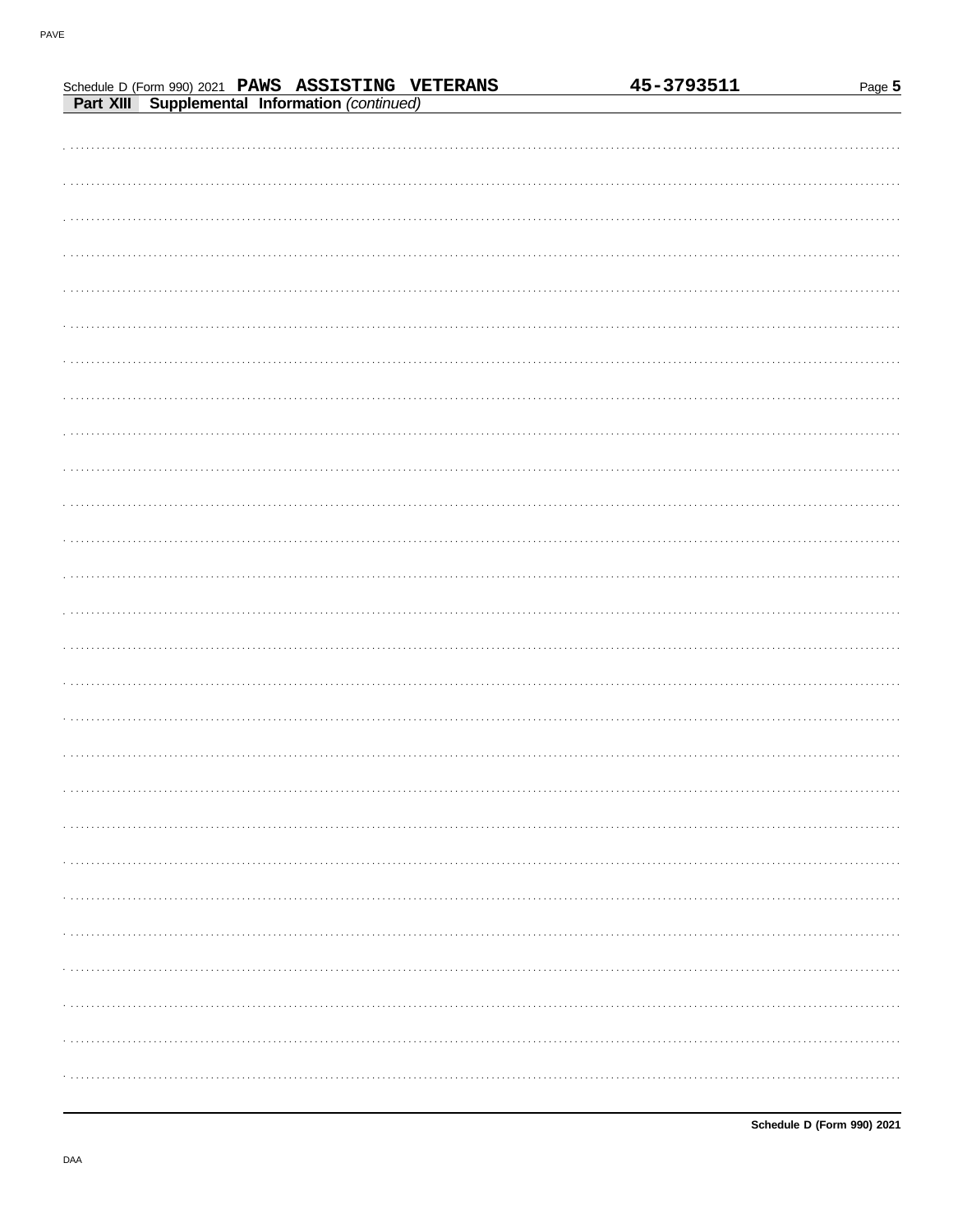| (Form 990)                                           | Complete to provide information for responses to specific questions on     | Form 990 or 990-EZ or to provide any additional information. |                                  | 2021                                                |
|------------------------------------------------------|----------------------------------------------------------------------------|--------------------------------------------------------------|----------------------------------|-----------------------------------------------------|
| Department of the Treasury                           |                                                                            | u Attach to Form 990 or Form 990-EZ.                         |                                  | Open to Public                                      |
| Internal Revenue Service<br>Name of the organization |                                                                            | u Go to www.irs.gov/Form990 for the latest information.      |                                  | <b>Inspection</b><br>Employer identification number |
| <b>PAWS</b>                                          | <b>ASSISTING</b><br><b>VETERANS</b>                                        |                                                              | 45-3793511                       |                                                     |
| FORM 990 -                                           | <b>ORGANIZATION'S MISSION</b>                                              |                                                              |                                  |                                                     |
| OUR ORGANIZATION IS                                  | <b>DEDICATED</b><br>TО                                                     | IMPROVING<br>LIVES<br>THE                                    | <b>VETERANS</b><br><b>OF</b>     | <b>SUFFERING</b>                                    |
|                                                      | FROM MENTAL AND/OR PHYSICAL DISABILITIES                                   | <b>THROUGH</b>                                               | <b>TRAINED</b><br><b>SERVICE</b> | DOGS;                                               |
| <b>EMPOWERING</b>                                    | THEM AND<br>THEIR FAMILIES                                                 | TO ACHIEVE LIFELONG SUCCESSES AND TO                         |                                  |                                                     |
| PAVE THEIR WAY HOME.                                 |                                                                            |                                                              |                                  |                                                     |
|                                                      |                                                                            |                                                              |                                  |                                                     |
|                                                      | FORM 990, PART VI, LINE 2 - RELATED PARTY INFORMATION AMONG OFFICERS       |                                                              |                                  |                                                     |
| MICHELLE NELSON                                      |                                                                            | <b>NORA NELSON</b>                                           |                                  |                                                     |
| <b>CEO</b>                                           |                                                                            | <b>BOARD MEMBER</b>                                          |                                  |                                                     |
| <b>MOTHER/DAUGHTER</b>                               |                                                                            |                                                              |                                  |                                                     |
|                                                      |                                                                            |                                                              |                                  |                                                     |
|                                                      |                                                                            |                                                              |                                  |                                                     |
|                                                      | FORM 990, PART VI, LINE 11B - ORGANIZATION'S PROCESS TO REVIEW FORM 990    |                                                              |                                  |                                                     |
| THE                                                  | BOARD OF DIRECTORS REVIEWS AND APPROVES                                    |                                                              | THE 990 BEFORE<br>TT.            | IS FINALIZED.                                       |
|                                                      |                                                                            |                                                              |                                  |                                                     |
|                                                      | FORM 990, PART VI, LINE 12C - ENFORCEMENT OF CONFLICTS POLICY              |                                                              |                                  |                                                     |
|                                                      | EACH DIRECTOR IS REQUIRED TO DISCLOSE ANY POSSIBLE CONFLICT OF INTEREST AN |                                                              |                                  |                                                     |
|                                                      |                                                                            |                                                              |                                  |                                                     |
|                                                      | NUALLY THROUGH AN INTERNAL REVIEW PROCESS.                                 |                                                              |                                  |                                                     |
|                                                      | FORM 990, PART VI, LINE 15A - COMPENSATION PROCESS FOR TOP OFFICIAL        |                                                              |                                  |                                                     |
|                                                      |                                                                            |                                                              |                                  |                                                     |
|                                                      | ALL COMPENSATION IS RESEARCHED AND RECOMMENDED BY THE COMPENSATION         |                                                              |                                  |                                                     |
|                                                      | COMMITTEE AND THE BOARD EXCLUDING ALL MEMBERS WHO ARE DIRECTLY OR          |                                                              |                                  |                                                     |
|                                                      | INDIRECTLY IMPACTED BY THE DECISION FROM ATTENDANCE AND VOTING.            |                                                              |                                  |                                                     |
|                                                      |                                                                            |                                                              |                                  |                                                     |
|                                                      |                                                                            |                                                              |                                  |                                                     |
|                                                      | FORM 990, PART VI, LINE 19 - GOVERNING DOCUMENTS DISCLOSURE EXPLANATION    |                                                              |                                  |                                                     |